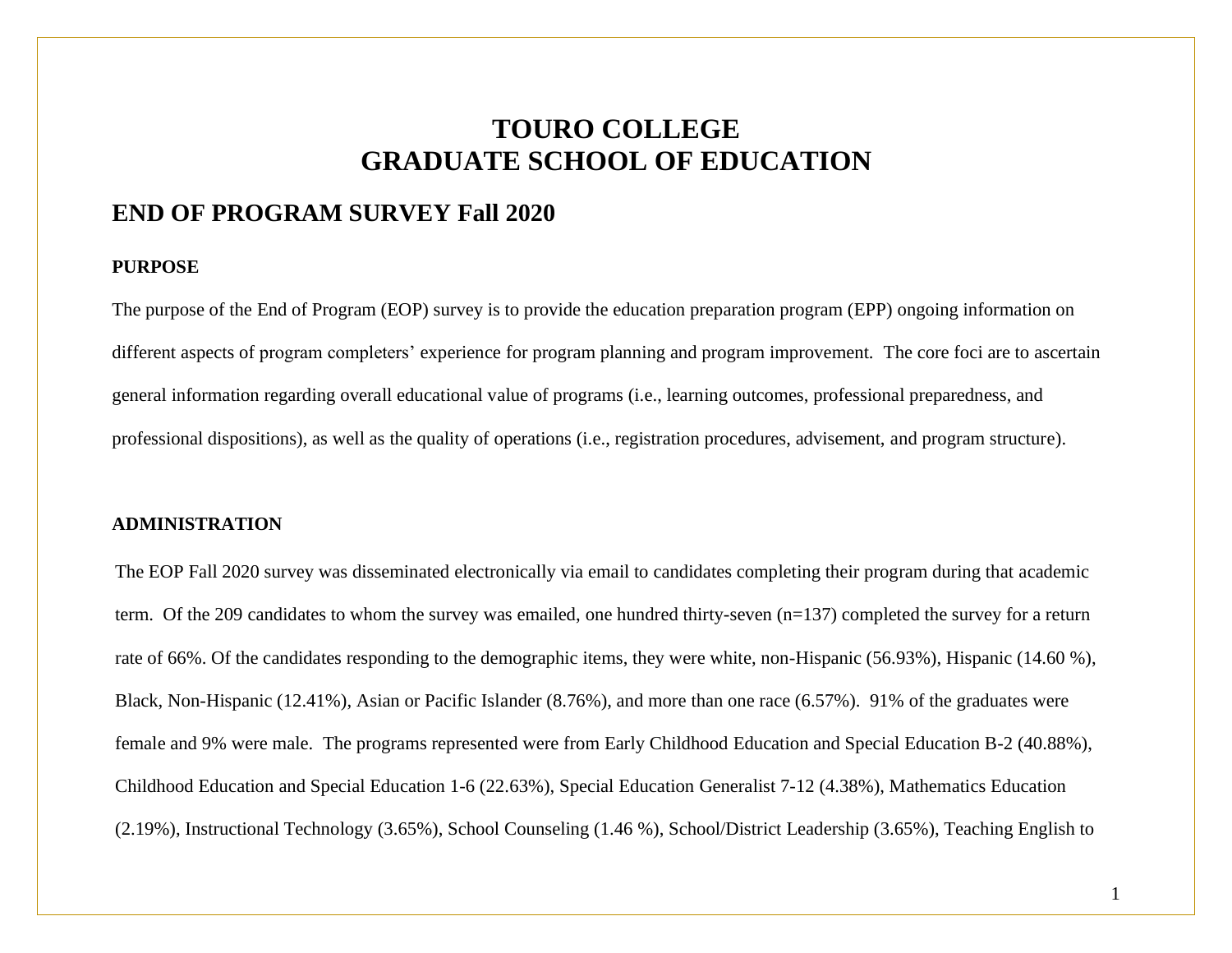Speakers of Other Languages (TESOL) (7.30%), Teaching Literacy (5.11%), Bilingual General Education, PreK-12 (3.65%), Bilingual Special Education and Speech and Language Disabilities (2.19%), and Bilingual Pupil Personnel Service (2.92%).

The instructions provided asked graduating candidates to provide feedback on their experience in the Graduate School of Education Program to inform program improvement.

#### **INSTRUMENT**

The survey consists of nine five-point Likert-scale items (1-Strongly Disagree, 2- Disagree, 3- Somewhat Agree, 4- Agree, 5- Strongly Agree). The descripting level within the scale were changed from prior administrations to force candidates into either a positive or negate response, alleviating the neutral option. Open ended questions and demographic items (i.e., program, gender, race/ethnicity) are included. Using a logic model, specific program level questions for TESOL/Bilingual Education and School/District Leadership are included for candidates completing these respective program areas. The criterion for overall success is a Mean of 4.0 or higher for all items.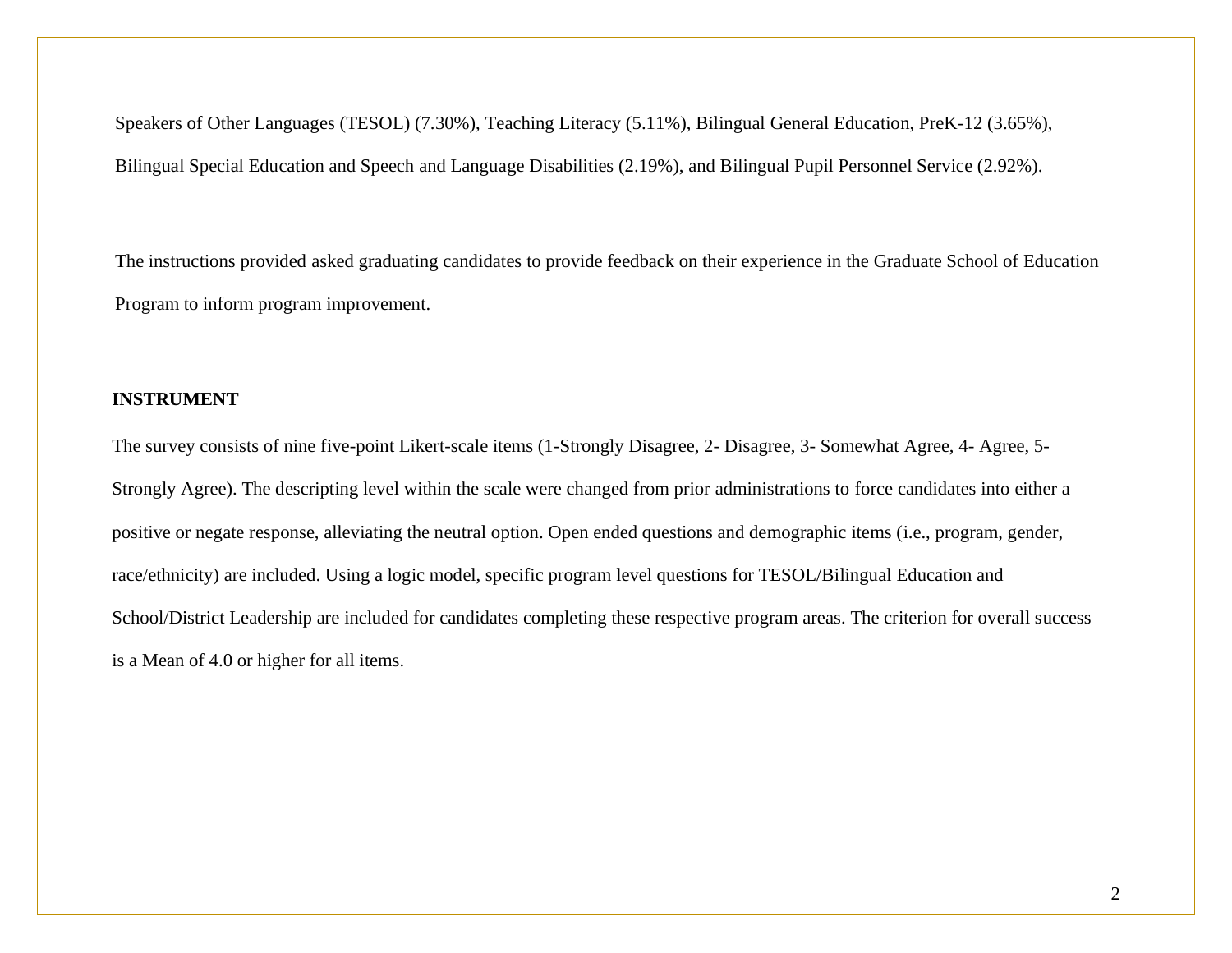Survey items are aligned with the Touro Candidate Learning Outcomes (CLOs). Items concomitantly address Touro Equity and Access Indicators, as well as ISTE (technology), CAEP, College and Career Readiness, and other relevant discipline specific professional standards.

## **RELIABILITY AND VALIDITY**

Content validity of all Candidate Learning Outcomes aligned items was established fall 2019 via the Lawshe Method (See EOP Alumni, and Employer Lawshe EXSUM).

## **ANALYSIS**

The statistical processes applied were Mean, Standard Deviation, Variance and Count. Qualitative data are shared to contextualize quantitative outcomes. Items regarding operations are not included in this report, but are used elsewhere (e.g., annual Goal-oriented Program Strategy [GPS]) to inform operation continuous improvement. The data analysis for TESOL/Bilingual Education and School/District Leadership are combined respectively due to similarity of outcome measures and include discipline specific outcomes.

**EPP.** The criterion for success was met for all items, as the Means are above 4.0. Item "Master major concepts within my discipline to positively impact the college and career readiness of all learners" had the lowest Mean (4.22) among all items.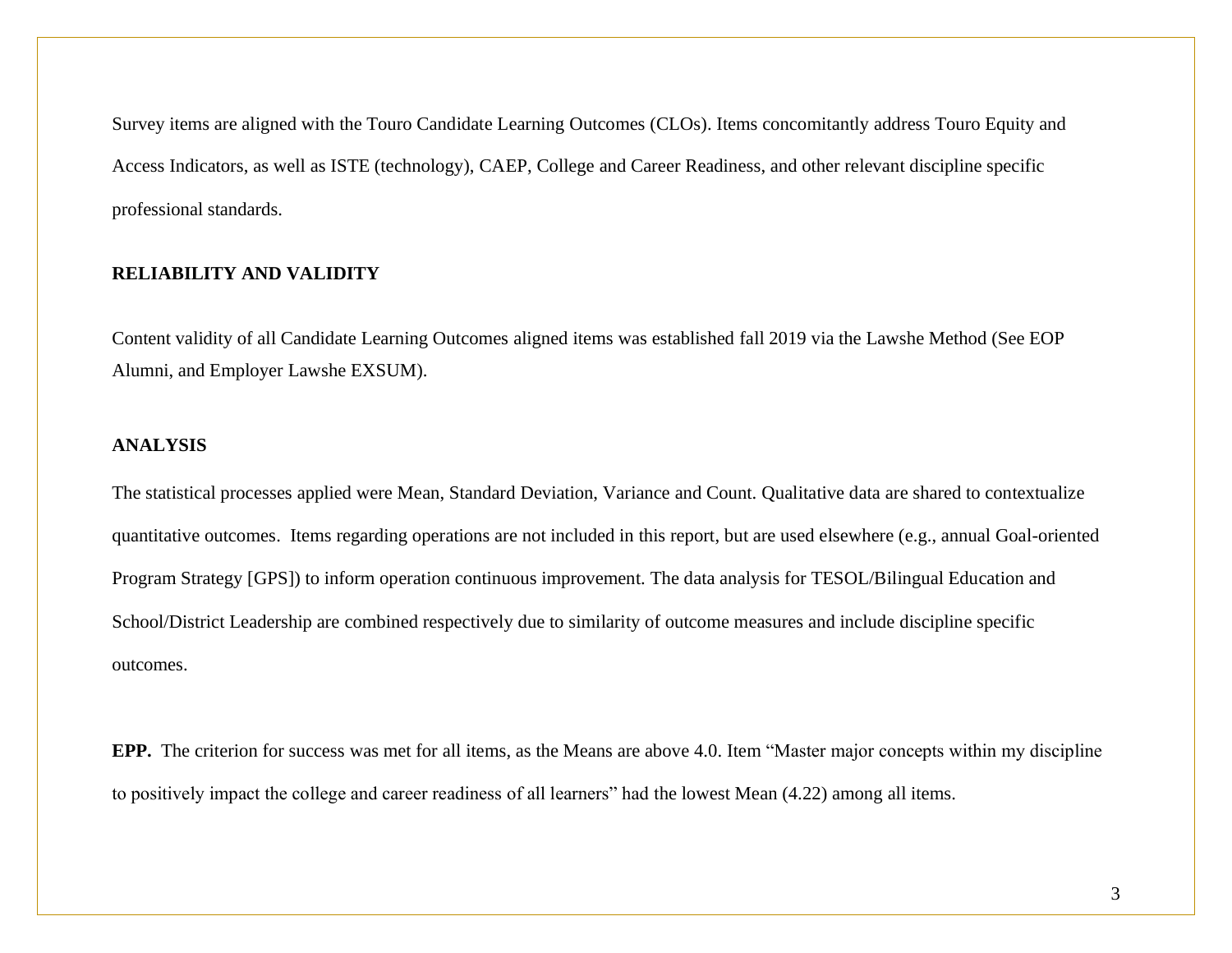**Early Childhood Education/Special Education B-2 (I).** The criterion for success was met for all items, as the Means are above 4.0. Item "Skillfully use multiple forms of assessment" reflects the lowest Mean (4.39).

**Childhood Education/Special Education 1-6 (I).** The criterion for success was met for all items, as the Means are above 4.0. Item "Intentionally reflect on my practice for continuous improvement" reflects the lowest Mean (4.13).

**Special Education Generalist 7-12 (I).** The criterion for success was met for all items, as the Means are above 4.0. Items "Understand the differences among diverse individuals to promote learning," "Positively impact learning outcomes for all learners", "Master major concepts within my discipline to positively impact the college and career readiness of all learners", "Skillfully use multiple forms of assessment," and "Effectively analyze assessment data to inform decision-making" reflect the lowest Means (4.17).

**Mathematics (I).** The criterion for success was not met for all items, as all the Means were (2.67).

**School/District Leadership (A).** The criterion for success was met for all items, as the Means are above 4.0. Items "Believe all learners can learn" and "Apply my knowledge of educational technology to support learning" reflect the lowest Means (4.40). All program specific outcomes had a Mean score of (4.40).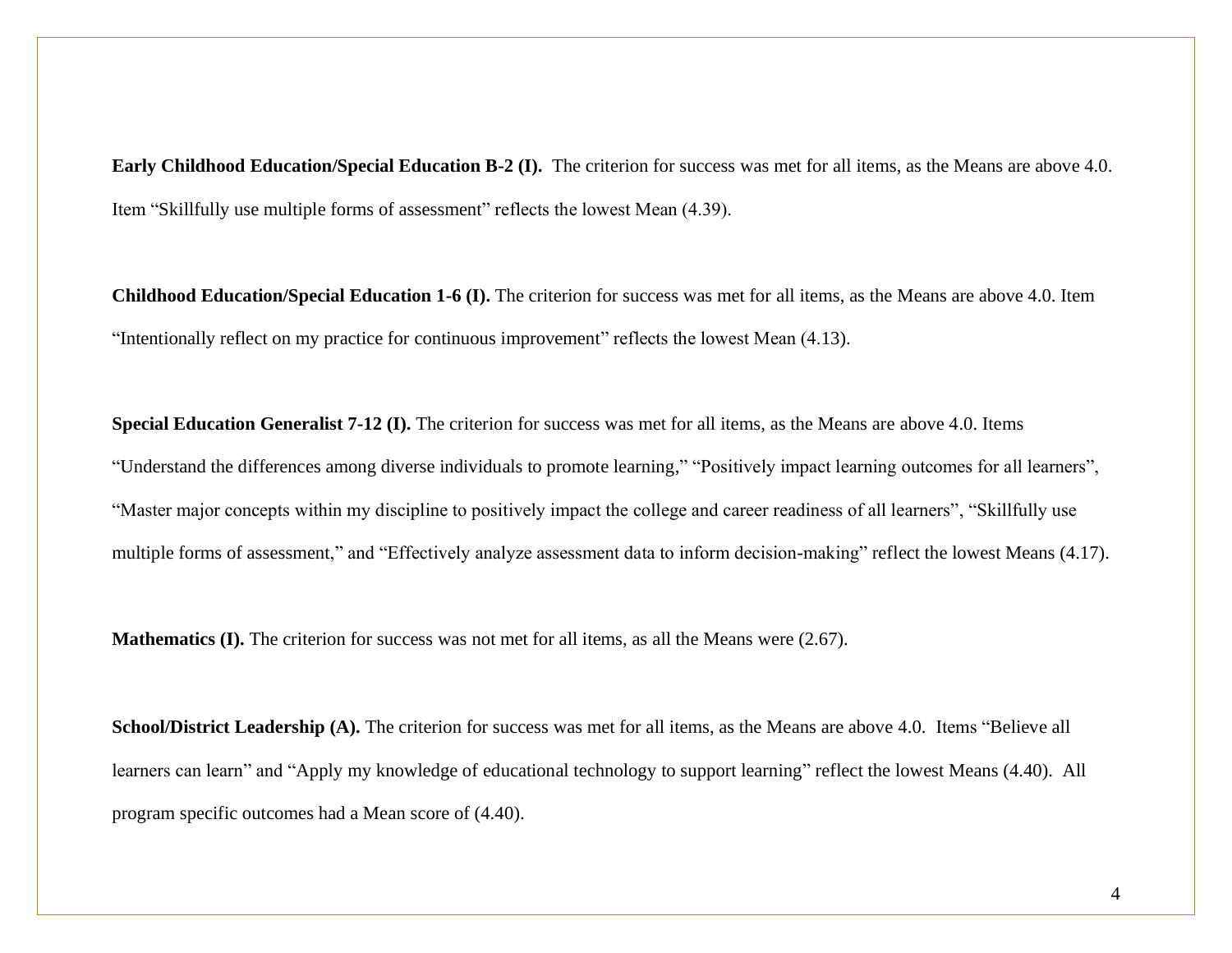**Teaching English to Speakers of Other Languages (TESOL)/Bilingual Education (A).** The criterion for success was met for all EPP and program specific items, as the Means are above 4.0. Items "Intentionally reflect on my practice for continuous improvement" and "Master major concepts within my discipline to positively impact the college and career readiness of all learners" reflect the lowest Means (4.36). Item "Engage in collaborative strategies to advocate for ELLs" reflects the highest program specific outcome Mean (4.58). Item "Apply my knowledge of English academic language to promote ELL's academic achievement across content areas" reflects the lowest program specific outcome Mean (4.42).

**Teaching Literacy (A).** The criterion for success was met for all items, as the Means are above 4.0. Items "Intentionally reflect on my practice for continuous improvement ", "Positively impact learning outcomes for all learners ", "Master major concepts within my discipline to positively impact the college and career readiness of all learners ", "Advocate for educational equity" and "Apply my knowledge of educational technology to support learning" reflect the lowest Means (4.57).

**School Counseling (A).** Items "Intentionally reflect on my practice for continuous improvement", "Believe all learners can learn", "Understand the differences among diverse individuals to promote learning", "Positively impact learning outcomes for all learners", and "Advocate for educational equity" had the highest Means (2.67). Items "Master major concepts within my discipline to positively impact the college and career readiness of all learners", "Skillfully use multiple forms of assessment", "Effectively analyze assessment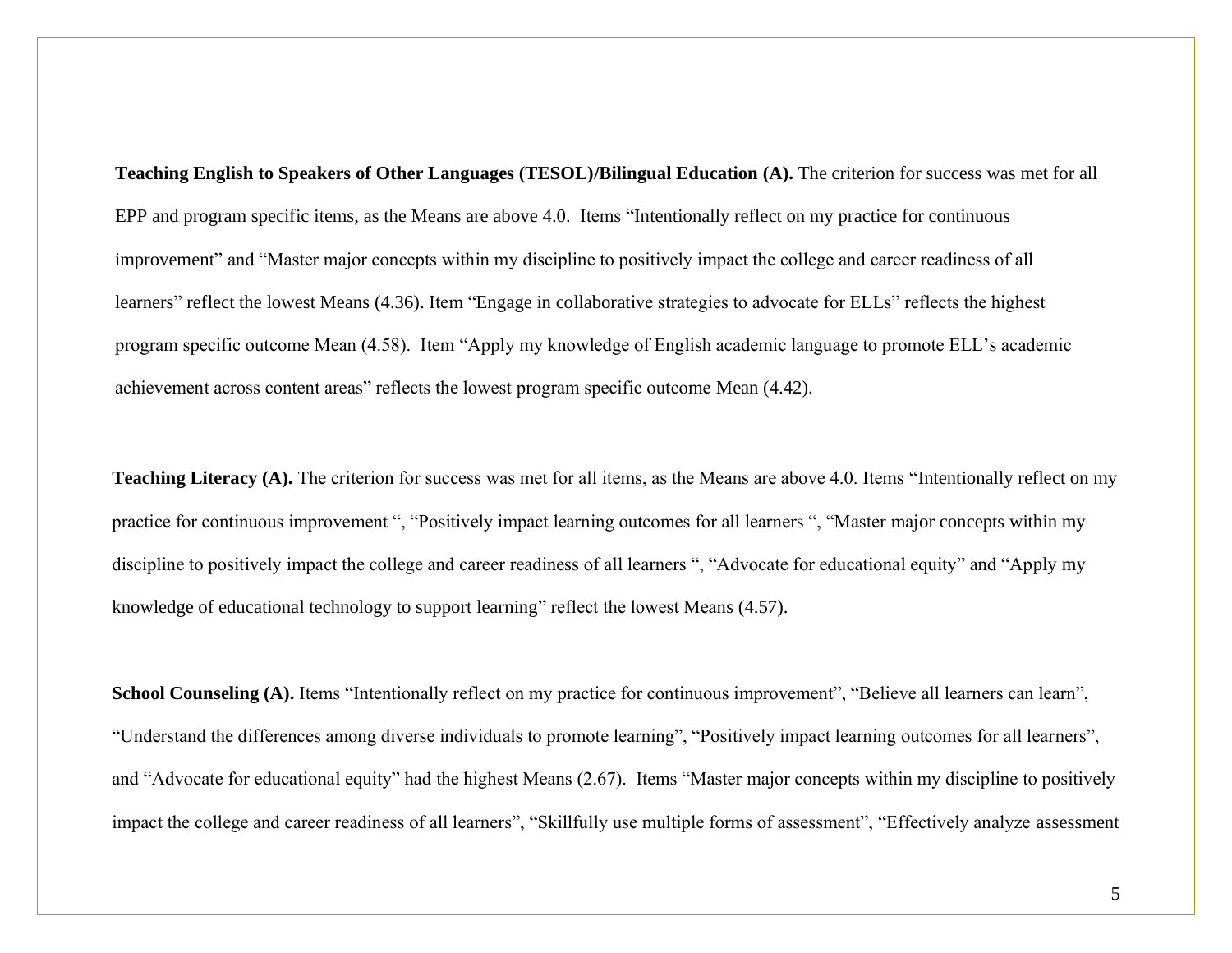data to inform decision-making", and "Apply my knowledge of educational technology to support learning" had the lowest Means (2.33).

**Instructional Technology (A).** Items "Believe all learners can learn", "Positively impact learning outcomes for all learners", and "Effectively analyze assessment data to inform decision-making" had the highest Means (3.2). Items "Master major concepts within my discipline to positively impact the college and career readiness of all learners", "Advocate for educational equity", and "Skillfully use multiple forms of assessment" had the lowest Means (2.8).

## **PROPOSED ACTIONS FOR IMPROVEMENT**

**EPP.** To improve the current mean (4.22) for item "Master major concepts within my discipline to positively impact the college and career readiness of all learners" (Discipline Knowledge and Skills) to (M=4.30), the EPP will host a professional development forum spring 2021 for all programs to improve faculty's understanding of the alignment between College and Career Services and the Next Generation Standards for New York State.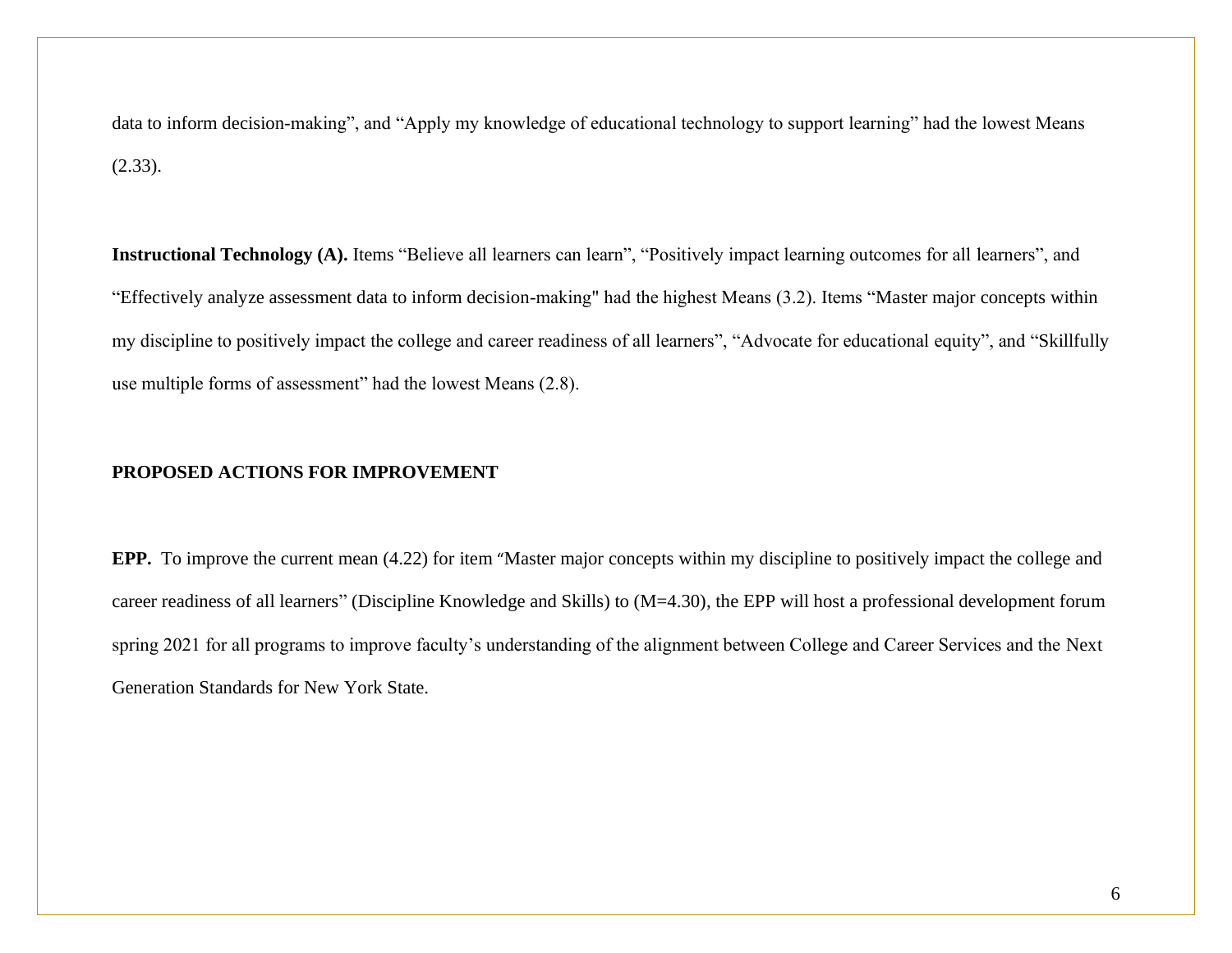#### **Early Childhood/Special Education B-2 (I).**

The target goal is to improve the current Mean of 4.39 for the criterion of "Skillfully use multiple forms of assessment" to (M= 4.5). The program will Integrate the IRIS Modules, Accessing the General Education Curriculum: Inclusion Considerations for Students with Disabilities in course EDDN 625 and Integrate High-Leverage Practices in Special Education: Assessment Research Syntheses in course EDSN 640.

## **Childhood Education/Special Education 1-6 (I).**

The target goal is to improve the lowest Mean of 4.13 for the criterion "Intentionally reflect on my practice for continuous improvement" to (T M 4.50). The program faculty will revise EDSN 603 and EDSN 665 courses to include Video Lesson Analysis reflection component. EDSN 694 Fieldwork and SEDN 695 Practicum clinical courses will be revised to include reflection journal on critical events in practice and pre- and post- lesson observation reflection protocols.

## **Special Education 7-12 (I).**

To improve the mean (4.17) for item(s) "Skillfully use multiple forms of assessment" and "Effectively analyze assessment data to inform decision-making" to a (M=4.4), the program will add an assessment assignment to SEDN 675 and 678 that requires candidates to analyze to student data and make instructional decisions based on their analysis.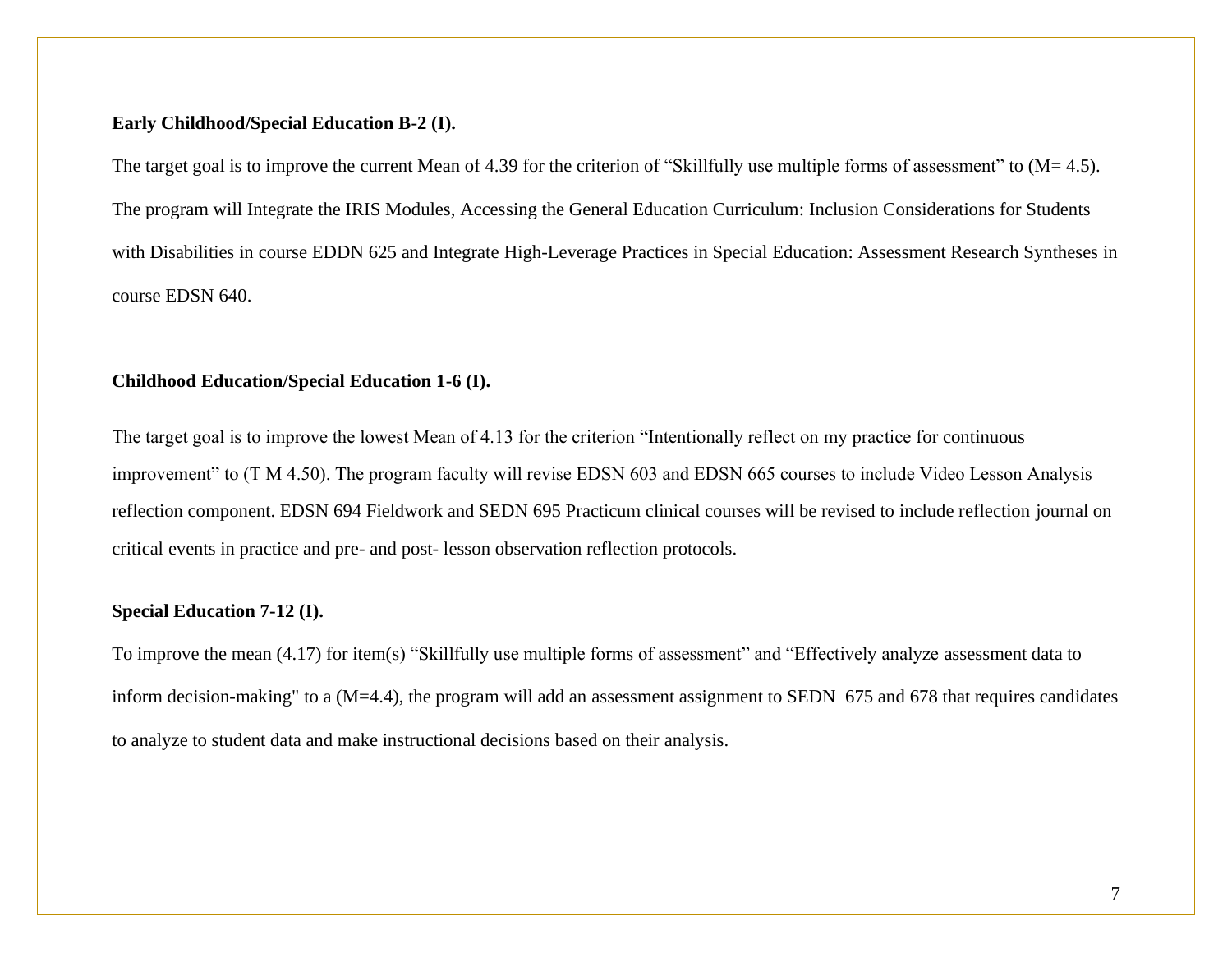**Mathematics (I).** The target goal is to raise the mean to 3.5 for item "Believe all learners can learn (Learner Centeredness) by providing faculty professional development on differentiated instruction and adding differentiated instruction to lesson planning in all math methods courses.

**District/School Leadership (A).** As the criterion for success was exceeded for all EPP and program specific items, the goal is to get at least 25% of completers to submit the EOP by requiring instructors to advise graduating candidates to complete the EOP survey when they apply for graduation. The Chair of the Program will hold an advisement session in April and include the EOP survey in the session.

## **Teaching English to Speakers of Other Languages (TESOL)/Bilingual Education (A).**

To improve the program specific outcome mean of (4.42) for item "Apply my knowledge of English academic language to promote ELL's academic achievement across content areas" to (4.50), and "Master major concepts within my discipline to positively impact the college and career readiness of all learners" from (4.36) to (4.50), the faculty will revise EDDN 637 course syllabus to highlight major concepts in discipline to promote college readiness of learners and include assignment(s) which will prompt the candidate to identify key academic language used when planning ENL instruction.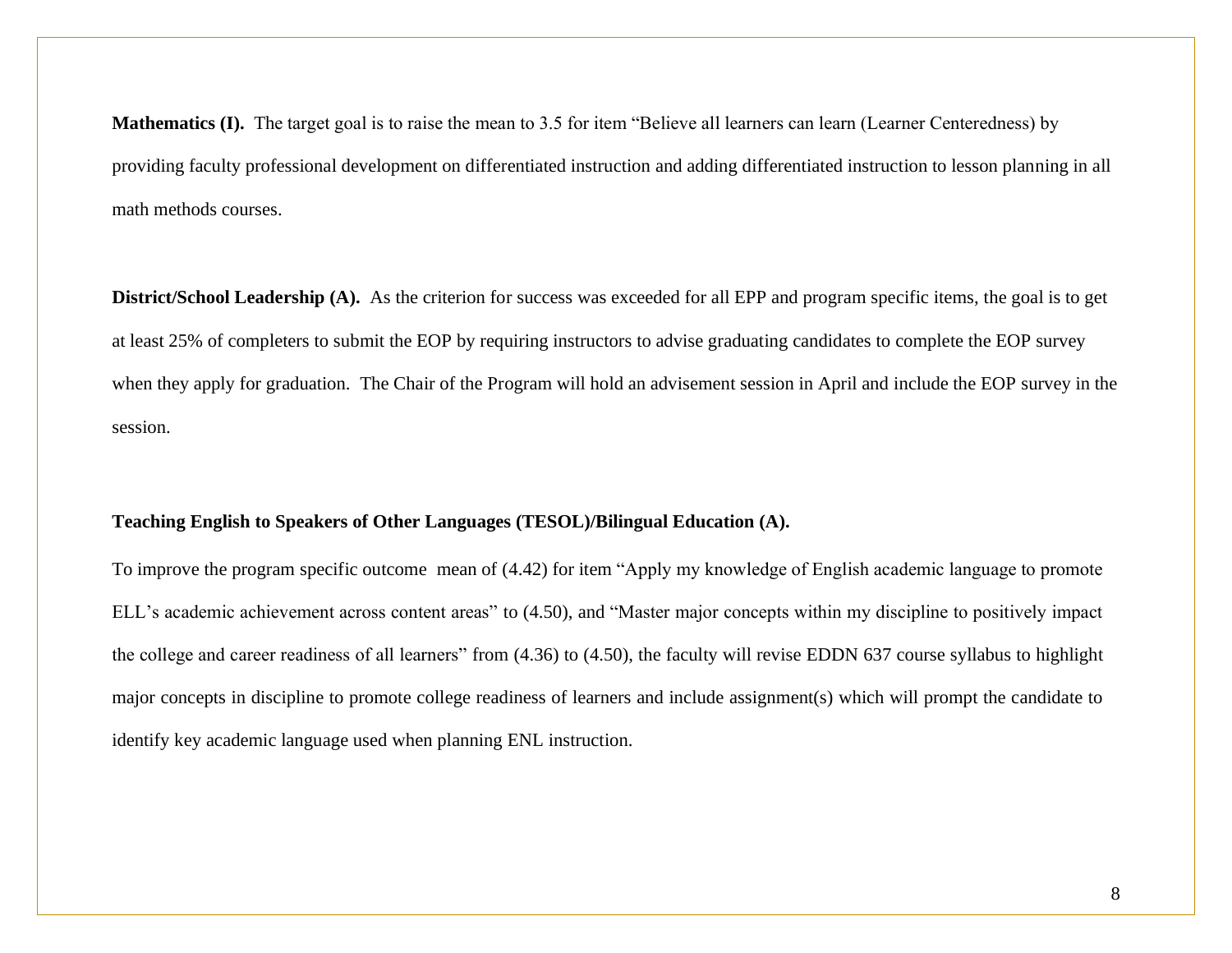**Teaching Literacy (A).** As the criterion for success was exceeded for all items, the goal is to increase the response rate to 35%. Instructors will schedule short zoom meetings to encourage candidate participation in the EOP survey.

## **School Counseling (A).**

The target goal is to get at least 25% of completers to submit the EOP by requiring instructors to advise graduating candidates to complete the EOP survey. The program will conduct a program "curriculum refresh" to address curriculum alignment with revised national standards, state standards, and candidate learning outcomes.

## **Instructional Technology (A).**

The target goal is to get at least 25% of completers to submit the EOP by requiring instructors to advise graduating candidates to complete the EOP survey. The program will conduct a program "curriculum refresh" to address curriculum alignment to candidate learning outcomes.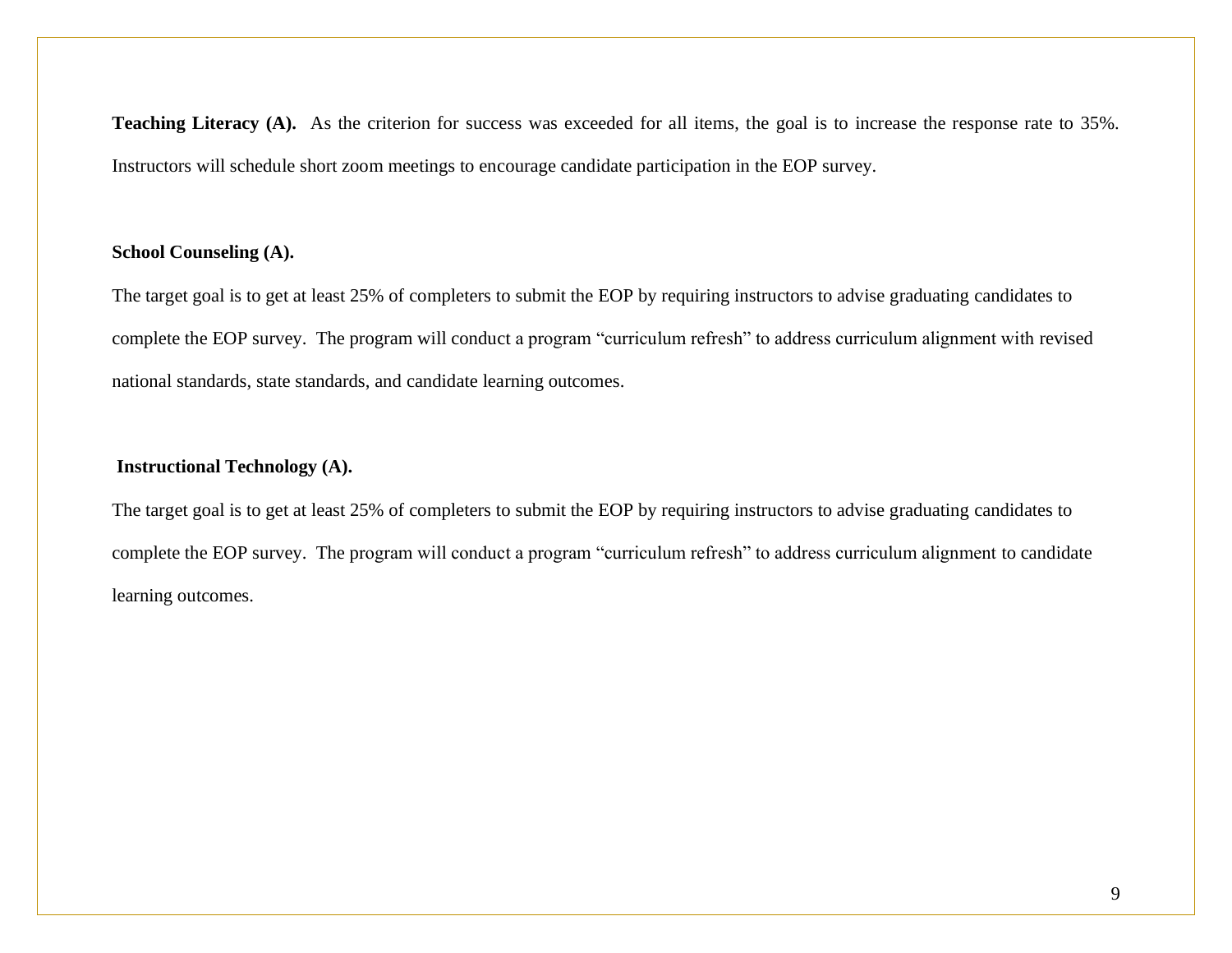## **FALL 2020 DATA CHARTS**

| <b>EPP Candidate Learning Outcomes (CLOs)</b>                                                                                                                                                     | <b>Mean</b> | <b>Std Deviation</b> | Variance | Count |
|---------------------------------------------------------------------------------------------------------------------------------------------------------------------------------------------------|-------------|----------------------|----------|-------|
| a. Intentionally reflect on my practice for continuous improvement (Reflexive Praxis)<br>(CAEP 1, A1; INTASC 9).                                                                                  | 4.25        | 1.01                 | 1.02     | 137   |
| b. Believe all learners can learn (Learner Centeredness) (CAEP 1, A1; INTASC 1).                                                                                                                  | 4.41        | 1.02                 | 1.04     | 137   |
| $\mathsf{c}$ . Understand the differences among diverse individuals to promote learning (Learner<br>Centeredness). (CAEP 1, A1; INTASC 2 & 8).                                                    | 4.33        | 1.04                 | 1.08     | 137   |
| $\vert$ d. Positively impact learning outcomes for all learners (Discipline Knowledge and Skills)<br>(CAEP 1, A1; INTASC 2).                                                                      | 4.34        | 1.00                 | 1.00     | 137   |
| e. Master major concepts within my discipline to positively impact the college and<br>career readiness of all learners (Discipline Knowledge and Skills) (CAEP 1.3, A1; INTASC<br>4 & 5; C&C IF). | 4.22        | 1.02                 | 1.05     | 137   |
| f. Advocate for educational equity (Professional Commitment to Action) (CAEP 1.4, A1;<br>INTASC 9).                                                                                               | 4.32        | 1.00                 | 0.99     | 137   |
| $ g$ . Skillfully use multiple forms of assessment (Data Literacy and Research) (CAEP 1, A1;<br>$INTAC 6$ ).                                                                                      | 4.26        | 1.00                 | 1.01     | 137   |
| h. Effectively analyze assessment data to inform decision-making (Data Literacy and<br>Research) (CAEP 1.2, A1; INTASC 6).                                                                        | 4.30        | 0.96                 | 0.93     | 137   |
| i. Apply my knowledge of educational technology to support learning (Discipline<br>Knowledge and Skills) (CAEP 1.5, A1; INTASC 8; ISTE 6).                                                        | 4.28        | 1.03                 | 1.06     | 137   |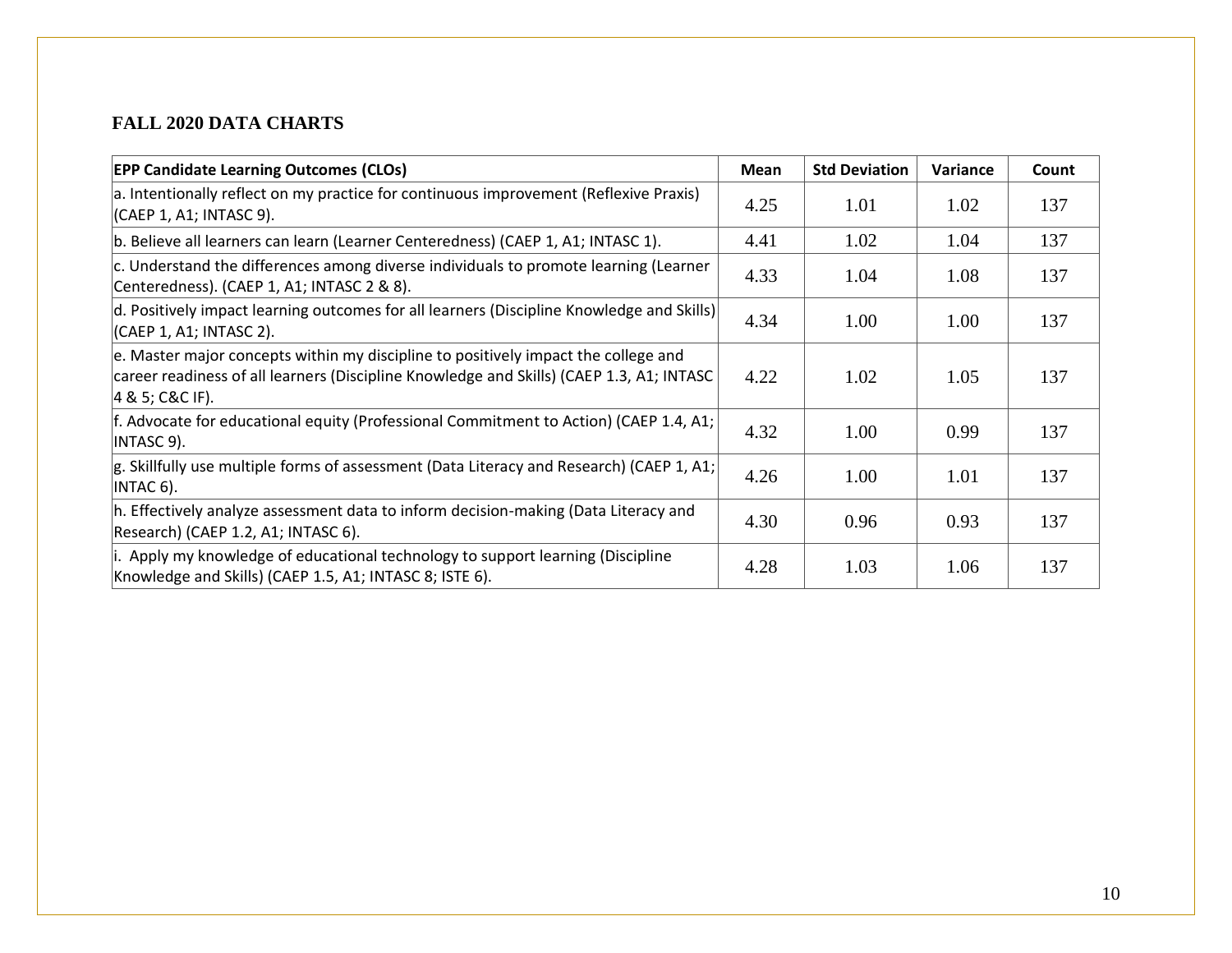| <b>Early Childhood/Special Education B-2 (I), CLOs</b>                                                                                                                                           | Mean | <b>Std Deviation</b> | Variance | Count |
|--------------------------------------------------------------------------------------------------------------------------------------------------------------------------------------------------|------|----------------------|----------|-------|
| a. Intentionally reflect on my practice for continuous improvement (Reflexive Praxis)<br>(CAEP 1, A1; INTASC 9).                                                                                 | 4.45 | 0.82                 | 0.68     | 56    |
| b. Believe all learners can learn (Learner Centeredness) (CAEP 1, A1; INTASC 1).                                                                                                                 | 4.64 | 0.67                 | 0.44     | 56    |
| $\mathsf{c}$ . Understand the differences among diverse individuals to promote learning (Learner<br>Centeredness). (CAEP 1, A1; INTASC 2 & 8).                                                   | 4.48 | 0.82                 | 0.68     | 56    |
| $\vert$ d. Positively impact learning outcomes for all learners (Discipline Knowledge and Skills)<br>(CAEP 1, A1; INTASC 2).                                                                     | 4.54 | 0.71                 | 0.50     | 56    |
| e. Master major concepts within my discipline to positively impact the college and<br>career readiness of all learners (Discipline Knowledge and Skills) (CAE 1.3, A1; INTASC<br>4 & 5; C&C IF). | 4.41 | 0.84                 | 0.71     | 56    |
| f. Advocate for educational equity (Professional Commitment to Action) (CAEP 1.4, A1;<br>INTASC 9).                                                                                              | 4.52 | 0.73                 | 0.54     | 56    |
| $g$ . Skillfully use multiple forms of assessment (Data Literacy and Research) (CAEP 1, A1;<br>$INTAC 6$ ).                                                                                      | 4.39 | 0.72                 | 0.52     | 56    |
| h. Effectively analyze assessment data to inform decision-making (Data Literacy and<br>Research) (CAEP 1.2, A1; INTASC 6).                                                                       | 4.50 | 0.71                 | 0.50     | 56    |
| i. Apply my knowledge of educational technology to support learning (Discipline<br>Knowledge and Skills) (CAEP 1.5, A1; INTASC 8; ISTE 6).                                                       | 4.54 | 0.71                 | 0.50     | 56    |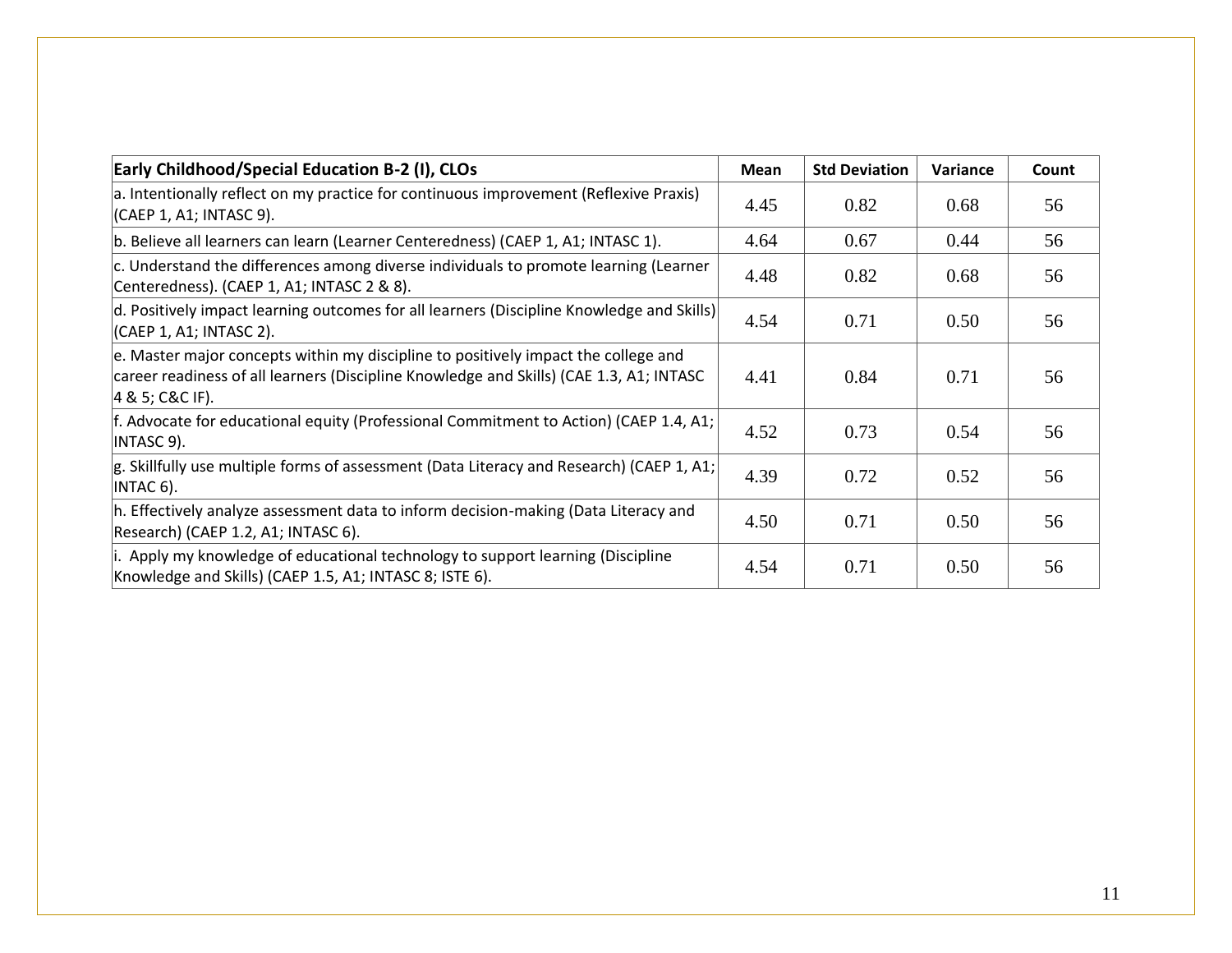| Childhood Education/Special Education 1-6 (I), CLOs                                                                                                                                                   | <b>Mean</b> | <b>Std Deviation</b> | Variance | Count |
|-------------------------------------------------------------------------------------------------------------------------------------------------------------------------------------------------------|-------------|----------------------|----------|-------|
| a. Intentionally reflect on my practice for continuous improvement (Reflexive Praxis)<br>(CAEP 1, A1; INTASC 9).                                                                                      | 4.13        | 1.04                 | 1.08     | 31    |
| b. Believe all learners can learn (Learner Centeredness) (CAEP 1, A1; INTASC 1).                                                                                                                      | 4.29        | 1.20                 | 1.43     | 31    |
| $c$ . Understand the differences among diverse individuals to promote learning (Learner<br>Centeredness). (CAEP 1, A1; INTASC 2 & 8).                                                                 | 4.26        | 1.05                 | 1.09     | 31    |
| d. Positively impact learning outcomes for all learners (Discipline Knowledge and<br>Skills) (CAEP 1, A1; INTASC 2).                                                                                  | 4.32        | 1.03                 | 1.06     | 31    |
| e. Master major concepts within my discipline to positively impact the college and<br>career readiness of all learners (Discipline Knowledge and Skills) (CAE 1.3, A1; INTASC<br>$ 4 \& 5; C\&C$ IF). | 4.16        | 0.99                 | 0.97     | 31    |
| f. Advocate for educational equity (Professional Commitment to Action) (CAEP 1.4, A1;<br> INTASC 9).                                                                                                  | 4.23        | 1.04                 | 1.08     | 31    |
| $ g$ . Skillfully use multiple forms of assessment (Data Literacy and Research) (CAEP 1, A1;<br>INTASC 6).                                                                                            | 4.23        | 1.01                 | 1.01     | 31    |
| h. Effectively analyze assessment data to inform decision-making (Data Literacy and<br>Research) (CAEP 1.2, A1; INTASC 6).                                                                            | 4.19        | 1.06                 | 1.12     | 31    |
| i. Apply my knowledge of educational technology to support learning (Discipline<br>Knowledge and Skills) (CAEP 1.5, A1; INTASC 8; ISTE 6).                                                            | 4.16        | 1.25                 | 1.55     | 31    |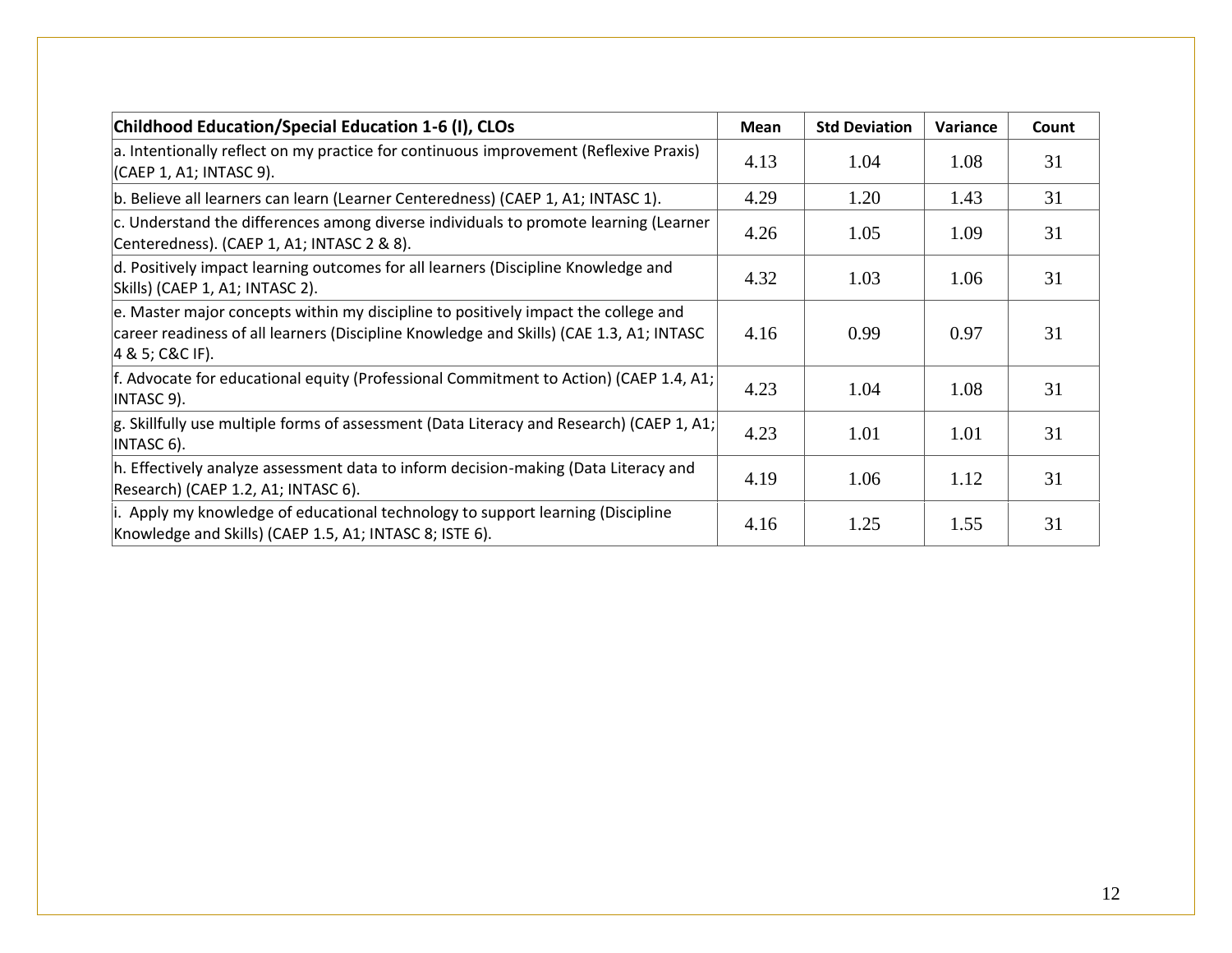| Special Education 7-12 (I), CLOs                                                                                                                                                                 | <b>Mean</b> | <b>Std Deviation</b> | <b>Variance</b> | Count |
|--------------------------------------------------------------------------------------------------------------------------------------------------------------------------------------------------|-------------|----------------------|-----------------|-------|
| a. Intentionally reflect on my practice for continuous improvement (Reflexive Praxis)<br>(CAEP 1, A1; INTASC 9).                                                                                 | 4.50        | 0.76                 | 0.58            | 6     |
| b. Believe all learners can learn (Learner Centeredness) (CAEP 1, A1; INTASC 1).                                                                                                                 | 4.33        | 0.75                 | 0.56            | 6     |
| c. Understand the differences among diverse individuals to promote learning (Learner<br>Centeredness). (CAEP 1, A1; INTASC 2 & 8).                                                               | 4.17        | 1.46                 | 2.14            | 6     |
| d. Positively impact learning outcomes for all learners (Discipline Knowledge and<br>Skills) (CAEP 1, A1; INTASC 2).                                                                             | 4.17        | 1.46                 | 2.14            | 6     |
| e. Master major concepts within my discipline to positively impact the college and<br>career readiness of all learners (Discipline Knowledge and Skills) (CAE 1.3, A1; INTASC<br>4 & 5; C&C IF). | 4.17        | 1.07                 | 1.14            | 6     |
| $ f$ . Advocate for educational equity (Professional Commitment to Action) (CAEP 1.4, A1;<br>INTASC 9).                                                                                          | 4.33        | 1.11                 | 1.22            | 6     |
| $ g$ . Skillfully use multiple forms of assessment (Data Literacy and Research) (CAEP 1, A1;<br>INTASC 6).                                                                                       | 4.17        | 1.46                 | 2.14            | 6     |
| h. Effectively analyze assessment data to inform decision-making (Data Literacy and<br>Research) (CAEP 1.2, A1; INTASC 6).                                                                       | 4.17        | 1.07                 | 1.14            | 6     |
| i. Apply my knowledge of educational technology to support learning (Discipline<br>Knowledge and Skills) (CAEP 1.5, A1; INTASC 8; ISTE 6).                                                       | 4.33        | 0.75                 | 0.56            | 6     |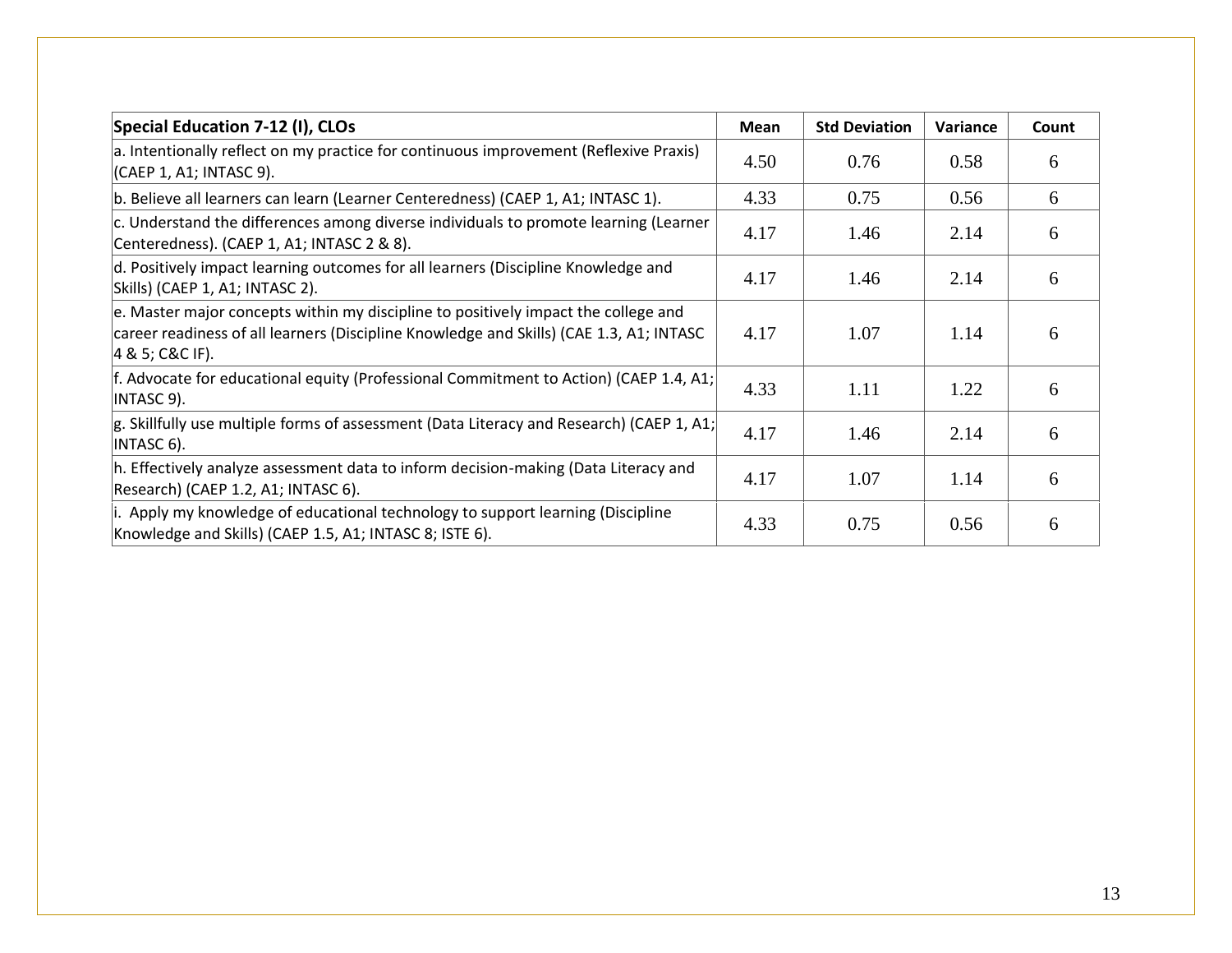| <b>Mathematics (I), CLOs</b>                                                                                                                                                                      | <b>Mean</b> | <b>Std Deviation</b> | Variance | Count          |
|---------------------------------------------------------------------------------------------------------------------------------------------------------------------------------------------------|-------------|----------------------|----------|----------------|
| a. Intentionally reflect on my practice for continuous improvement (Reflexive<br>Praxis) (CAEP 1, A1; INTASC 9).                                                                                  | 2.67        | 1.25                 | 1.56     | 3              |
| b. Believe all learners can learn (Learner Centeredness) (CAEP 1, A1; INTASC 1).                                                                                                                  | 2.67        | 1.25                 | 1.56     | $\overline{3}$ |
| c. Understand the differences among diverse individuals to promote learning<br>(Learner Centeredness). (CAEP 1, A1; INTASC 2 & 8).                                                                | 2.67        | 1.25                 | 1.56     |                |
| d. Positively impact learning outcomes for all learners (Discipline Knowledge and<br>Skills) (CAEP 1, A1; INTASC 2).                                                                              | 2.67        | 1.25                 | 1.56     | 3              |
| e. Master major concepts within my discipline to positively impact the college and<br>career readiness of all learners (Discipline Knowledge and Skills) (CAE 1.3, A1;<br> INTASC 4 & 5; C&C IF). | 2.67        | 1.25                 | 1.56     | 3              |
| f. Advocate for educational equity (Professional Commitment to Action) (CAEP 1.4,<br>$ A1$ ; INTASC 9).                                                                                           | 2.67        | 1.25                 | 1.56     | 3              |
| $ g$ . Skillfully use multiple forms of assessment (Data Literacy and Research) (CAEP 1,<br>$ A1$ ; INTASC 6).                                                                                    | 2.67        | 1.25                 | 1.56     | 3              |
| h. Effectively analyze assessment data to inform decision-making (Data Literacy<br>and Research) (CAEP 1.2, A1; INTASC 6).                                                                        | 2.67        | 1.25                 | 1.56     | 3              |
| i. Apply my knowledge of educational technology to support learning (Discipline<br>Knowledge and Skills) (CAEP 1.5, A1; INTASC 8; ISTE 6).                                                        | 2.67        | 1.25                 | 1.56     | 3              |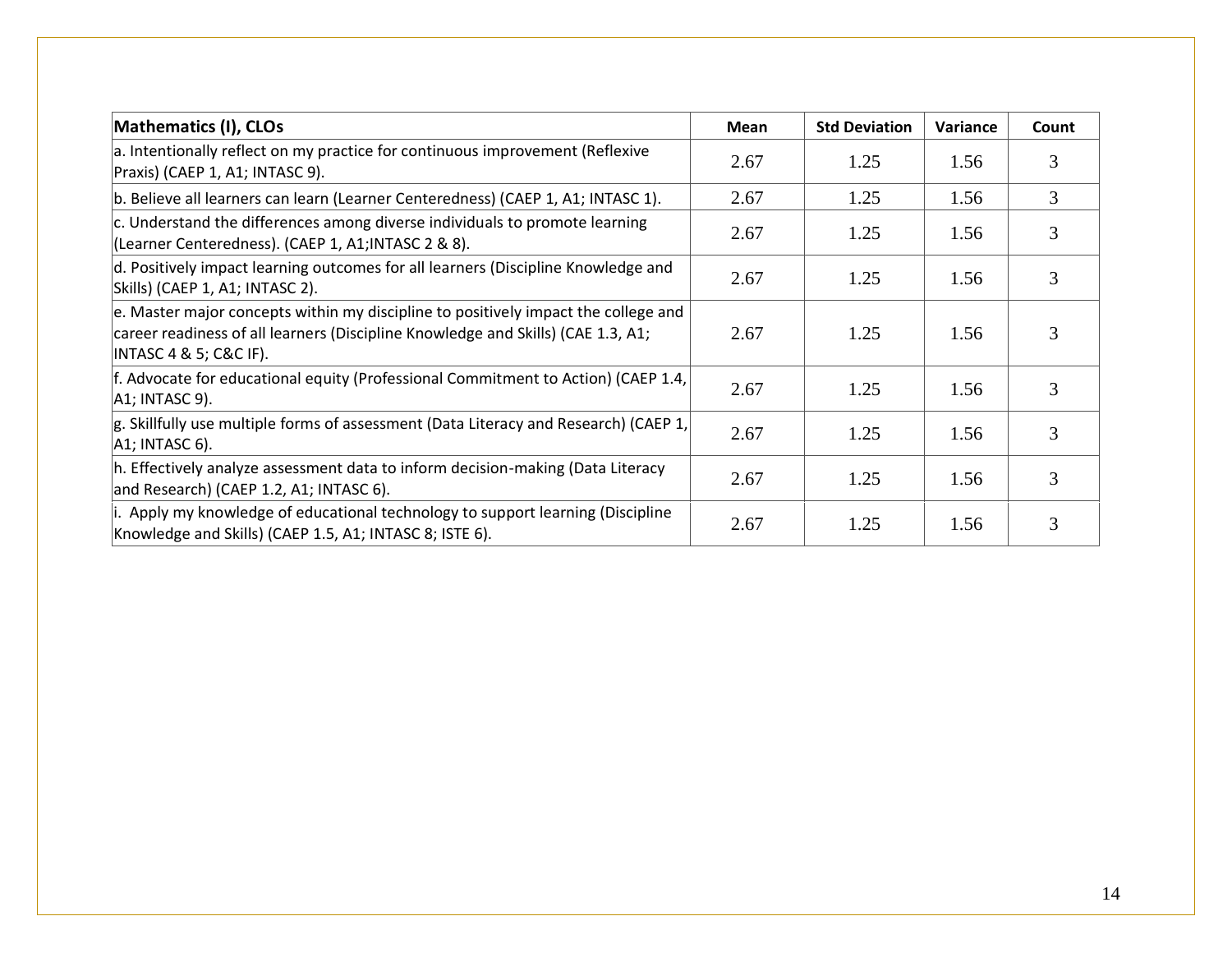| School/District Leadership (A), CLOs                                                                                                                                              | <b>Mean</b> | <b>Std Deviation</b> | Variance | Count |
|-----------------------------------------------------------------------------------------------------------------------------------------------------------------------------------|-------------|----------------------|----------|-------|
| a. Intentionally reflect on my practice for continuous improvement (Reflexive<br>Praxis) (CAEP A1).                                                                               | 4.60        | 0.49                 | 0.24     |       |
| b. Believe all learners can learn (Learner Centeredness) (CAEP A1).                                                                                                               | 4.40        | 0.49                 | 0.24     | 5     |
| c. Understand the differences among diverse individuals to promote learning<br>(Learner Centeredness). (CAEP A1).                                                                 | 4.60        | 0.49                 | 0.24     |       |
| d. Positively impact learning outcomes for all learners (Discipline Knowledge and<br>Skills) (CAEP A1).                                                                           | 4.60        | 0.49                 | 0.24     |       |
| e. Master major concepts within my discipline to positively impact the college<br>and career readiness of all learners (Discipline Knowledge and Skills) (CAEPA1;<br>$ C\&C$ IF). | 4.60        | 0.49                 | 0.24     | 5     |
| f. Advocate for educational equity (Professional Commitment to Action) (CAEP<br>A1).                                                                                              | 4.60        | 0.49                 | 0.24     | C     |
| g. Skillfully use multiple forms of assessment (Data Literacy and Research) (CAEP<br>A1).                                                                                         | 4.60        | 0.49                 | 0.24     | 5     |
| h. Effectively analyze assessment data to inform decision-making (Data Literacy<br>and Research) (CAEP A1).                                                                       | 4.60        | 0.49                 | 0.24     |       |
| i. Apply my knowledge of educational technology to support learning (Discipline<br>Knowledge and Skills) (CAEP A1; ISTE 6).                                                       | 4.40        | 0.49                 | 0.24     |       |

| School/District Leadership (A), Program Specific Outcomes                                                                                                             | Mean | <b>Std Deviation</b> | Variance | Count |
|-----------------------------------------------------------------------------------------------------------------------------------------------------------------------|------|----------------------|----------|-------|
| Consistently act ethically according to professional norms to promote each<br>student's overall success in school (Reflexive Praxis, PSEL 2).                         | 4.40 | 0.49                 | 0.24     |       |
| Enact a shared, mission driven strategic plan for the overall success of each<br>student (Professional Commitment to Action, PSEL 1).                                 | 4.40 | 0.49                 | 0.24     |       |
| Effectively engage caregivers in mutually beneficial collaborations to<br>promote the overall success of each student (Professional Commitment to<br>Action, PSEL 8). | 4.0  | 0.49                 | 0.24     |       |
| Effectively use data to manage school operations for the overall success of<br>each student (Data Literacy and Research, PSEL 9).                                     | 4.60 | 0.49                 | 0.24     |       |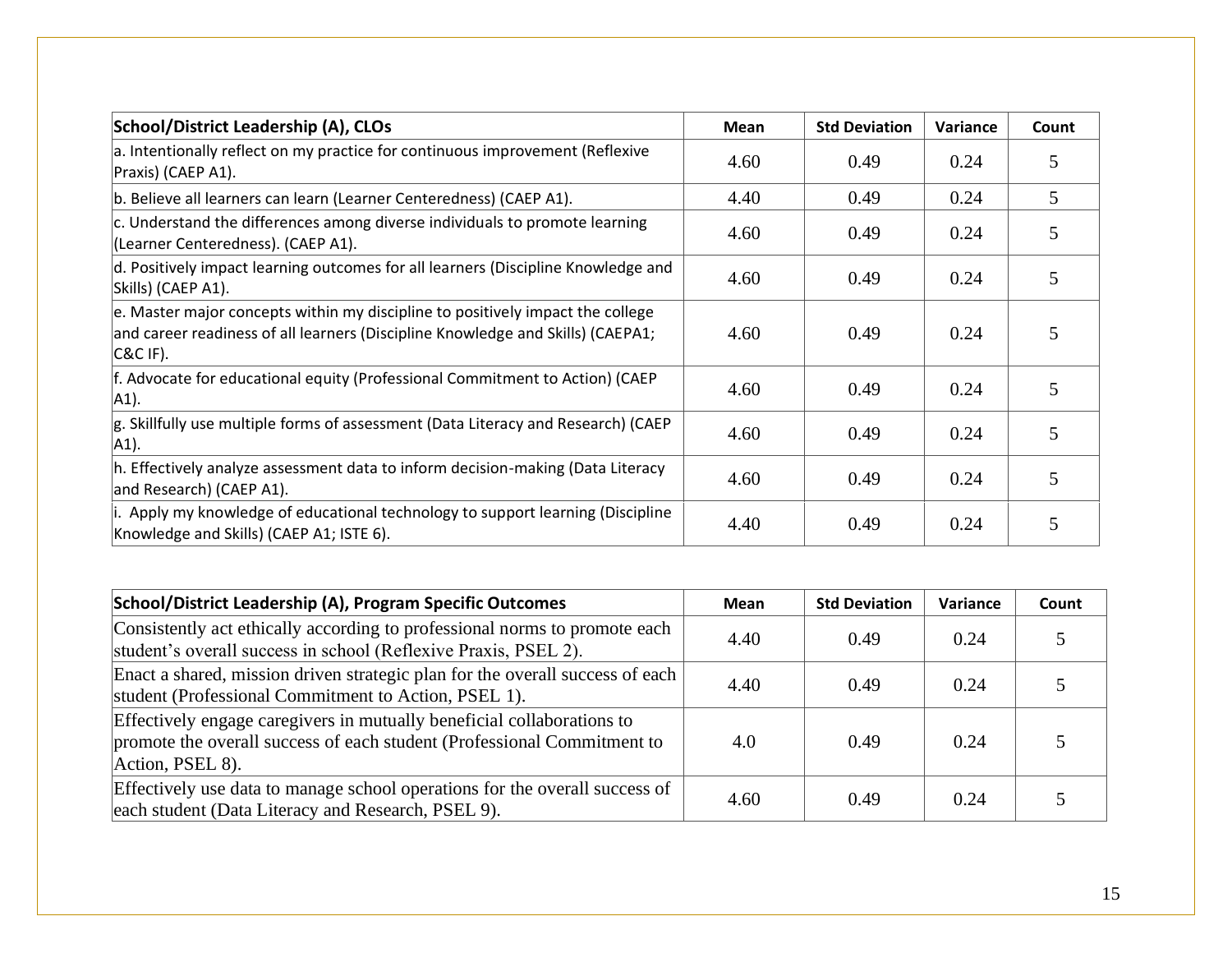| Teaching English to Speakers of Other Languages (TESOL)(A)/ Bilingual                                                                                                                             |             |                      |          |       |
|---------------------------------------------------------------------------------------------------------------------------------------------------------------------------------------------------|-------------|----------------------|----------|-------|
| <b>Education, CLOs</b>                                                                                                                                                                            | <b>Mean</b> | <b>Std Deviation</b> | Variance | Count |
| a. Intentionally reflect on my practice for continuous improvement (Reflexive<br>Praxis) (CAEP 1, A1; INTASC 9).                                                                                  | 4.36        | 0.71                 | 0.50     | 22    |
| b. Believe all learners can learn (Learner Centeredness) (CAEP 1, A1; INTASC 1).                                                                                                                  | 4.59        | 0.72                 | 0.51     | 22    |
| c. Understand the differences among diverse individuals to promote learning<br>(Learner Centeredness). (CAEP 1, A1; INTASC 2 & 8).                                                                | 4.59        | 0.58                 | 0.33     | 22    |
| d. Positively impact learning outcomes for all learners (Discipline Knowledge and<br>Skills) (CAEP 1, A1; INTASC 2).                                                                              | 4.45        | 0.58                 | 0.34     | 22    |
| e. Master major concepts within my discipline to positively impact the college<br>and career readiness of all learners (Discipline Knowledge and Skills) (CAE 1.3, A1,<br> INTASC 4 & 5; C&C IF). | 4.36        | 0.77                 | 0.60     | 22    |
| f. Advocate for educational equity (Professional Commitment to Action) (CAEP<br>$ 1.4, A1; INTASC 9$ ).                                                                                           | 4.59        | 0.58                 | 0.33     | 22    |
| $ g$ . Skillfully use multiple forms of assessment (Data Literacy and Research) (CAEP<br>1, A1; INTASC 6).                                                                                        | 4.50        | 0.66                 | 0.43     | 22    |
| h. Effectively analyze assessment data to inform decision-making (Data Literacy<br>and Research) (CAEP 1.2, A1; INTASC 6).                                                                        | 4.45        | 0.58                 | 0.34     | 22    |
| . Apply my knowledge of educational technology to support learning (Discipline<br>Knowledge and Skills) (CAEP 1.5, A1; INTASC 8; ISTE 6).                                                         | 4.41        | 0.72                 | 0.51     | 22    |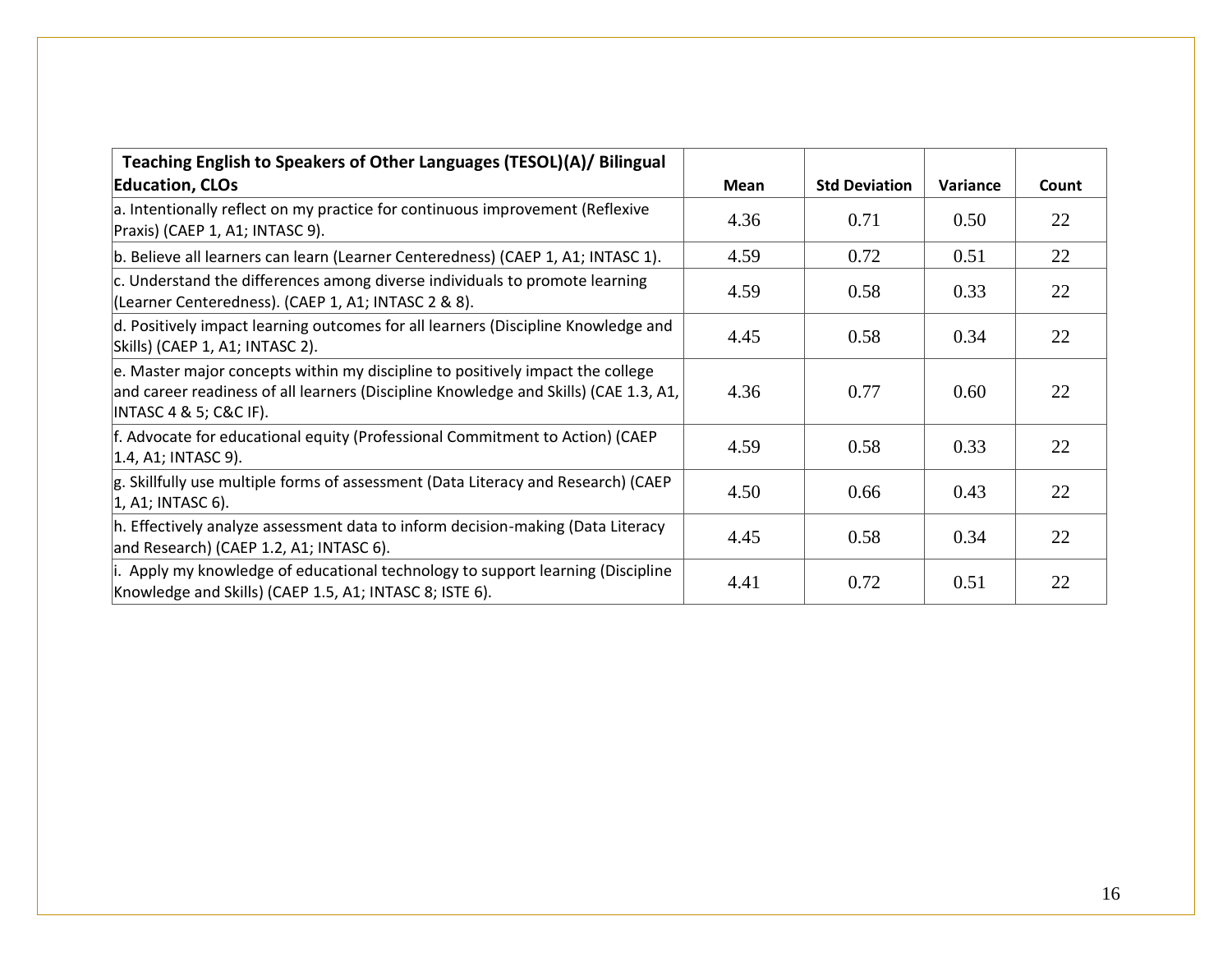| Teaching English to Speakers of Other Languages (TESOL)(A)/ Bilingual                                                                                                            |      |                      |          |       |
|----------------------------------------------------------------------------------------------------------------------------------------------------------------------------------|------|----------------------|----------|-------|
| <b>Education, Program Specific Outcomes</b>                                                                                                                                      | Mean | <b>Std Deviation</b> | Variance | Count |
| a. Apply my knowledge of English academic language to promote ELL's<br>academic achievement across content areas (Discipline Knowledge and<br>Skills, TESOL 1).                  | 4.42 | 0.59                 | 0.35     | 19    |
| b. Identify my personal biases on the interpretation of the educational<br>needs of ELLs (Reflexive Praxis, TESOL 5).                                                            | 4.47 | 0.60                 | 0.35     | 19    |
| c. Use evidence-based, interactive instructional approaches that are<br>learner-centered (Learner Centeredness, TESOL 2).                                                        | 4.47 | 0.60                 | 0.35     | 19    |
| $\vert$ d. Use various types of assessments (e.g., formative, summarize,<br>diagnostic) to develop appropriate learning goals for ELLs (Data Literacy<br>and Research, TESOL 4). | 4.47 | 0.50                 | 0.25     | 19    |
| e. Engage in collaborative strategies to advocate for ELLs (Professional<br>Commitment to Action, TESOL 5).                                                                      | 4.58 | 0.49                 | 0.24     | 19    |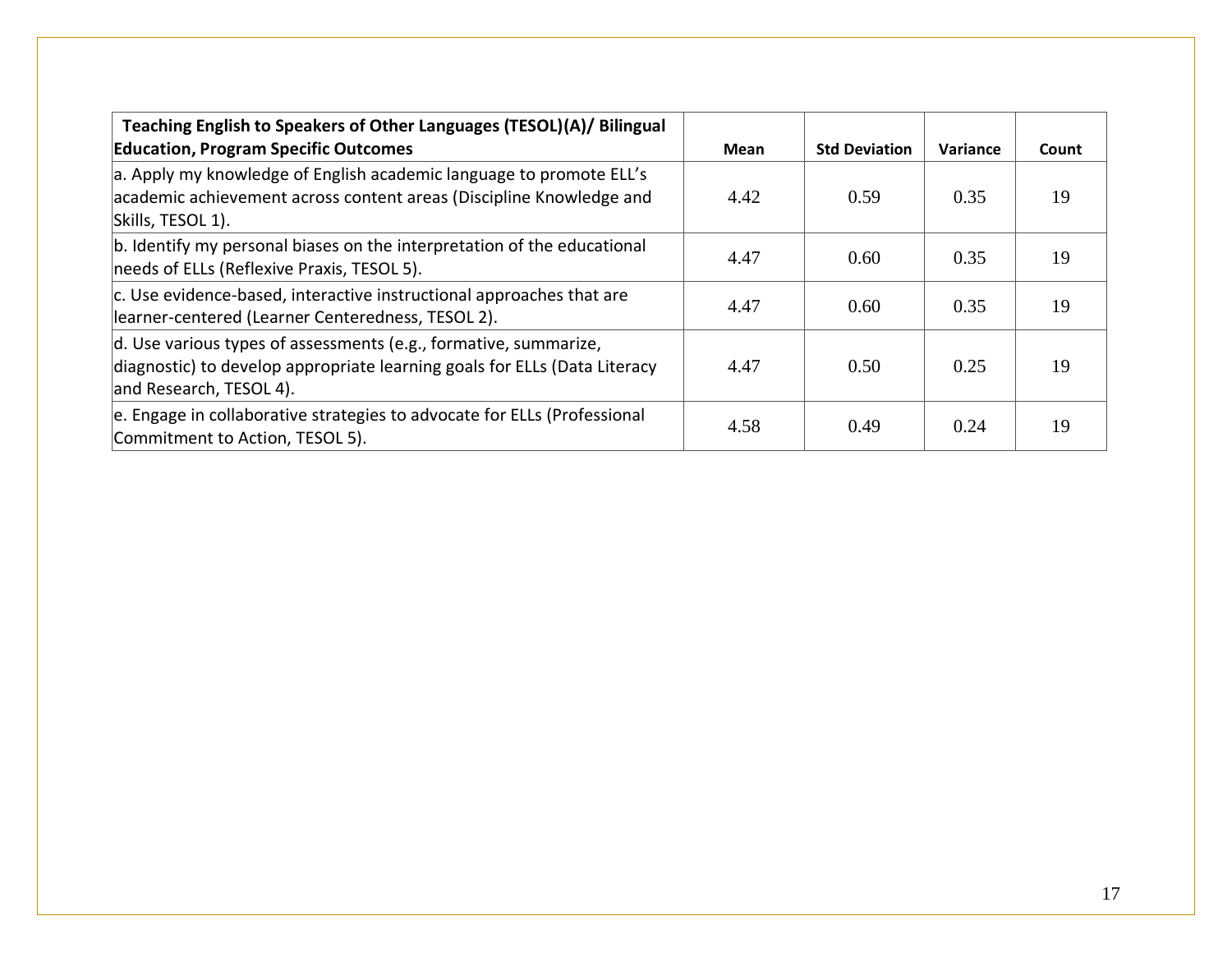| Teaching Literacy (A), CLOs                                                                                                                                                                      | <b>Mean</b> | <b>Std Deviation</b> | Variance | Count |
|--------------------------------------------------------------------------------------------------------------------------------------------------------------------------------------------------|-------------|----------------------|----------|-------|
| a. Intentionally reflect on my practice for continuous improvement (Reflexive<br>Praxis) (CAEP A1; INTASC 9).                                                                                    | 4.57        | 0.49                 | 0.24     |       |
| b. Believe all learners can learn (Learner Centeredness) (CAEP 1, A1; INTASC 1).                                                                                                                 | 4.86        | 0.35                 | 0.12     | 7     |
| c. Understand the differences among diverse individuals to promote learning<br>(Learner Centeredness). (CAEP A1; INTASC 2 & 8).                                                                  | 4.86        | 0.35                 | 0.12     |       |
| d. Positively impact learning outcomes for all learners (Discipline Knowledge and<br>Skills) (CAEP A1; INTASC 2).                                                                                | 4.57        | 0.49                 | 0.24     |       |
| e. Master major concepts within my discipline to positively impact the college<br>and career readiness of all learners (Discipline Knowledge and Skills) (CAEP A1;<br>$ INTASC 4 & 5: C&C IF$ ). | 4.57        | 0.49                 | 0.24     |       |
| f. Advocate for educational equity (Professional Commitment to Action) (CAEP<br>A1; INTASC 9).                                                                                                   | 4.57        | 0.49                 | 0.24     |       |
| g. Skillfully use multiple forms of assessment (Data Literacy and Research) (CAEP<br>$ A1$ ; INTASC 6).                                                                                          | 4.71        | 0.45                 | 0.20     |       |
| h. Effectively analyze assessment data to inform decision-making (Data Literacy<br>and Research) (CAEP A1; INTASC 6).                                                                            | 4.71        | 0.45                 | 0.20     |       |
| i. Apply my knowledge of educational technology to support learning (Discipline<br>Knowledge and Skills) (CAEP A1; INTASC 8; ISTE 6).                                                            | 4.57        | 0.49                 | 0.24     |       |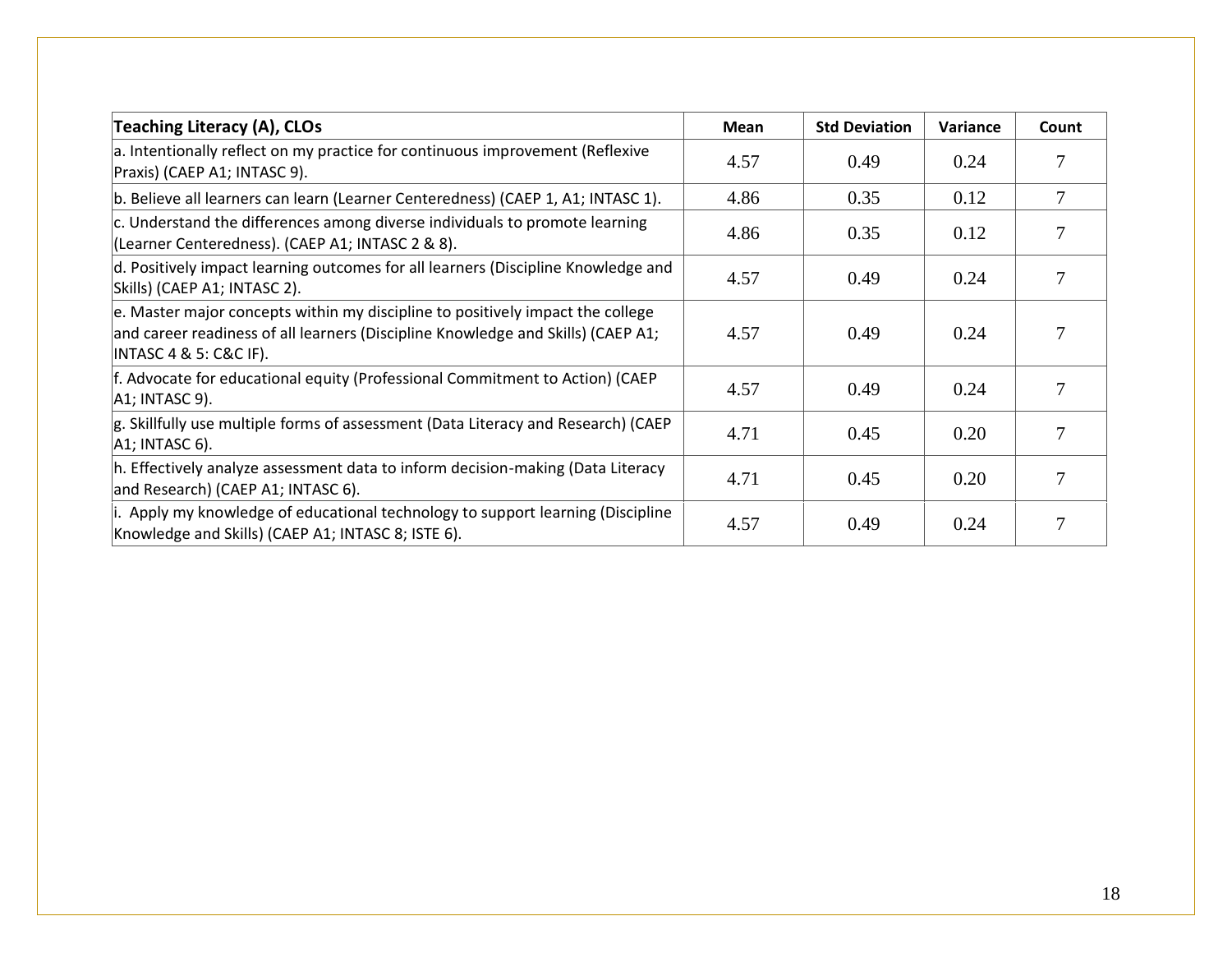| <b>School Counseling (A), CLOs</b>                                                                                                                                                 | Mean | <b>Std Deviation</b> | Variance | Count |
|------------------------------------------------------------------------------------------------------------------------------------------------------------------------------------|------|----------------------|----------|-------|
| a. Intentionally reflect on my practice for continuous improvement (Reflexive<br>Praxis) (CAEP A1).                                                                                | 2.67 | 1.25                 | 1.56     | 3     |
| b. Believe all learners can learn (Learner Centeredness) (CAEP A1).                                                                                                                | 2.67 | 1.25                 | 1.56     | 3     |
| c. Understand the differences among diverse individuals to promote learning<br>(Learner Centeredness). (CAEP A1).                                                                  | 2.67 | 1.25                 | 1.56     |       |
| $ d$ . Positively impact learning outcomes for all learners (Discipline Knowledge and<br>Skills) (CAEP A1).                                                                        | 2.67 | 1.25                 | 1.56     | 3     |
| e. Master major concepts within my discipline to positively impact the college<br>and career readiness of all learners (Discipline Knowledge and Skills) (CAEP A1;<br>$ C\&C$ IF). | 2.33 | 0.94                 | 0.89     | 3     |
| f. Advocate for educational equity (Professional Commitment to Action) (CAEP<br>A1).                                                                                               | 2.67 | 1.25                 | 1.56     | 3     |
| g. Skillfully use multiple forms of assessment (Data Literacy and Research) (CAEP<br>$ A1$ ).                                                                                      | 2.33 | 0.94                 | 0.89     | 3     |
| h. Effectively analyze assessment data to inform decision-making (Data Literacy<br>and Research) (CAEP A1).                                                                        | 2.33 | 0.94                 | 0.89     | 3     |
| i. Apply my knowledge of educational technology to support learning (Discipline)<br>Knowledge and Skills) (CAEP A1; ISTE 6).                                                       | 2.33 | 0.94                 | 0.89     |       |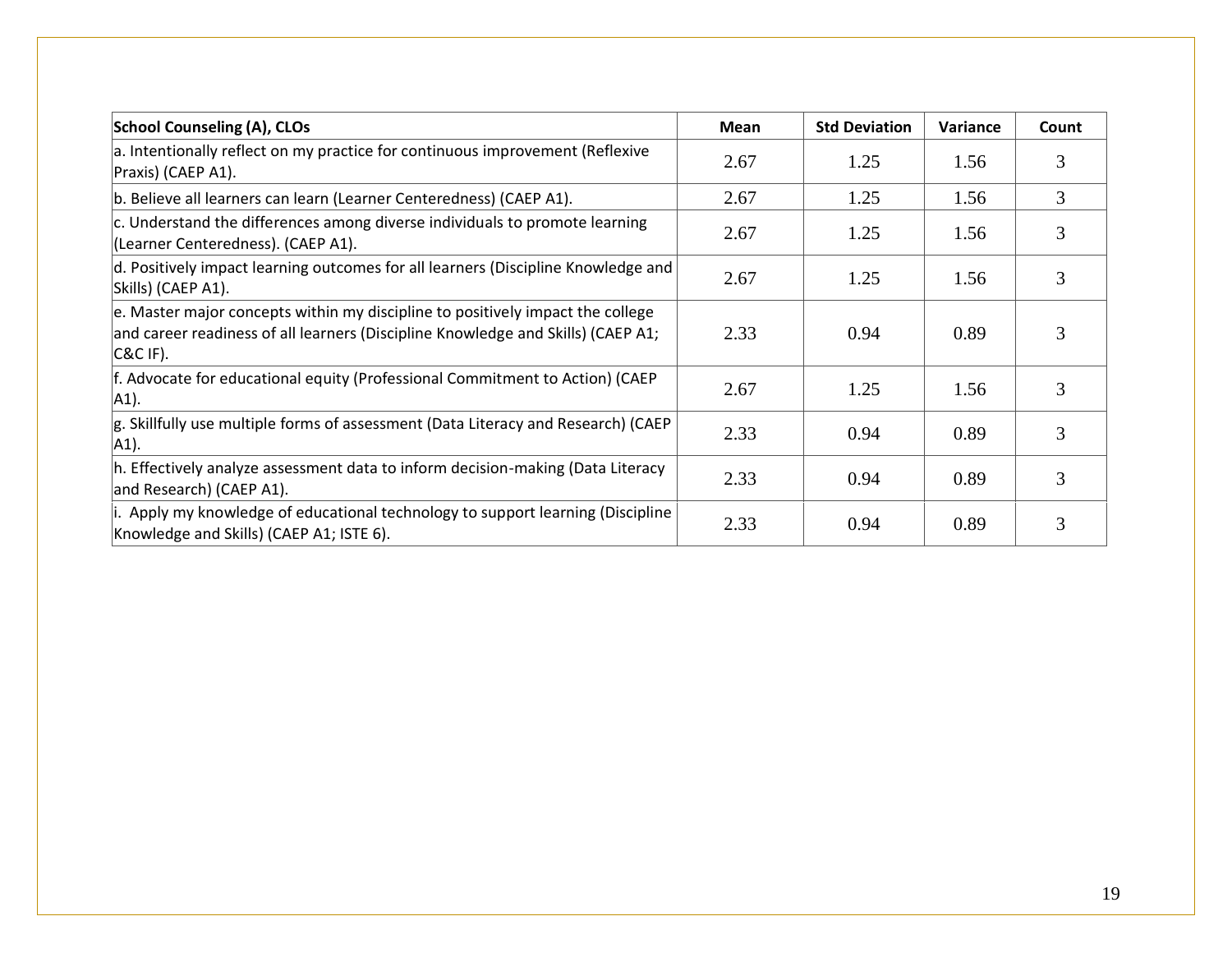| <b>Instructional Technology (A), CLOs</b>                                                                                                                                                                  | <b>Mean</b> | <b>Std Deviation</b> | Variance | Count |
|------------------------------------------------------------------------------------------------------------------------------------------------------------------------------------------------------------|-------------|----------------------|----------|-------|
| a. Intentionally reflect on my practice for continuous improvement (Reflexive<br>Praxis) (CAEP A1; INTASC 9).                                                                                              |             | 1.67                 | 2.8      |       |
| b. Believe all learners can learn (Learner Centeredness) (CAEP A1; INTASC 1).                                                                                                                              | 3.2         | 1.83                 | 3.36     | 5     |
| c. Understand the differences among diverse individuals to promote learning<br>(Learner Centeredness). (CAEP A1; INTASC 2 & 8).                                                                            | 3           | 1.67                 | 2.8      |       |
| d. Positively impact learning outcomes for all learners (Discipline Knowledge<br>and Skills) (CAEP A1; INTASC 2).                                                                                          | 3.2         | 1.83                 | 3.36     |       |
| e. Master major concepts within my discipline to positively impact the college<br>and career readiness of all learners (Discipline Knowledge and Skills) (CAE A1;<br><b>INTASC 4 &amp; 5; C&amp;C IF).</b> | 2.8         | 1.6                  | 2.56     |       |
| f. Advocate for educational equity (Professional Commitment to Action) (CAEP<br>A1; INTASC 9).                                                                                                             | 2.8         | 1.6                  | 2.56     |       |
| g. Skillfully use multiple forms of assessment (Data Literacy and Research)<br>(CAEP A1; INTASC 6).                                                                                                        | 2.8         | 1.6                  | 2.56     |       |
| h. Effectively analyze assessment data to inform decision-making (Data<br>Literacy and Research) (CAEP A1; INTASC 6).                                                                                      | 3.2         | 1.47                 | 2.16     |       |
| i. Apply my knowledge of educational technology to support learning<br>(Discipline Knowledge and Skills) (CAEP A1; INTASC 8; ISTE 6).                                                                      |             | 1.67                 | 2.8      |       |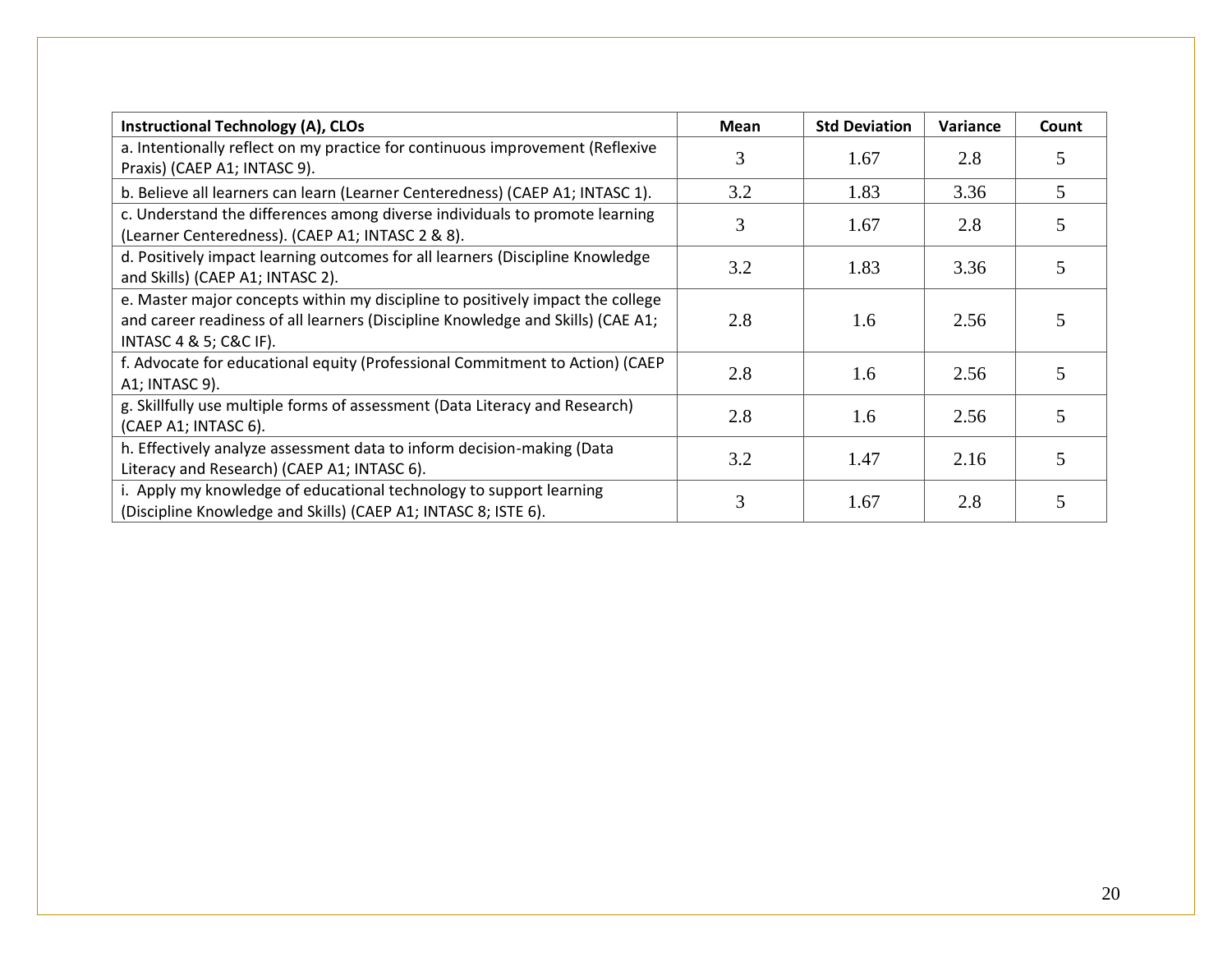#### **INSTRUMENT**

End-of-Program Survey Fall 2020

Congratulations Touro GSE Graduate! You have achieved a momentous milestone by completing your master's program with Touro College. We are exceedingly proud and are certain that your professional career will be greatly enriched.

Your feedback is valued and will be used to inform program improvement. Any response you provide will remain confidential. Please take a few minutes of your time to complete the Touro GSE End of Program survey.

Thank you again for choosing Touro GSE to advance your personal and professional lives and for providing us feedback! Q1. This section assesses the core learning outcomes for our educator preparation program(s): Reflexive Practice, Learner Centeredness, Discipline Knowledge and Skill, Professional Commitment to Action, and Data Literacy and Research.

My program prepared me to . . .

|                                                                                                 | Strongly                                                                                                                                                                           |                                                                                              | Somewhat                                                                                                 |                                                                                               | Strongly                                                                                                                      |
|-------------------------------------------------------------------------------------------------|------------------------------------------------------------------------------------------------------------------------------------------------------------------------------------|----------------------------------------------------------------------------------------------|----------------------------------------------------------------------------------------------------------|-----------------------------------------------------------------------------------------------|-------------------------------------------------------------------------------------------------------------------------------|
|                                                                                                 | Disagree 1                                                                                                                                                                         | Disagree 2                                                                                   | Agree 3                                                                                                  | Agree 4                                                                                       | Agree 5                                                                                                                       |
| a. Intentionally reflect on<br>my practice for<br>continuous improvement<br>(Reflexive Praxis). | a. Intentionally<br>reflect on my<br>practice for<br>continuous<br>improvement<br>(Reflexive)<br>Praxis). Strongly Praxis). Disagree Somewhat Agree Praxis). Agree 4<br>Disagree 1 | a. Intentionally<br>reflect on my<br>practice for<br>continuous<br>improvement<br>(Reflexive | a. Intentionally<br>reflect on my<br>practice for<br>continuous<br>improvement<br>(Reflexive<br>Praxis). | a. Intentionally<br>reflect on my<br>practice for<br>continuous<br>improvement<br>(Reflexive) | a. Intentionally<br>reflect on my<br>practice for<br>continuous<br>improvement<br>(Reflexive)<br>Praxis). Strongly<br>Agree 5 |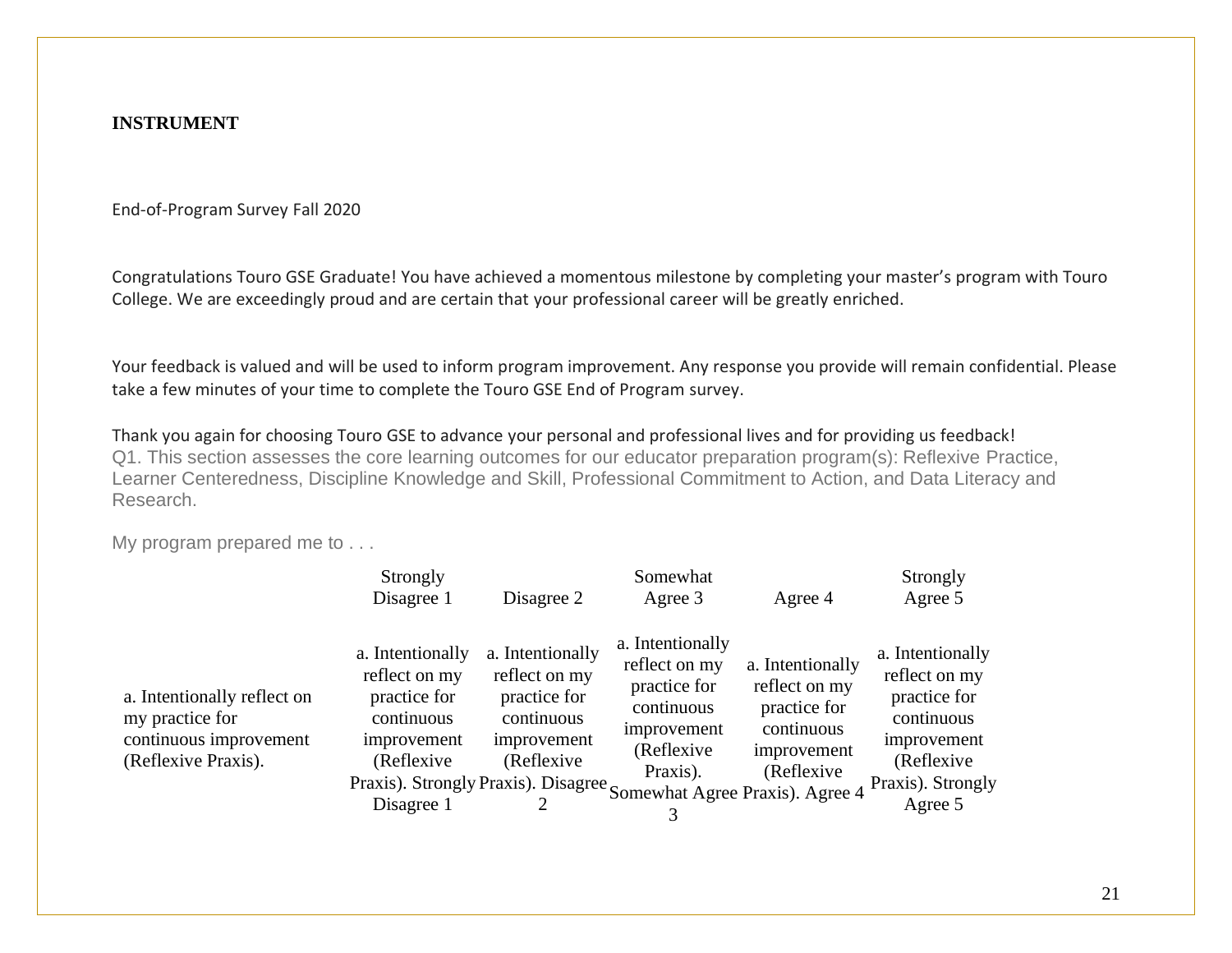|                                                                                                                 | Strongly<br>Disagree 1                                                                                                      | Disagree 2                                                                                                                                                                                   | Somewhat<br>Agree 3                                                                                                                              | Agree 4                                                                                                      | Strongly<br>Agree 5                                                                                                                                                                                                                                                                                                                                            |
|-----------------------------------------------------------------------------------------------------------------|-----------------------------------------------------------------------------------------------------------------------------|----------------------------------------------------------------------------------------------------------------------------------------------------------------------------------------------|--------------------------------------------------------------------------------------------------------------------------------------------------|--------------------------------------------------------------------------------------------------------------|----------------------------------------------------------------------------------------------------------------------------------------------------------------------------------------------------------------------------------------------------------------------------------------------------------------------------------------------------------------|
| b. Believe all learners can<br>learn (Learner<br>Centeredness).                                                 | b. Believe all<br>learners can<br>learn (Learner<br>Centeredness).<br>Strongly<br>Disagree 1                                | b. Believe all<br>learners can<br>learn (Learner<br>Centeredness).<br>Disagree 2                                                                                                             | b. Believe all<br>learners can<br>learn (Learner<br>Centeredness).<br>Somewhat Agree<br>3                                                        | b. Believe all<br>learners can<br>learn (Learner<br>Centeredness).<br>Agree 4                                | b. Believe all<br>learners can<br>learn (Learner<br>Centeredness).<br>Strongly Agree 5                                                                                                                                                                                                                                                                         |
| c. Understand the<br>differences among<br>diverse individuals to<br>promote learning<br>(Learner Centeredness). | c. Understand<br>the differences<br>among diverse<br>individuals to<br>(Learner<br>Centeredness).<br>Strongly<br>Disagree 1 | c. Understand<br>the differences<br>among diverse<br>individuals to<br>(Learner<br>Centeredness).<br>Disagree 2                                                                              | c. Understand<br>the differences<br>among diverse<br>individuals to<br>(Learner<br>Centeredness).<br>Somewhat Agree<br>3                         | c. Understand<br>the differences<br>among diverse<br>individuals to<br>(Learner<br>Centeredness).<br>Agree 4 | c. Understand<br>the differences<br>among diverse<br>individuals to<br>promote learning promote learning promote learning promote learning and the company of company of company of the company of the company of the company of the company of the company of the company of the company of the comp<br>(Learner<br>Centeredness).<br><b>Strongly Agree 5</b> |
| d. Positively impact<br>learning outcomes for all<br>learners (Discipline<br>Knowledge and Skills).             | d. Positively<br>learners<br>(Discipline)<br>Disagree 1                                                                     | d. Positively<br>impact learning impact learning<br>outcomes for all outcomes for all<br>learners<br>(Discipline)<br>Knowledge and Knowledge and<br>Skills). Strongly Skills). Disagree<br>2 | d. Positively<br>impact learning<br>outcomes for all<br>learners<br>(Discipline)<br>Knowledge and<br>Skills).<br>Somewhat Agree Skills). Agree 4 | d. Positively<br>impact learning<br>outcomes for all<br>learners<br>(Discipline<br>Knowledge and             | d. Positively<br>impact learning<br>outcomes for all<br>learners<br>(Discipline<br>Knowledge and<br>Skills). Strongly<br>Agree 5                                                                                                                                                                                                                               |
| e. Master major concepts                                                                                        |                                                                                                                             |                                                                                                                                                                                              | e. Master major e. Master major e. Master major e. Master major e. Master major                                                                  |                                                                                                              |                                                                                                                                                                                                                                                                                                                                                                |

within my discipline to

concepts within concepts within concepts within concepts within concepts within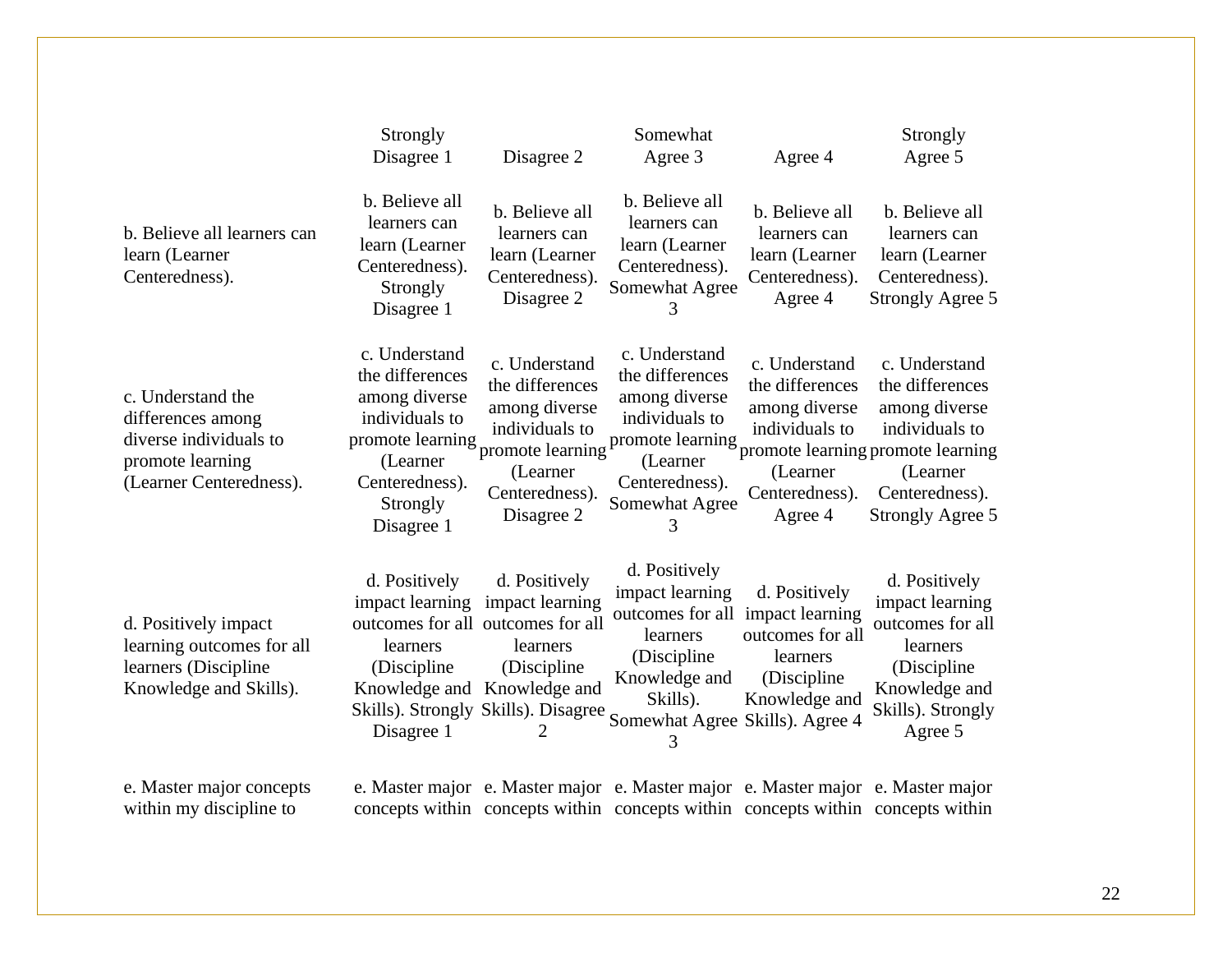|                                                                                                                    | Strongly                                                                                                           |                                                                                                               | Somewhat                                                                                                                                                                                                                                                                                                                                       |                                                                                                     | Strongly                                                                                                                                                                                    |
|--------------------------------------------------------------------------------------------------------------------|--------------------------------------------------------------------------------------------------------------------|---------------------------------------------------------------------------------------------------------------|------------------------------------------------------------------------------------------------------------------------------------------------------------------------------------------------------------------------------------------------------------------------------------------------------------------------------------------------|-----------------------------------------------------------------------------------------------------|---------------------------------------------------------------------------------------------------------------------------------------------------------------------------------------------|
|                                                                                                                    | Disagree 1                                                                                                         | Disagree 2                                                                                                    | Agree 3                                                                                                                                                                                                                                                                                                                                        | Agree 4                                                                                             | Agree 5                                                                                                                                                                                     |
| positively impact the<br>college and career<br>readiness of all learners<br>(Discipline Knowledge)<br>and Skills). | of all learners<br>(Discipline)<br>Disagree 1                                                                      | the college and the college and<br>of all learners<br>(Discipline<br>Skills). Strongly Skills). Disagree<br>2 | my discipline to my discipline to my discipline to my discipline to my discipline to<br>the college and<br>career readiness career readiness career readiness career readiness career readiness<br>of all learners<br>(Discipline)<br>Knowledge and Knowledge and Knowledge and Knowledge and Knowledge and<br>Skills).<br>Somewhat Agree<br>3 | the college and<br>of all learners<br>(Discipline                                                   | positively impactpositively impactpositively impactpositively impactpositively impact<br>the college and<br>of all learners<br>(Discipline<br>Skills). Agree 4 Skills). Strongly<br>Agree 5 |
| f. Advocate for<br>educational equity<br>(Professional<br>Commitment to Action).                                   | f. Advocate for<br>educational<br>equity<br>(Professional<br>Commitment to<br>Action).<br>Strongly<br>Disagree 1   | f. Advocate for<br>educational<br>equity<br>(Professional<br>Commitment to<br>Action).<br>Disagree 2          | f. Advocate for<br>educational<br>equity<br>(Professional<br>Commitment to<br>Action).<br>Somewhat Agree Action). Agree 4<br>3                                                                                                                                                                                                                 | f. Advocate for<br>educational<br>equity<br>(Professional<br>Commitment to                          | f. Advocate for<br>educational<br>equity<br>(Professional<br>Commitment to<br>Action).<br><b>Strongly Agree 5</b>                                                                           |
| g. Skillfully use multiple<br>forms of assessment<br>(Data Literacy and<br>Research).                              | g. Skillfully use<br>multiple forms<br>of assessment<br>(Data Literacy<br>and Research).<br>Strongly<br>Disagree 1 | g. Skillfully use<br>multiple forms<br>of assessment<br>(Data Literacy<br>and Research).<br>Disagree 2        | g. Skillfully use<br>multiple forms<br>of assessment<br>(Data Literacy<br>and Research).<br>Somewhat Agree<br>3                                                                                                                                                                                                                                | g. Skillfully use<br>multiple forms<br>of assessment<br>(Data Literacy<br>and Research).<br>Agree 4 | g. Skillfully use<br>multiple forms<br>of assessment<br>(Data Literacy<br>and Research).<br><b>Strongly Agree 5</b>                                                                         |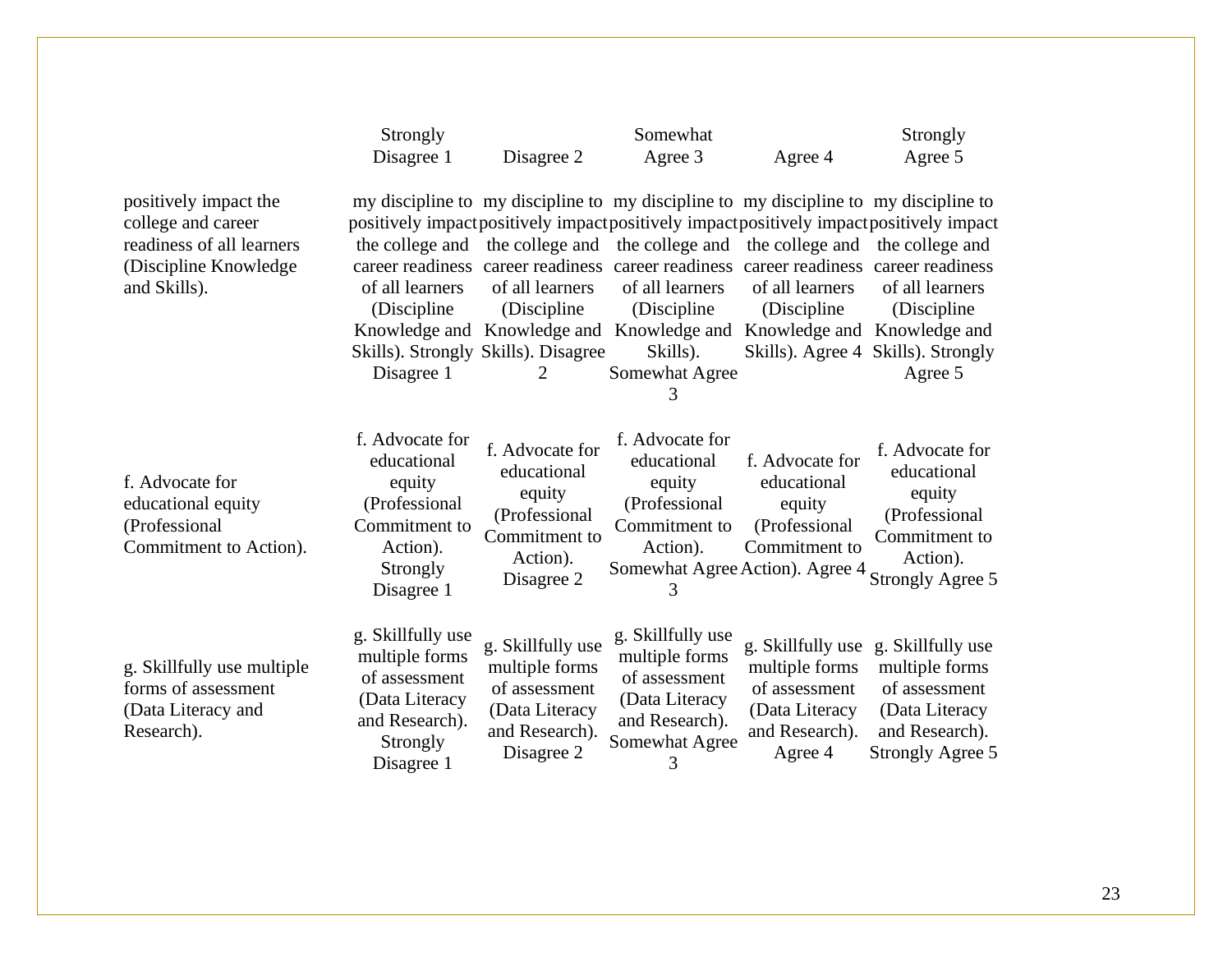|                                                                                                                    | Strongly                                                                                                                                            |                                                                                                                                            | Somewhat                                                                                                                                                             |                                                                                                                  | Strongly                                                                                                                                             |
|--------------------------------------------------------------------------------------------------------------------|-----------------------------------------------------------------------------------------------------------------------------------------------------|--------------------------------------------------------------------------------------------------------------------------------------------|----------------------------------------------------------------------------------------------------------------------------------------------------------------------|------------------------------------------------------------------------------------------------------------------|------------------------------------------------------------------------------------------------------------------------------------------------------|
|                                                                                                                    | Disagree 1                                                                                                                                          | Disagree 2                                                                                                                                 | Agree 3                                                                                                                                                              | Agree 4                                                                                                          | Agree 5                                                                                                                                              |
| h. Effectively analyze<br>assessment data to inform<br>decision-making (Data<br>Literacy and Research).            | h. Effectively<br>analyze<br>assessment data<br>to inform<br>decision-making<br>(Data Literacy<br>and Research).<br>Strongly<br>Disagree 1          | h. Effectively<br>analyze<br>assessment data<br>to inform<br>decision-making<br>(Data Literacy<br>and Research).<br>Disagree 2             | h. Effectively<br>analyze<br>assessment data<br>to inform<br>decision-making<br>(Data Literacy<br>and Research).<br>Somewhat Agree<br>3                              | h. Effectively<br>analyze<br>assessment data<br>to inform<br>(Data Literacy<br>and Research).<br>Agree 4         | h. Effectively<br>analyze<br>assessment data<br>to inform<br>decision-making decision-making<br>(Data Literacy<br>and Research).<br>Strongly Agree 5 |
| i. Apply my knowledge<br>of educational<br>technology to support<br>learning (Discipline<br>Knowledge and Skills). | i. Apply my<br>knowledge of<br>educational<br>technology to<br>support learning<br>(Discipline)<br>Knowledge and<br>Skills). Strongly<br>Disagree 1 | i. Apply my<br>knowledge of<br>educational<br>technology to<br>support learning<br>(Discipline)<br>Knowledge and<br>Skills). Disagree<br>2 | i. Apply my<br>knowledge of<br>educational<br>technology to<br>support learning<br>(Discipline)<br>Knowledge and<br>Skills).<br>Somewhat Agree Skills). Agree 4<br>3 | i. Apply my<br>knowledge of<br>educational<br>technology to<br>support learning<br>(Discipline)<br>Knowledge and | i. Apply my<br>knowledge of<br>educational<br>technology to<br>support learning<br>(Discipline<br>Knowledge and<br>Skills). Strongly<br>Agree 5      |

# Q2.

This section assesses the general quality of our educator preparation program(s).

Overall, the program prepared me to work within my field.

- a. Strongly disagree
- b. Disagree
- c. Somewhat agree
- d. Agree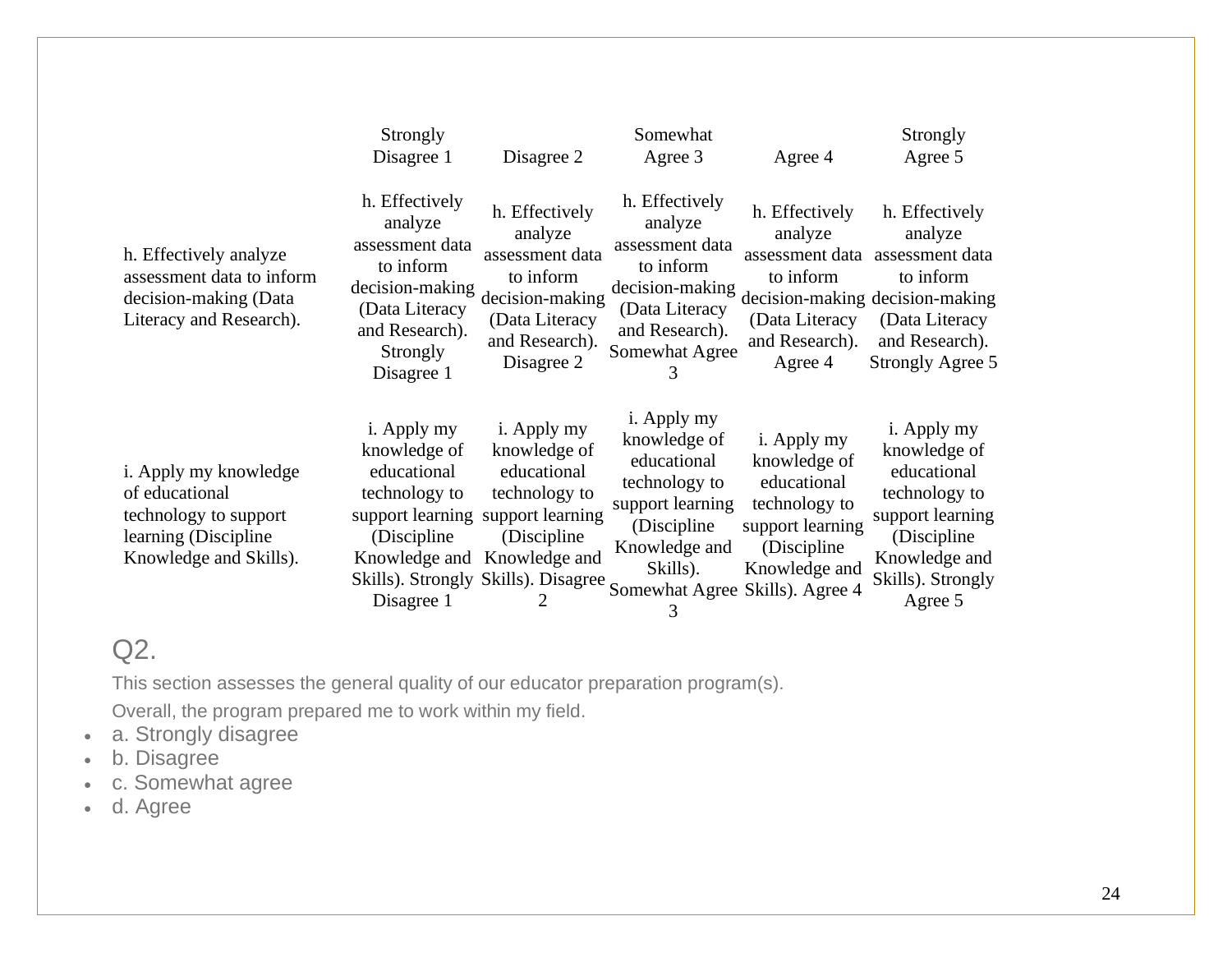• e. Strongly agree  $Q3$ .

I am satisfied with the overall quality of the program.

- a. Strongly disagree
- b. Disagree
- c. Somewhat agree
- d. Agree
- e. Strongly agree

 $Q4$ .

The fieldwork/practicum/internship/clinical components were meaningful.

- a. Strongly disagree
- b. Disagree
- c. Somewhat agree
- d. Agree
- e. Strongly agree
- Not Applicable

Q5.

The advisement was appropriate.

- a. Strongly disagree
- b. Disagree
- c. Somewhat agree
- d. Agree
- e. Strongly agree

Q6.

The staff (non -instructional faculty) were supportive.

- a. Strongly disagree
- b. Disagree
- c. Somewhat agree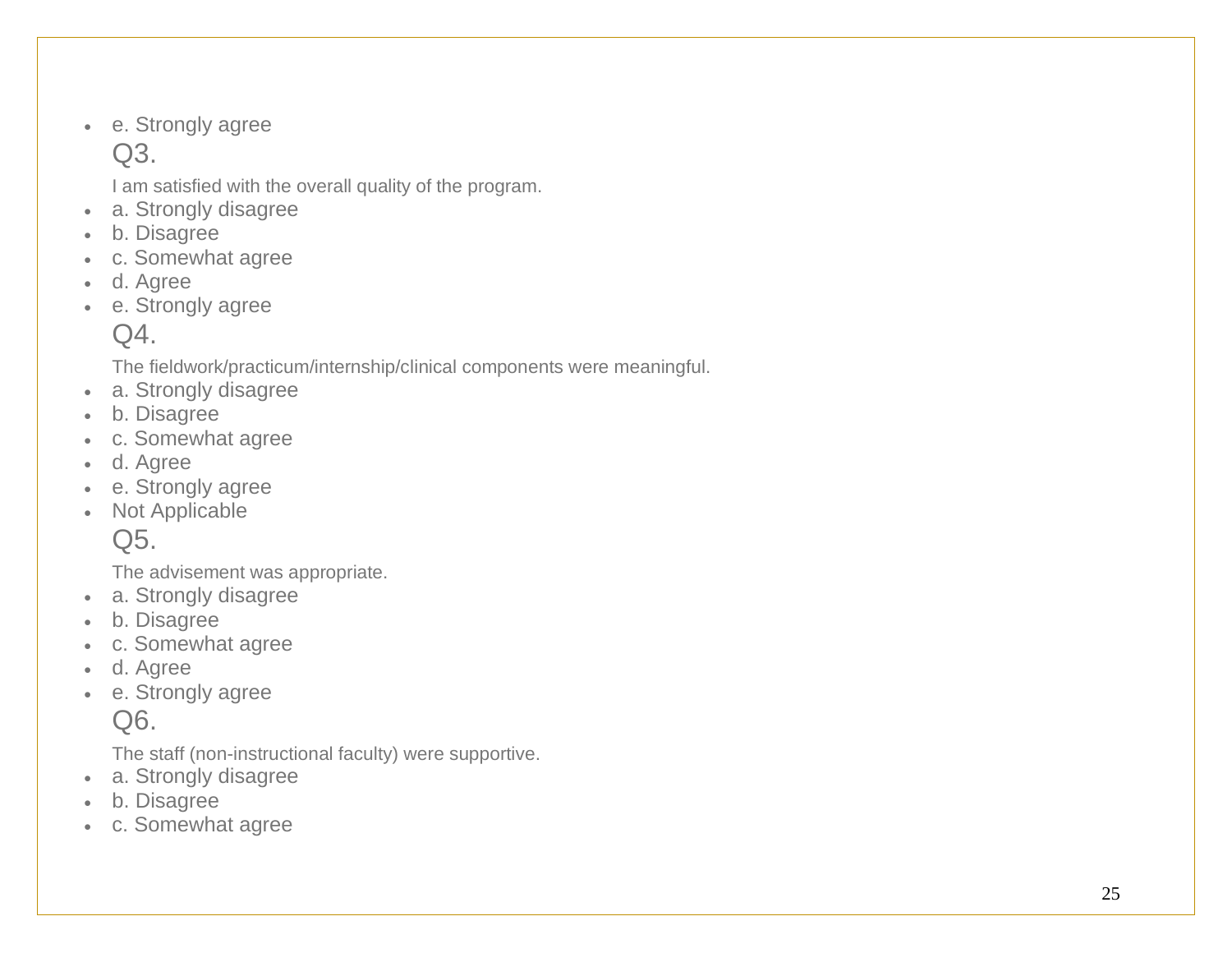- d. Agree
- e. Strongly agree Q7.

I would recommend the program to a friend or a colleague.

- a. Strongly disagree
- b. Disagree
- c. Somewhat agree
- d. Agree
- e. Strongly agree Q8. What is your gender?
- a. Male
- b. Female
- c. Other

Q9. What is your race/ethnicity?

- a. American Indian/ Alaskan Native
- b. Asian or Pacific Islander
- c. Black, Non-Hispanic
- d. Hispanic
- e. White, Non-Hispanic
- f. More than one race
	- Q10. What is your Graduate Program?
- a. Biology (MS)
- b. Education and Special Education B -2 (MS)
- c. Education and Special Education 1 -6 (MS)
- d. Education and Special Education 7 -12 (MS)
- e. Mathematics Education (MS)
- f. Instructional Technology (MS)
- g. School Counseling (MS)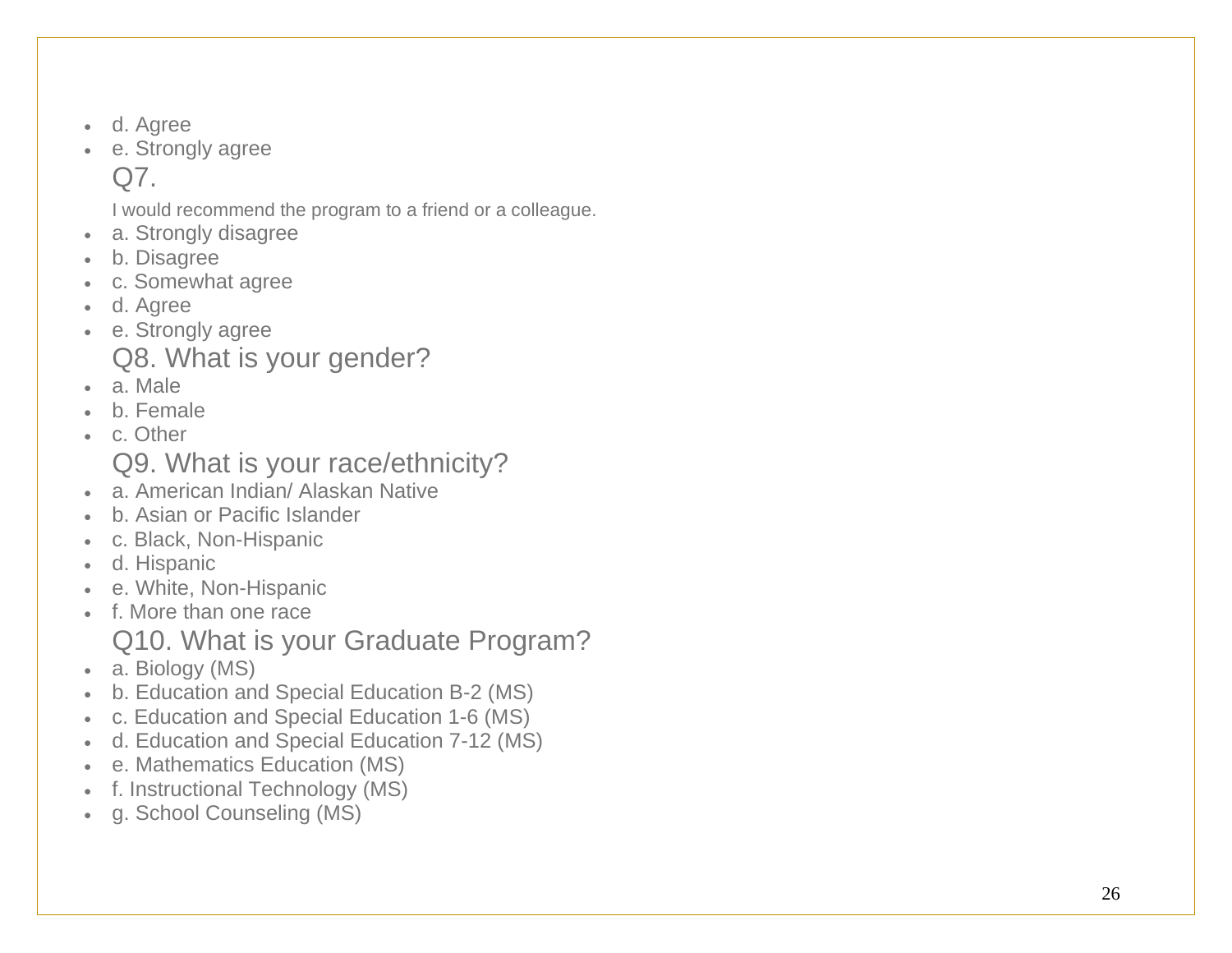- h. School Leadership (MS)
- i. District Leadership (MS)
- j. Teaching English to Speakers of Other Languages (TESOL), (MS)
- k. Teaching Literacy (MS)
- l. Gifted and Talented Education (Advanced Certification)
- ml. Teaching English to Speakers of Other Languages (Advanced Certification)
- n. Teaching Children with Autism and Other Disabilities (Advanced Certification)
- o. Bilingual General Education, Pre-K12 (Advanced Certification)
- p. Bilingual Special Education and Speech and Language Disabilities (Advanced Certification)
- q. Bilingual Pupil Personnel Service (Advanced Certification)  $O<sub>11</sub>$

LEADERSHIP PROGRAM

This section assesses the specific discipline learning outcomes for your educator preparation program.

My program prepared me to....

|                                                                                                                                                           | 1 Strongly<br>Disagree                                                                                                                                                 | 2 Disagree                                                                                                                                                                           | 3 Somewhat<br>Agree                                                                                                                                                    | 4 Agree                                                                                         | 5 Strongly<br>Agree                                                                                                                                                                                                                                              |
|-----------------------------------------------------------------------------------------------------------------------------------------------------------|------------------------------------------------------------------------------------------------------------------------------------------------------------------------|--------------------------------------------------------------------------------------------------------------------------------------------------------------------------------------|------------------------------------------------------------------------------------------------------------------------------------------------------------------------|-------------------------------------------------------------------------------------------------|------------------------------------------------------------------------------------------------------------------------------------------------------------------------------------------------------------------------------------------------------------------|
| Consistently act ethically<br>according to professional<br>norms to promote each<br>student's overall success<br>in school (Reflexive<br>Praxis, PSEL 2). | Consistently act<br>ethically<br>according to<br>professional<br>norms to<br>promote each<br>student's overall<br>success in school<br>(Reflexive)<br>Praxis, PSEL 2). | Consistently act<br>ethically<br>according to<br>professional<br>norms to<br>promote each<br>student's overall<br>success in school<br>(Reflexive)<br>Praxis, PSEL 2).<br>2 Disagree | Consistently act<br>ethically<br>according to<br>professional<br>norms to<br>promote each<br>student's overall<br>success in school<br>(Reflexive)<br>Praxis, PSEL 2). | ethically<br>according to<br>professional<br>norms to<br>promote each<br>(Reflexive)<br>4 Agree | Consistently act Consistently act<br>ethically<br>according to<br>professional<br>norms to<br>promote each<br>student's overall student's overall<br>success in school success in school<br>(Reflexive)<br>Praxis, PSEL 2). Praxis, PSEL 2).<br>5 Strongly Agree |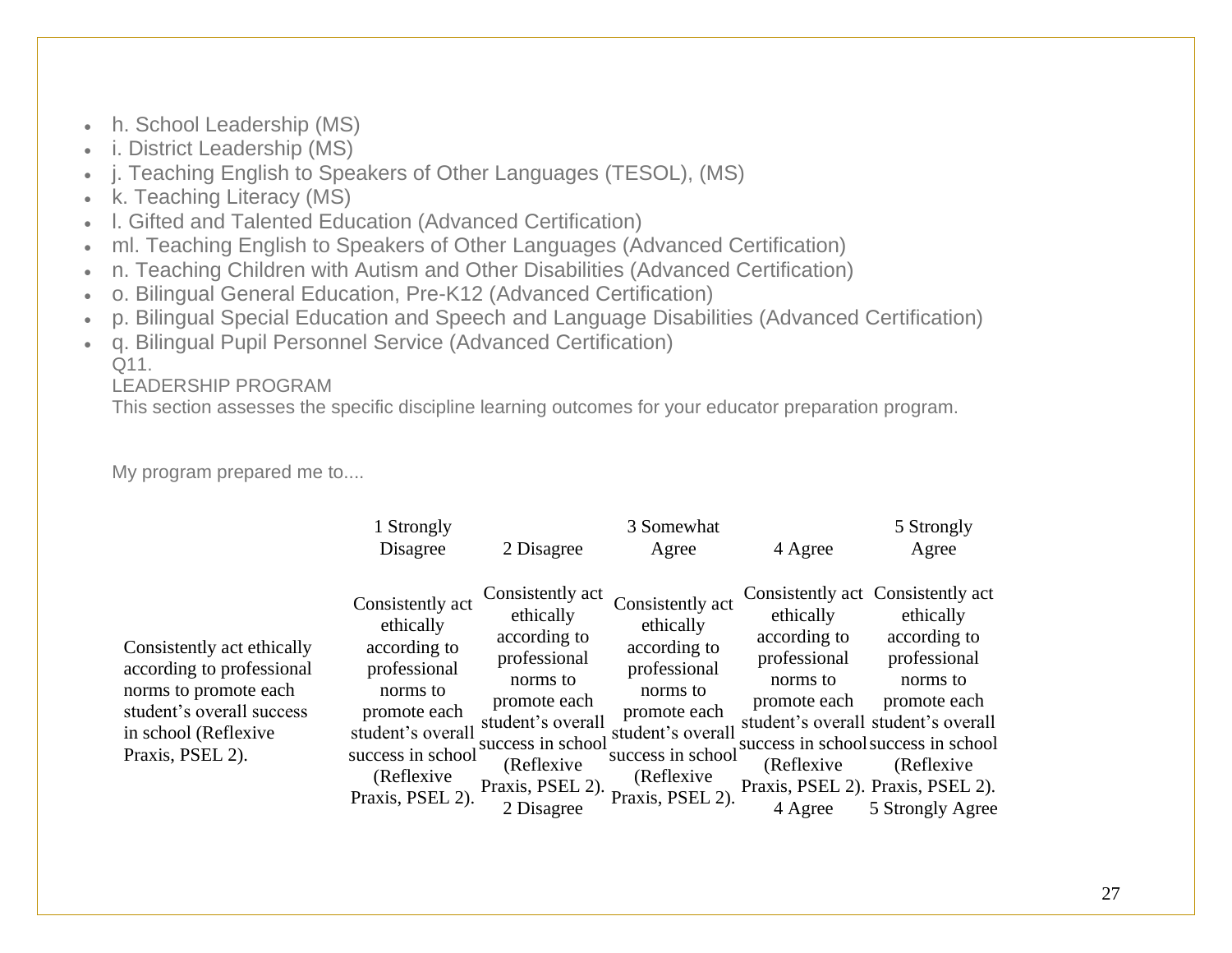|                                                                                                                                                                                                    | 1 Strongly                                                                                                                                                                                                                 |                                                                                                                                                                                                                | 3 Somewhat                                                                                                                                                                                                              |                                                                                                                                                                    | 5 Strongly                                                                                                                                                                                                                                              |
|----------------------------------------------------------------------------------------------------------------------------------------------------------------------------------------------------|----------------------------------------------------------------------------------------------------------------------------------------------------------------------------------------------------------------------------|----------------------------------------------------------------------------------------------------------------------------------------------------------------------------------------------------------------|-------------------------------------------------------------------------------------------------------------------------------------------------------------------------------------------------------------------------|--------------------------------------------------------------------------------------------------------------------------------------------------------------------|---------------------------------------------------------------------------------------------------------------------------------------------------------------------------------------------------------------------------------------------------------|
|                                                                                                                                                                                                    | Disagree                                                                                                                                                                                                                   | 2 Disagree                                                                                                                                                                                                     | Agree                                                                                                                                                                                                                   | 4 Agree                                                                                                                                                            | Agree                                                                                                                                                                                                                                                   |
|                                                                                                                                                                                                    | 1 Strongly<br>Disagree                                                                                                                                                                                                     |                                                                                                                                                                                                                | 3 Somewhat<br>Agree                                                                                                                                                                                                     |                                                                                                                                                                    |                                                                                                                                                                                                                                                         |
| Enact a shared, mission<br>driven strategic plan for<br>the overall success of<br>each student<br>(Professional<br>Commitment to Action,<br><b>PSEL 1).</b>                                        | Enact a shared,<br>mission driven<br>strategic plan for<br>the overall<br>success of each<br>student<br>(Professional<br>Commitment to<br>Action, PSEL 1).<br>1 Strongly<br>Disagree                                       | Enact a shared,<br>mission driven<br>strategic plan for<br>the overall<br>success of each<br>student<br>(Professional<br>Commitment to<br>Action, PSEL 1).<br>2 Disagree                                       | Enact a shared,<br>mission driven<br>strategic plan for<br>the overall<br>success of each<br>student<br>(Professional<br>Commitment to<br>Action, PSEL 1).<br>3 Somewhat<br>Agree                                       | Enact a shared,<br>mission driven<br>the overall<br>success of each<br>student<br>(Professional<br>Commitment to<br>4 Agree                                        | Enact a shared,<br>mission driven<br>strategic plan for strategic plan for<br>the overall<br>success of each<br>student<br>(Professional<br>Commitment to<br>Action, PSEL 1). Action, PSEL 1).<br>5 Strongly Agree                                      |
| <b>Effectively engage</b><br>caregivers in mutually<br>beneficial collaborations<br>to promote the overall<br>success of each student<br>(Professional<br>Commitment to Action,<br><b>PSEL 8).</b> | Effectively<br>engage<br>caregivers in<br>mutually<br>beneficial<br>collaborations to<br>promote the<br>overall success<br>of each student<br>(Professional<br>Commitment to<br>Action, PSEL 8).<br>1 Strongly<br>Disagree | Effectively<br>engage<br>caregivers in<br>mutually<br>beneficial<br>collaborations to<br>promote the<br>overall success<br>of each student<br>(Professional<br>Commitment to<br>Action, PSEL 8).<br>2 Disagree | Effectively<br>engage<br>caregivers in<br>mutually<br>beneficial<br>collaborations to<br>promote the<br>overall success<br>of each student<br>(Professional<br>Commitment to<br>Action, PSEL 8).<br>3 Somewhat<br>Agree | Effectively<br>engage<br>caregivers in<br>mutually<br>beneficial<br>promote the<br>overall success<br>of each student<br>(Professional<br>Commitment to<br>4 Agree | Effectively<br>engage<br>caregivers in<br>mutually<br>beneficial<br>collaborations to collaborations to<br>promote the<br>overall success<br>of each student<br>(Professional<br>Commitment to<br>Action, PSEL 8). Action, PSEL 8).<br>5 Strongly Agree |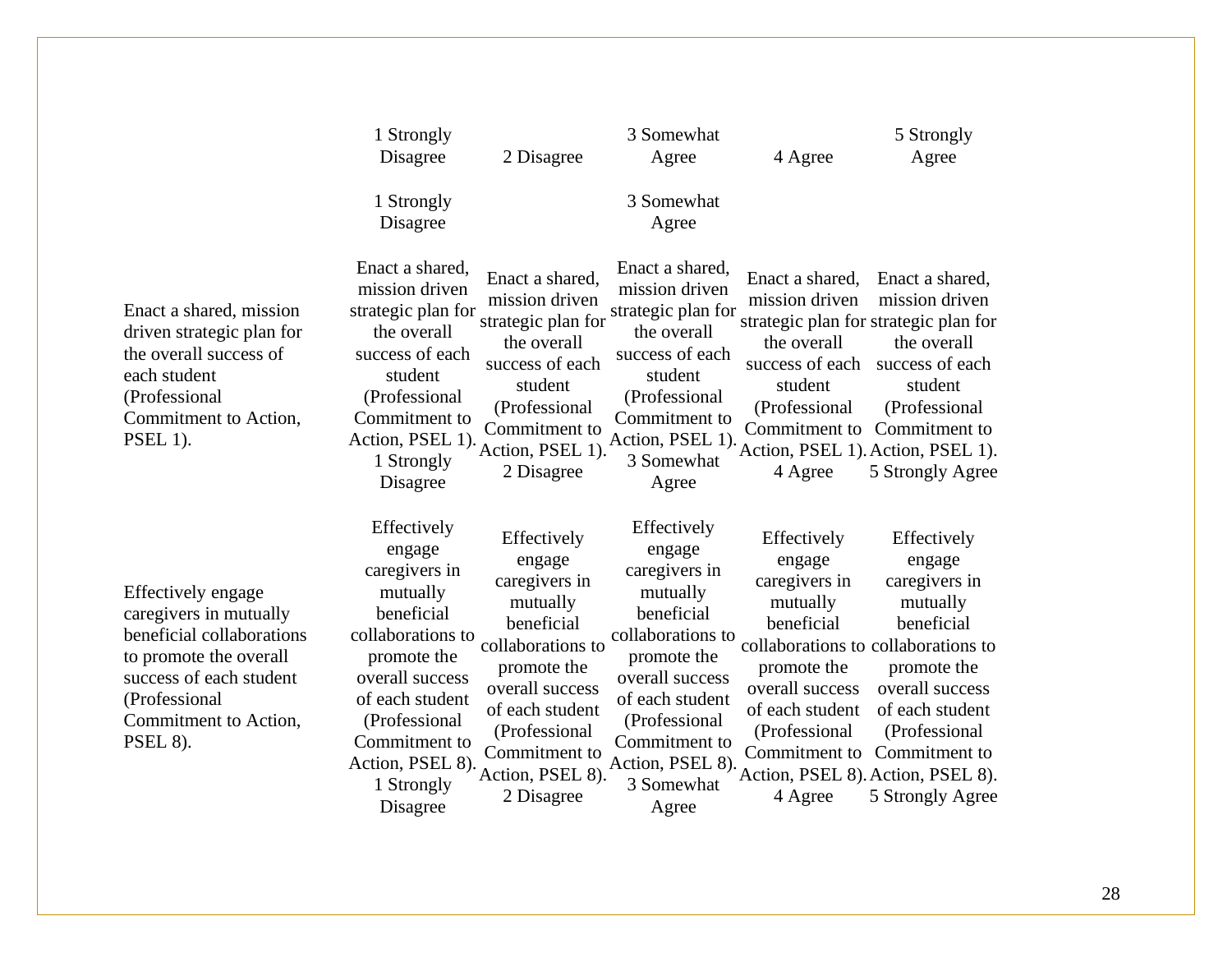|                                                                                                                                               | 1 Strongly<br>Disagree                                                                                                                                                           | 2 Disagree                                                                                                                                                           | 3 Somewhat<br>Agree                                                                                                                                                           | 4 Agree                                                                                                                                                           | 5 Strongly<br>Agree                                                                                                                                                           |
|-----------------------------------------------------------------------------------------------------------------------------------------------|----------------------------------------------------------------------------------------------------------------------------------------------------------------------------------|----------------------------------------------------------------------------------------------------------------------------------------------------------------------|-------------------------------------------------------------------------------------------------------------------------------------------------------------------------------|-------------------------------------------------------------------------------------------------------------------------------------------------------------------|-------------------------------------------------------------------------------------------------------------------------------------------------------------------------------|
| Effectively use data to<br>manage school<br>operations for the overall<br>success of each student<br>(Data Literacy and<br>Research, PSEL 9). | Effectively use<br>data to manage<br>school<br>operations for<br>the overall<br>success of each<br>student (Data<br>Literacy and<br>Research, PSEL<br>9). 1 Strongly<br>Disagree | Effectively use<br>data to manage<br>school<br>operations for<br>the overall<br>success of each<br>student (Data<br>Literacy and<br>Research, PSEL<br>9). 2 Disagree | Effectively use<br>data to manage<br>school<br>operations for<br>the overall<br>success of each<br>student (Data<br>Literacy and<br>Research, PSEL<br>9). 3 Somewhat<br>Agree | Effectively use<br>data to manage<br>school<br>operations for<br>the overall<br>success of each<br>student (Data<br>Literacy and<br>Research, PSEL<br>9). 4 Agree | Effectively use<br>data to manage<br>school<br>operations for<br>the overall<br>success of each<br>student (Data<br>Literacy and<br>Research, PSEL<br>9). 5 Strongly<br>Agree |

## 12. TESOL PROGRAM

This section assesses the specific discipline learning outcomes for your educator preparation program.

My program prepared me to . . . .

|                           | 1 Strongly    |               | 5 Strongly    |               |               |
|---------------------------|---------------|---------------|---------------|---------------|---------------|
|                           | Disagree      | 2 Disagree    | Agree         | 4 Agree       | Agree         |
| a. Apply my knowledge     | a. Apply my   | a. Apply my   | a. Apply my   | a. Apply my   | a. Apply my   |
| of English academic       | knowledge of  | knowledge of  | knowledge of  | knowledge of  | knowledge of  |
| language to promote       | English       | English       | English       | English       | English       |
| ELL's academic            | academic      | academic      | academic      | academic      | academic      |
| achievement across        | language to   | language to   | language to   | language to   | language to   |
| content areas (Discipline | promote ELL's | promote ELL's | promote ELL's | promote ELL's | promote ELL's |
| Knowledge and Skills,     | academic      | academic      | academic      | academic      | academic      |
| TESOL 1).                 | achievement   | achievement   | achievement   | achievement   | achievement   |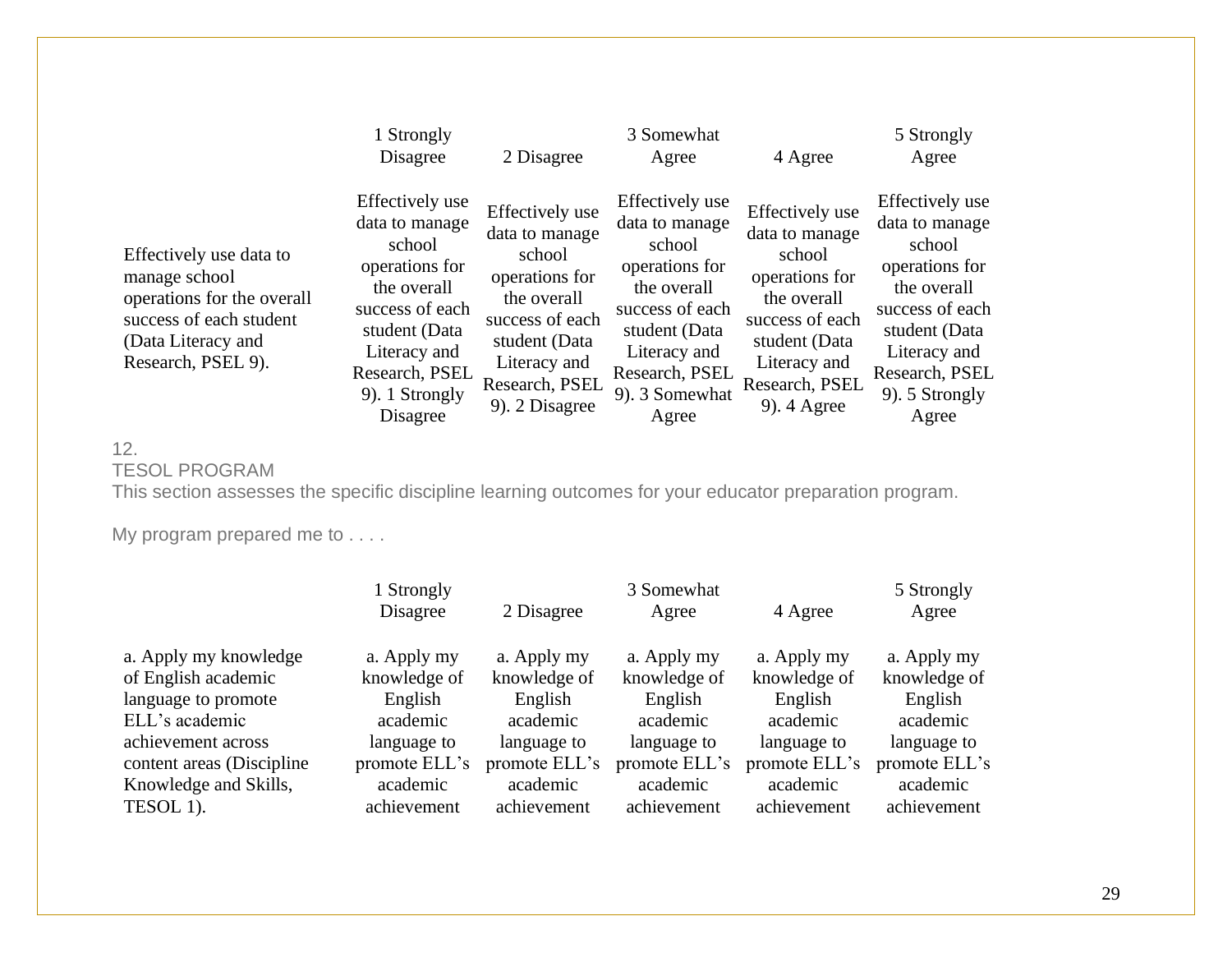|                                                                                                                                   | 1 Strongly<br>Disagree                                                                                                                                      | 2 Disagree                                                                                                                                           | 3 Somewhat<br>Agree                                                                                                                                                                                                                                                                                                                            | 4 Agree                                                                                                                                            | 5 Strongly<br>Agree                                                                                                                                               |
|-----------------------------------------------------------------------------------------------------------------------------------|-------------------------------------------------------------------------------------------------------------------------------------------------------------|------------------------------------------------------------------------------------------------------------------------------------------------------|------------------------------------------------------------------------------------------------------------------------------------------------------------------------------------------------------------------------------------------------------------------------------------------------------------------------------------------------|----------------------------------------------------------------------------------------------------------------------------------------------------|-------------------------------------------------------------------------------------------------------------------------------------------------------------------|
|                                                                                                                                   | across content<br>Knowledge and<br>Skills, TESOL<br>1). 1 Strongly<br>Disagree                                                                              | across content<br>Knowledge and<br>Skills, TESOL<br>1). 2 Disagree                                                                                   | across content<br>areas (Discipline areas (Discipline areas (Discipline areas (Discipline areas (Discipline<br>Knowledge and Knowledge and<br>Skills, TESOL<br>1). 3 Somewhat<br>Agree                                                                                                                                                         | across content<br>Skills, TESOL<br>$1$ ). 4 Agree                                                                                                  | across content<br>Knowledge and<br>Skills, TESOL<br>1). 5 Strongly<br>Agree                                                                                       |
| b. Identify my personal<br>biases on the<br>interpretation of the<br>educational needs of<br>ELLs (Reflexive Praxis,<br>TESOL 5). | b. Identify my<br>personal biases<br>on the<br>interpretation of<br>the educational<br>needs of ELLs (<br><b>TESOL 5). 1</b><br>Strongly<br>Disagree        | b. Identify my<br>personal biases<br>on the<br>the educational<br><b>TESOL 5). 2</b><br>Disagree                                                     | b. Identify my<br>personal biases<br>on the<br>interpretation of interpretation of interpretation of interpretation of<br>the educational<br>needs of ELLs (needs of ELLs (needs of ELLs (needs of ELLs (<br>Reflexive Praxis, Reflexive Praxis, Reflexive Praxis, Reflexive Praxis, Reflexive Praxis,<br><b>TESOL 5). 3</b><br>Somewhat Agree | b. Identify my<br>personal biases<br>on the<br>the educational<br><b>TESOL 5). 4</b><br>Agree                                                      | b. Identify my<br>personal biases<br>on the<br>the educational<br><b>TESOL 5). 5</b><br><b>Strongly Agree</b>                                                     |
| c.Use evidence-based,<br>interactive instructional<br>approaches that are<br>learner-centered (Learner<br>Centeredness, TESOL 2). | c.Use evidence-<br>based,<br>interactive<br>instructional<br>approaches that<br>are learner-<br>centered<br>(Learner<br>Centeredness,<br><b>TESOL 2).</b> 1 | based,<br>interactive<br>instructional<br>approaches that<br>are learner-<br>centered<br>(Learner<br>Centeredness,<br><b>TESOL 2). 2</b><br>Disagree | c.Use evidence-c.Use evidence-c.Use evidence-c.Use evidence-<br>based,<br>interactive<br>instructional<br>approaches that<br>are learner-<br>centered<br>(Learner<br>Centeredness,<br><b>TESOL 2). 3</b><br>Somewhat Agree                                                                                                                     | based,<br>interactive<br>instructional<br>approaches that<br>are learner-<br>centered<br>(Learner)<br>Centeredness,<br><b>TESOL 2). 4</b><br>Agree | based,<br>interactive<br>instructional<br>approaches that<br>are learner-<br>centered<br>(Learner<br>Centeredness,<br><b>TESOL 2). 5</b><br><b>Strongly Agree</b> |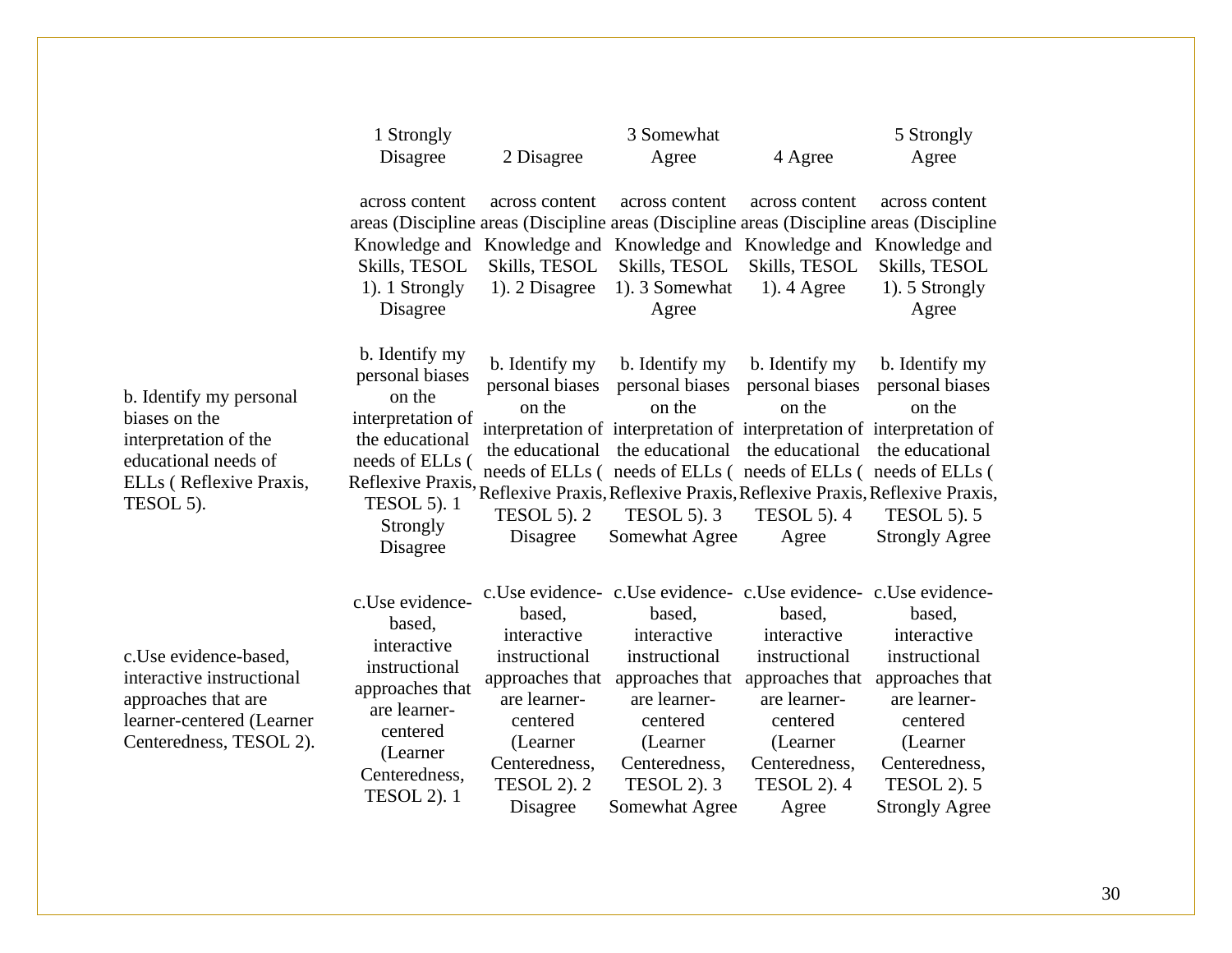|                                                                                                                                                                                         | 1 Strongly<br>Disagree                                                                                                                                                                                                                  | 2 Disagree                                                                                                                                                                                                                  | 3 Somewhat<br>Agree                                                                                                                                                                                                               | 4 Agree                                                                                                                                                                                                                  | 5 Strongly<br>Agree                                                                                                                                                                                                                      |
|-----------------------------------------------------------------------------------------------------------------------------------------------------------------------------------------|-----------------------------------------------------------------------------------------------------------------------------------------------------------------------------------------------------------------------------------------|-----------------------------------------------------------------------------------------------------------------------------------------------------------------------------------------------------------------------------|-----------------------------------------------------------------------------------------------------------------------------------------------------------------------------------------------------------------------------------|--------------------------------------------------------------------------------------------------------------------------------------------------------------------------------------------------------------------------|------------------------------------------------------------------------------------------------------------------------------------------------------------------------------------------------------------------------------------------|
|                                                                                                                                                                                         | Strongly<br>Disagree                                                                                                                                                                                                                    |                                                                                                                                                                                                                             |                                                                                                                                                                                                                                   |                                                                                                                                                                                                                          |                                                                                                                                                                                                                                          |
| d. Use various types of<br>assessments (e.g.,<br>formative, summarize,<br>diagnostic) to develop<br>appropriate learning<br>goals for ELLs (Data<br>Literacy and Research,<br>TESOL 4). | d. Use various<br>types of<br>assessments<br>(e.g., formative,<br>summarize,<br>diagnostic) to<br>develop<br>appropriate<br>learning goals<br>for ELLs (Data<br>Literacy and<br>Research,<br><b>TESOL 4).</b> 1<br>Strongly<br>Disagree | d. Use various<br>types of<br>assessments<br>(e.g., formative,<br>summarize,<br>diagnostic) to<br>develop<br>appropriate<br>learning goals<br>for ELLs (Data<br>Literacy and<br>Research,<br><b>TESOL 4). 2</b><br>Disagree | d. Use various<br>types of<br>assessments<br>(e.g., formative,<br>summarize,<br>diagnostic) to<br>develop<br>appropriate<br>learning goals<br>for ELLs (Data<br>Literacy and<br>Research,<br><b>TESOL 4). 3</b><br>Somewhat Agree | d. Use various<br>types of<br>assessments<br>(e.g., formative,<br>summarize,<br>diagnostic) to<br>develop<br>appropriate<br>learning goals<br>for ELLs (Data<br>Literacy and<br>Research,<br><b>TESOL 4). 4</b><br>Agree | d. Use various<br>types of<br>assessments<br>(e.g., formative,<br>summarize,<br>diagnostic) to<br>develop<br>appropriate<br>learning goals<br>for ELLs (Data<br>Literacy and<br>Research,<br><b>TESOL 4). 5</b><br><b>Strongly Agree</b> |
| e. Engage in<br>collaborative strategies to<br>advocate for ELLs<br>(Professional<br>Commitment to Action,<br>TESOL 5).                                                                 | e. Engage in<br>collaborative<br>strategies to<br>advocate for<br><b>ELLs</b><br>(Professional<br>Commitment to<br>Action, TESOL<br>5). 1 Strongly<br>Disagree                                                                          | e. Engage in<br>collaborative<br>strategies to<br>advocate for<br><b>ELLs</b><br>(Professional<br>Commitment to<br>Action, TESOL<br>5). 2 Disagree                                                                          | e. Engage in<br>collaborative<br>strategies to<br>advocate for<br><b>ELLs</b><br>(Professional<br>Commitment to<br>Action, TESOL<br>5). 3 Somewhat<br>Agree                                                                       | e. Engage in<br>collaborative<br>strategies to<br>advocate for<br><b>ELLs</b><br>(Professional<br>Commitment to<br>Action, TESOL<br>5). 4 Agree                                                                          | e. Engage in<br>collaborative<br>strategies to<br>advocate for<br><b>ELLs</b><br>(Professional<br>Commitment to<br>Action, TESOL<br>5). 5 Strongly<br>Agree                                                                              |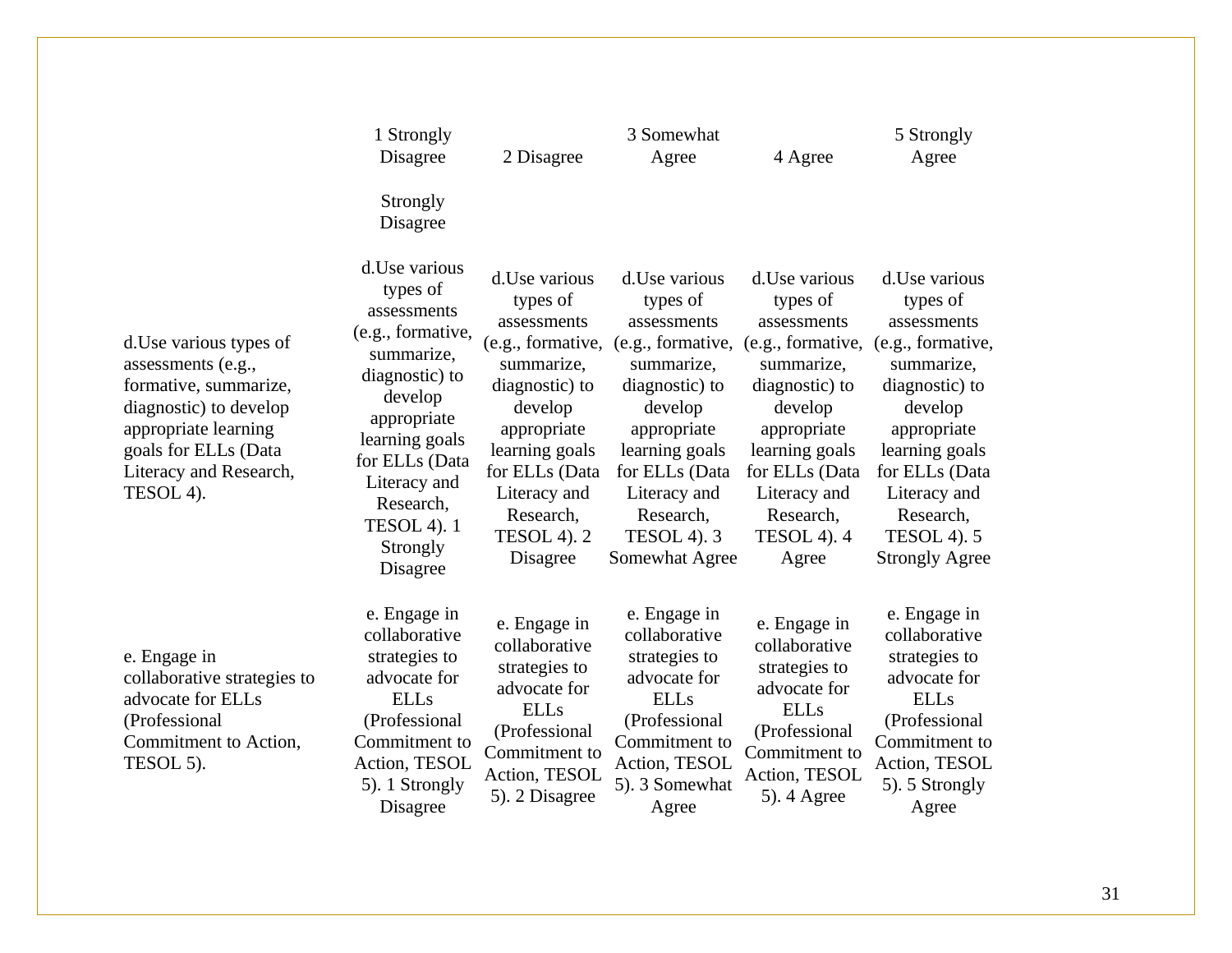## Q13.

What would you consider to be your greatest strengths as a result of participating in your program(s)? Q14.

Please list at least two suggestions that you believe could improve the program(s). Q15. Please provide post-graduation contact information.

## Non-Touro email

## Address

## Phone Number

Q16.

Have you earned any outstanding achievements while you have been in the Program (e.g., professional awards, scholarships within your majors, publishing, presentations at conferences, initiation into professional societies, promotion)? If so, list up to three.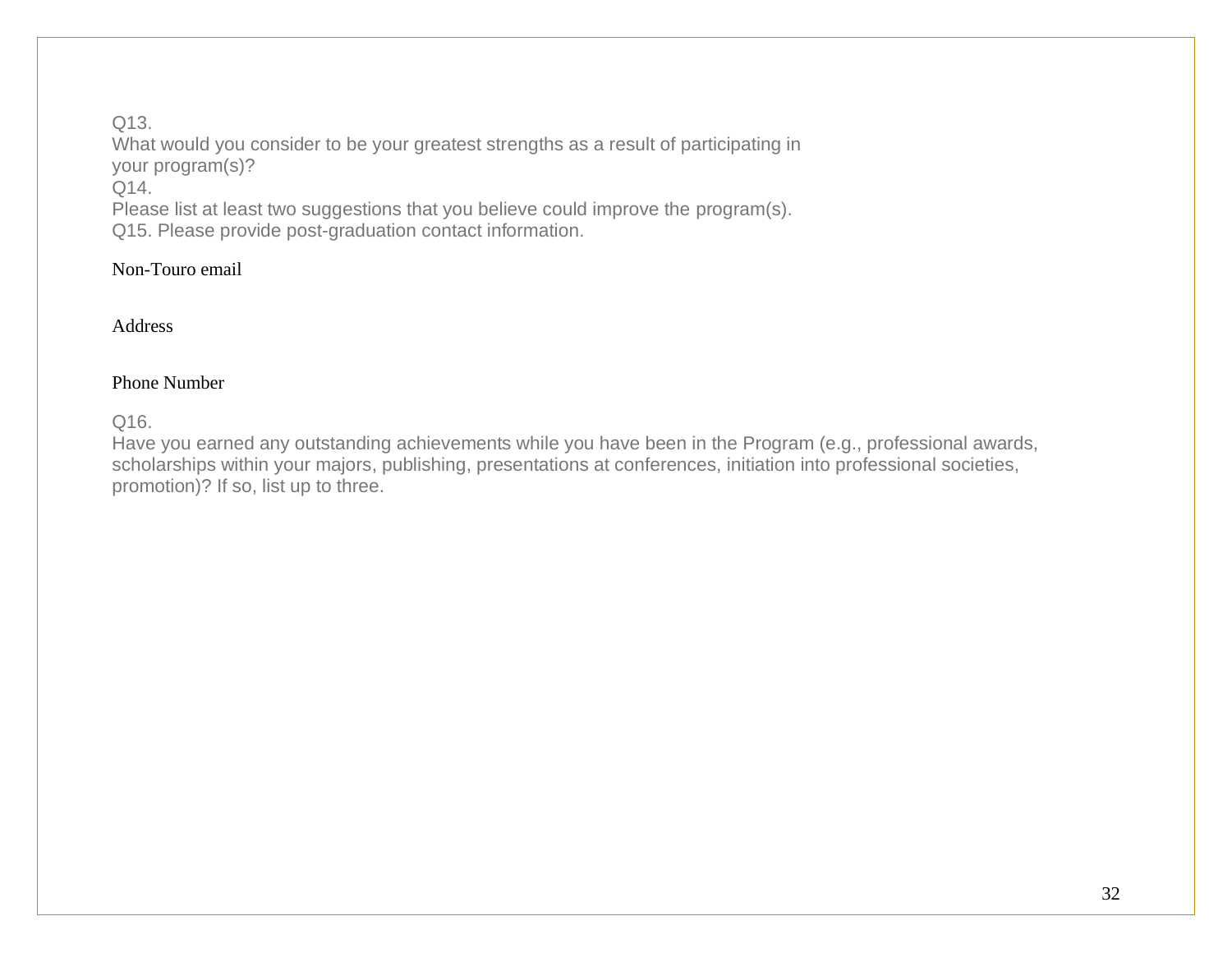## **What would you consider to be your greatest strengths as a result of participating in your program(s)?**

Creating lib guides and lessons for students.

My greatest strength is locating, creating and evaluating products for learning,

I have gained so much. I learned many teaching practices

As a result of this program I have learned to differentiate materials for students based on their learning styles. I also found that my professors allowed me to integrate technology into my course work. Thus, allowing me to find my strength of integrating tech. into a classroom setting.

I am able to use technology for more than just a basic teaching tool - I regularly use it to access all learners. I am fluent in the ways that can be used to effectively differentiate and close gaps as well as inspire learners to be independent, curious students.

Mastery of pedagogy.

My greatest as a result of participating in the program is that I had the opportunity to learning myriad of teaching style.

Essay writing.

my strengths as a result of being in the program included applying knowledge that I was taught in the school that I currently work at. Turn keying different ideas to colleagues.

Having professors that are currently or retired teachers and principals

improved my instruction delivery and differentiation skills to better serve my ELL students

I am even more open to listening to peers and colleagues about different strategies and incorporating them to my teaching strategies.

Lesson Planning

**Great** 

I learned what it takes to be a leader. I always felt I had the mindset but now i have the tools. I understand the expectations.

Intercultural exchange and cultural embrace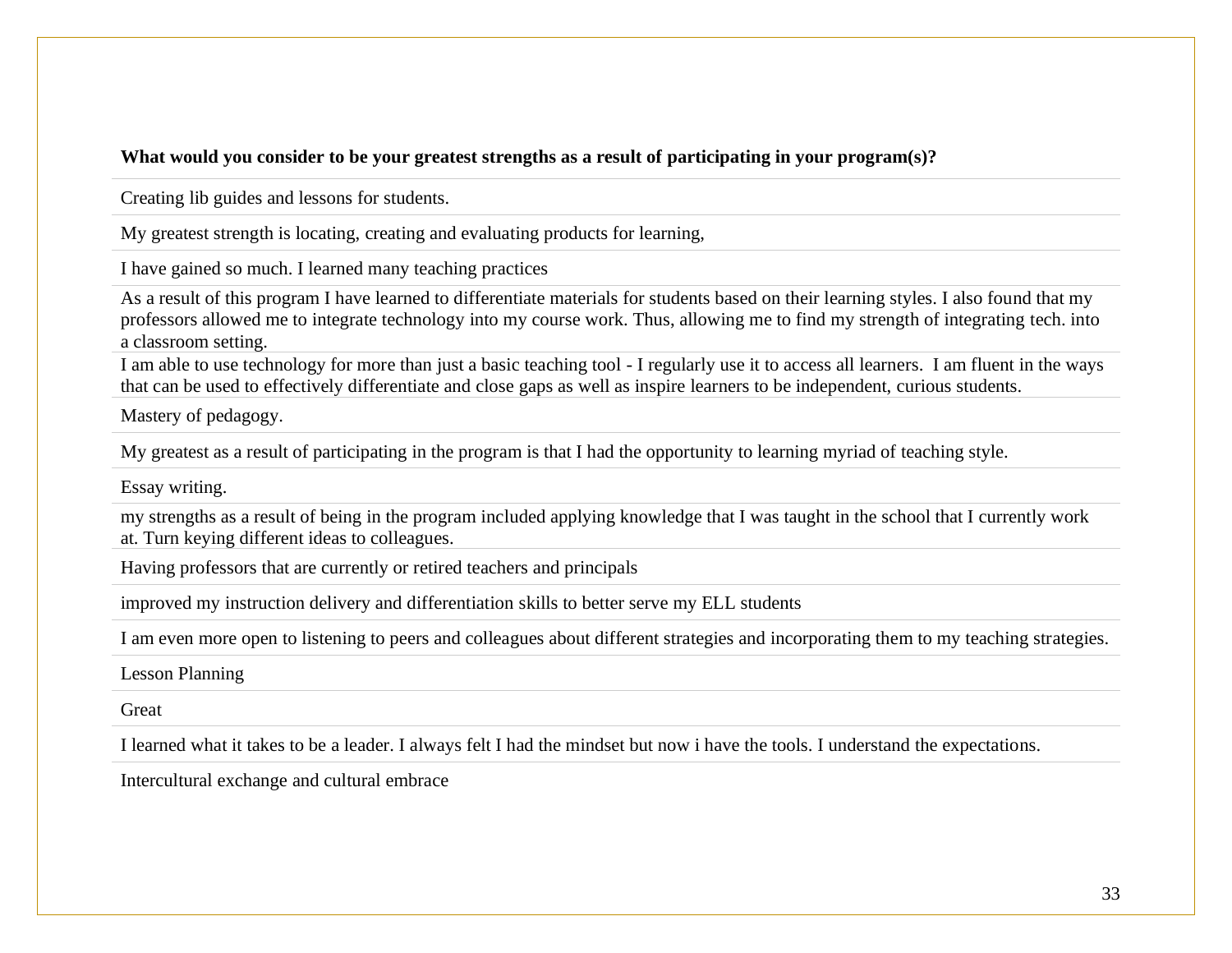Being an immigrant and have English any second language was my challenges. However, this program prepared me to use the multicultural knowledge to help students. The greatest strengths as result of this program is being able to teach a diverse classroom with no prejudice or difference. Teach each student the value of each other culture, believe, and unique way of living.

The professors

Culturally responsive teaching.

classroom management

Understand the linguistical needs of ELLs and providing adequate supports and access to learning.

My greatest strength is identifying challenges and learning how to address these issues.

Strengthening my ability to teach literacy skills in the classroom.

My improved skills in creating lesson plans, assessments and classroom management

Getting experience in writing lesson plans and executing them in the classroom.

matured knowledge bank of children development and learning needs

Everything which I learnt through this program opened my future way and introduced mew knowledge which was unfamiliar for me

By ability to assess learners' areas of need and implement intervention appropriately

 $N/A$ 

.

Learning about diverse learners and how to best help them

My greatest strengths would be planning lesson that are geared to all my student's needs.

Learning New Strategies

I have a strong understanding of behaviorists and theorists in education.

The ability to recognize what may be holding my own students back and how to differentiate the lessons to their needs - all learned through the program.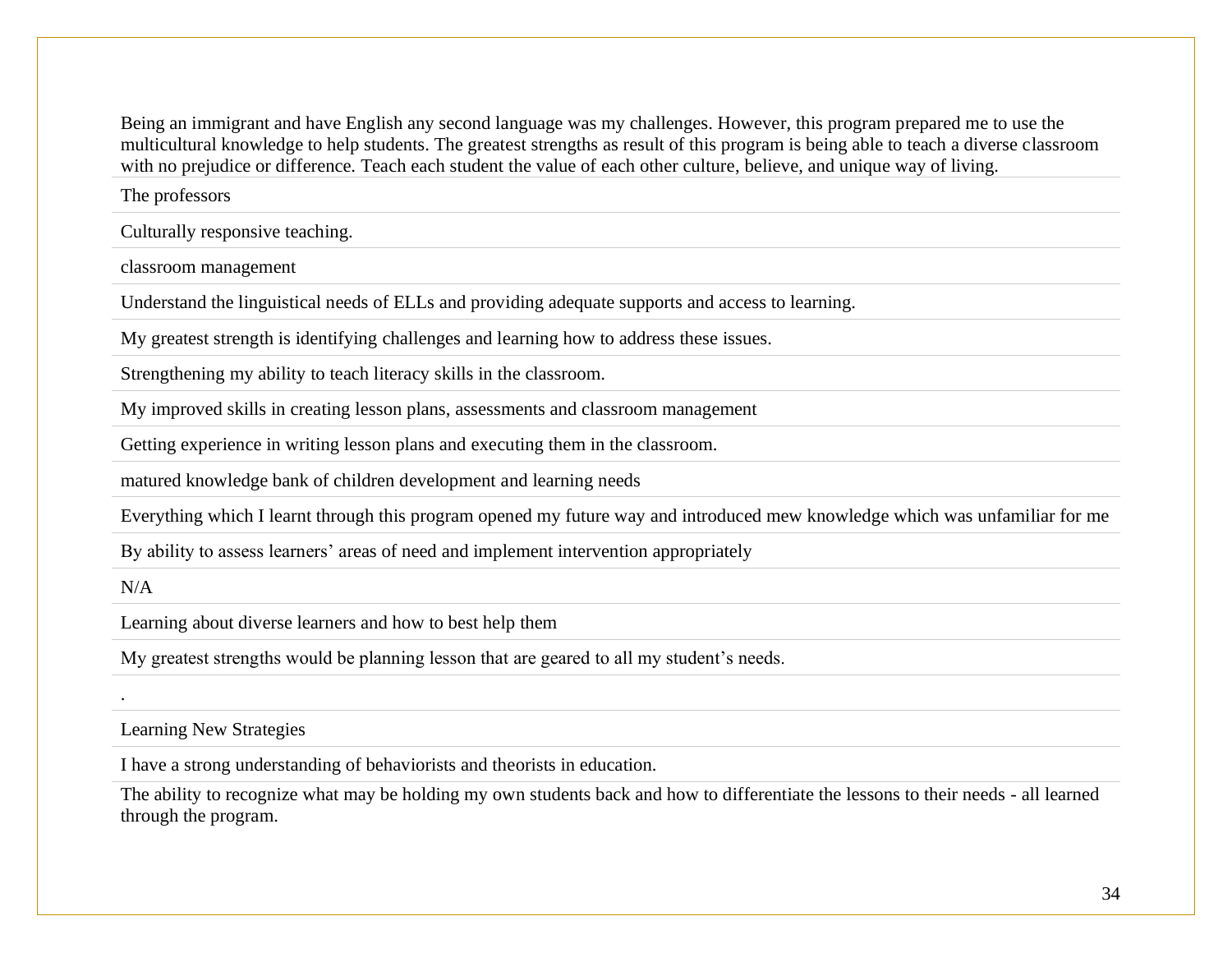How to work with ELL students, techniques to improve their knowledge.

Differentiating my lessons for different ELLs

my greatest strength in this program is my knowledge about special education.

the connections I obtained from it

Initial Introduction to information technology environment.

Lesson planning and assessments

The program has truly prepared me to enter the workplace of my new career.

My greatest strengths as a result of participating in this program will be differentiating instruction.

The additional practice it gave me to teach and learn more about my practice.

lesson planning

I've learned how to write lesson plans.

The experience obtained in both practicum classes.

n/a

My greatest takeaways include learning how to utilize the Danielson component to create cohesive lesson plans.

I have learnt to self-reflect on my practice. I have learnt to approach instruction differently and consider assessment and feedback as the most powerful tool in teaching and learning.

Learning new strategies

My attentiveness

I have become knowledgeable of teaching pedagogy and overcome my fear of public speaking. I have also grown personally and professionally by gaining new skills and knowledge in all areas of courses.

I have grown as a teacher. Touro gave me different strategies to be successful in a classroom environment.

My greatest strength would be on how to assess the child according to their needs.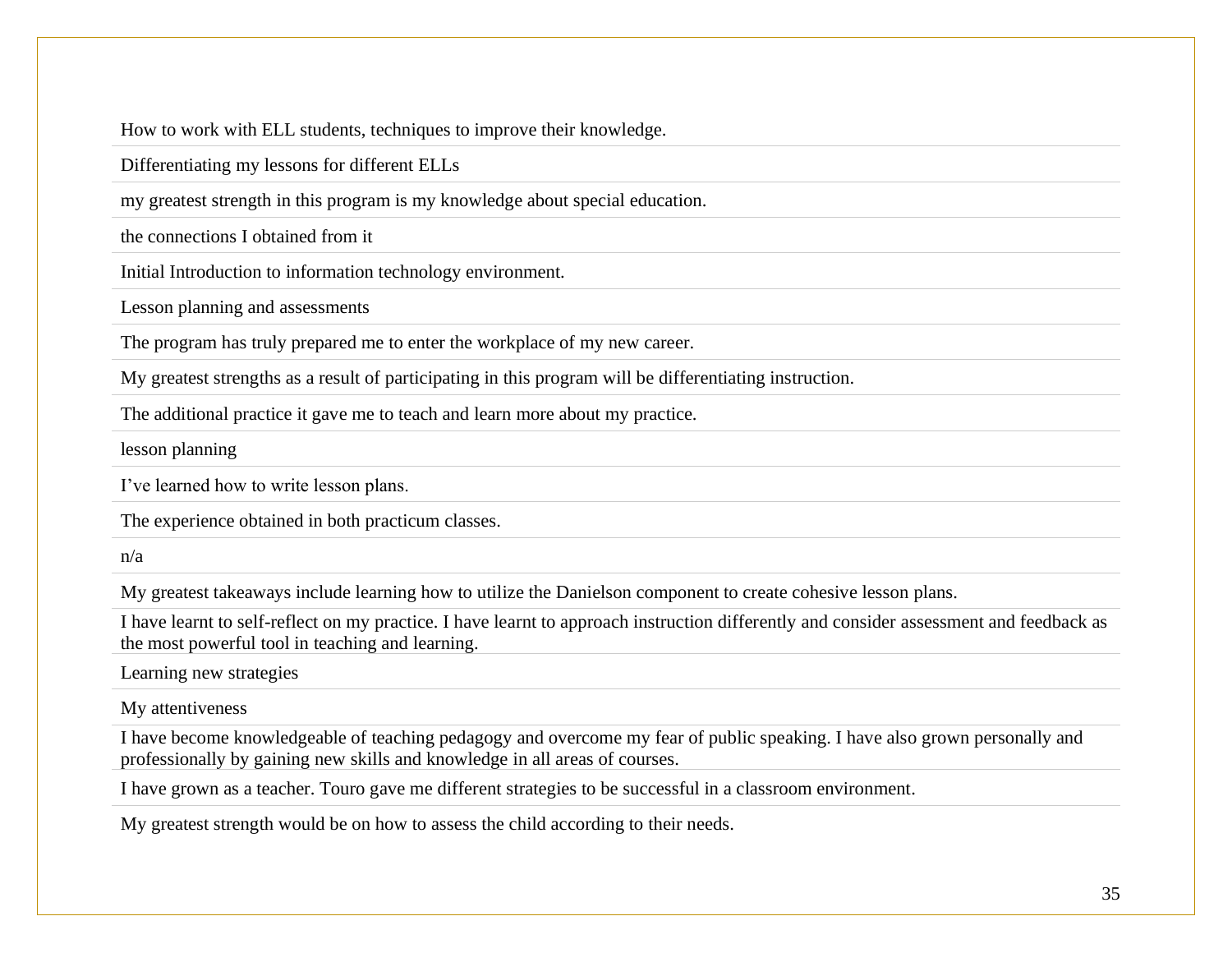## Knowledge of special education

As a result of participating in the program I feel that I've become better at being an Assistant Principal. I was thrown into the position without experience, but the program combined with working in the position combined to make me more knowledgeable than my supervisors.

Knowledge

**Perseverance** 

teaching strategies

I feel that my greatest strength as a result of this program is my ability to make decisions with a school-wide perspective.

Learning how to focus on student needs

Understanding what methods are used to approach learners of all backgrounds.

A strength that I have gained while completing this grad program is being organized mentally and physically. Having to prepare weekly and keeping up with lessons and assigned tasks to stay abreast of assignments and my own personal schedule is something that I have mastered throughout the program.

I learned so much from having the right professors and having them share the knowledge and experiences they have. I also think learning by doing is such a keyway to learn the way to educate all children from diverse backgrounds and who have different learning styles. The practicum and field work student teaching was such an amazing experience and really taught me the most how to gathered what I learned from all of my professors and books and really put its n place in the classroom whether it be remotely or in real life.

**Dedication** 

Thinking critically about my practice and reflecting meaningfully.

A ability to teach a all different types of learner and respect their needs.

Flexibility

being able to become more vocal and advocating as well as working with others to discuss strategies

My greatest strength was graduating from the program when there were so many other things happening in my life. I pushed through and stayed focused.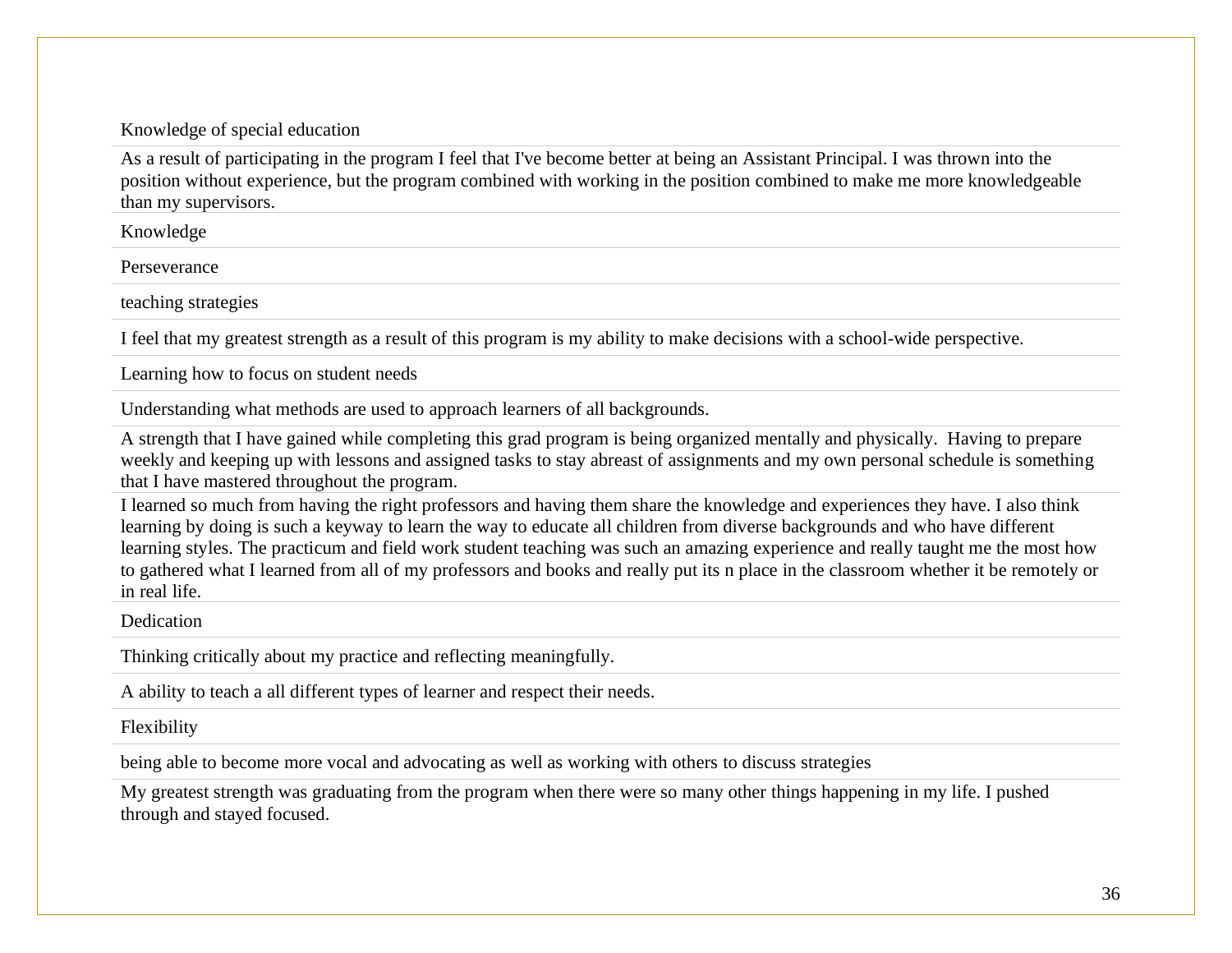to apply reform methods of teaching

Maintaining a 4.0 gpa

My greatest strengths from this program are I learned how to advocate for students and work in a diverse multicultural community. I learned the roles and responsibilities of a counselor and how to apply them to effectively help students succeed academically, socially, and emotionally.

The graduate program for education has increased my ability to appropriately use New York learning standards and required frameworks, to teach my students.

To understand needs, emotions, and problems of young children.

I believe my greatest strength is my ability to engage students in learning.

Knowing how to create an effective lesson plan

Being able to stand at the front of a classroom and have the confidence to teach.

Lesson Planning.

 $N/A$ 

I learned that each student can learn, we as educators need to find a method through which they can learn.

Ability to use the NYS core standard

Open minded thinking

 $N/A$ 

n/a

SIOP Lesson planning

I feel more confident to stand in front of the class

Being able to be culturally responsive in any class setting, and knowing when & how to scaffold

My greatest strength is being able to access my bilingual students and being able to create lessons to meet their learning standards.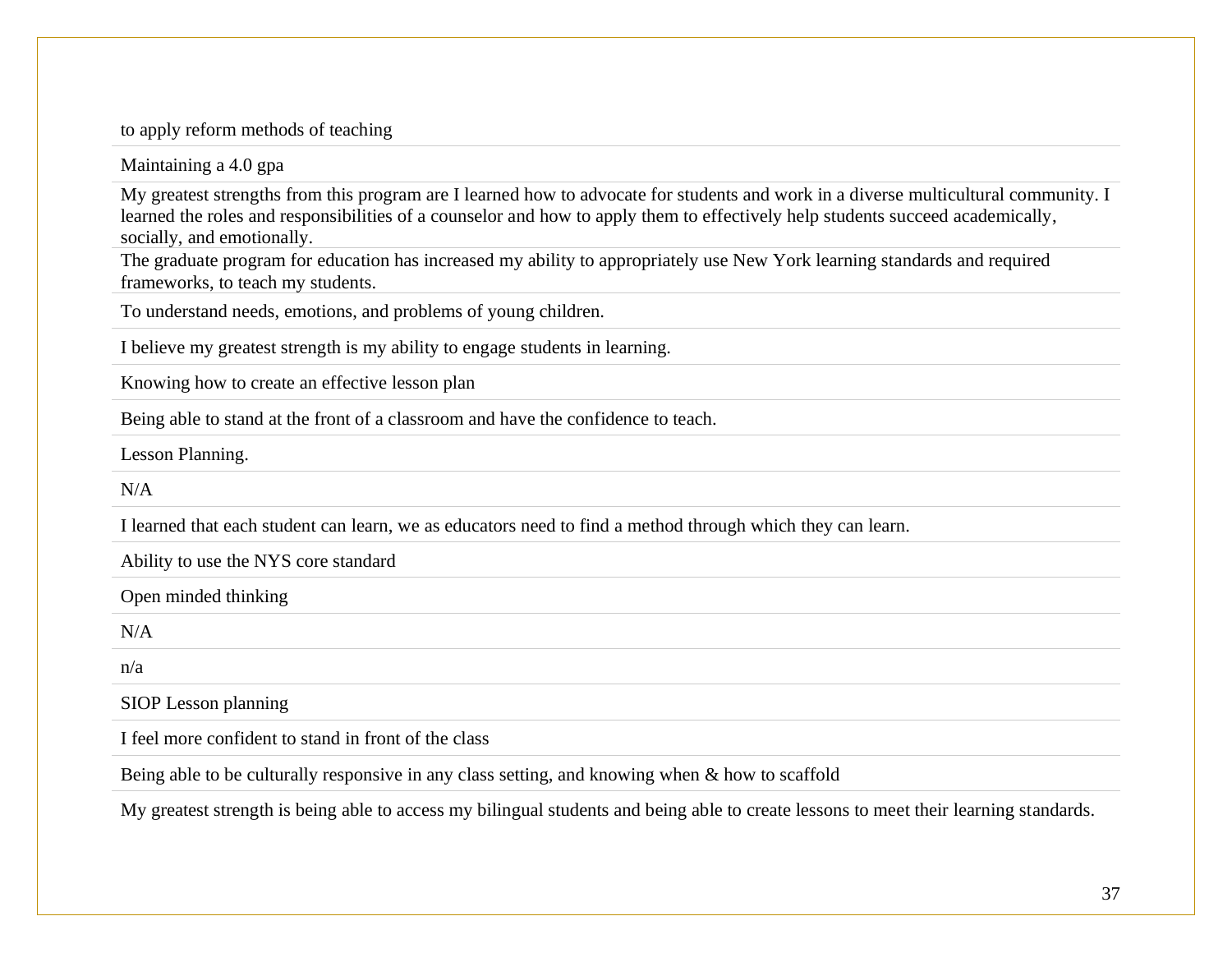I learned a lot in this program. I feel very prepared and I will apply all I learned in my future teaching.

I feel that I am able to accommodate and modify in different aspects for special education students. I also feel that I am more than ready to teach early childhood students as well.

Learning strategies

The greatest strengths that I have obtained through this program is my ability to recognize that all learners are not the same. I have learned how to identify their strengths, abilities, interests, capabilities and needs, and use that information to promote their overall learning.

More aware of ways to cater to the ELL population

I grew so much as a future educator by learning from my professors. They were so accommodating and understanding when it came to personal circumstances. My professors were there to answer any questions I had and to give me their real-life examples to help me and it really made it click for me. They knew how I learned. They all made me feel really prepared for what I'm about to head into as a future teacher.

Lesson planning in addition to my ability to write an IEP.

My overall educational experience. The knowledge that I have obtained has readily prepared me as a human being and a teacher. I also have found great appreciation for working amongst a diverse population and unique learners.

Data Collection

Understanding when a student needs additional supports in literacy and how to provide those supports.

I have acquired a tremendous amount of knowledge that I will use to be a great educator for the youth and young parents.

Understanding special education

Finding ways to engage students

Knowledge of assessments and edtpa format.

Learning all the different strategies to use in the classroom.

My knowledge that I'm taking away

Prepared for working with students.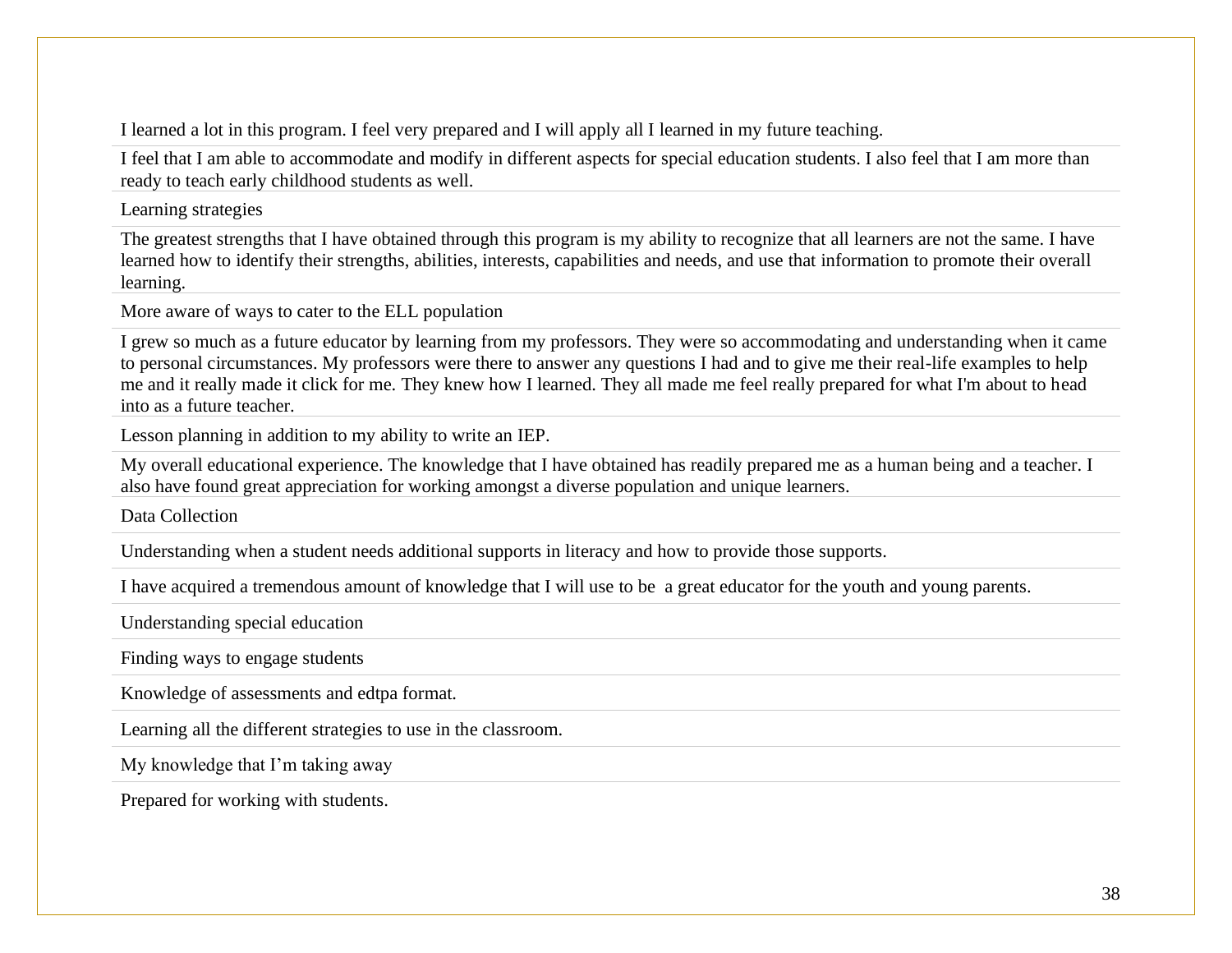Lesson planning

I met different peers with different experiences,

Learning a lot of strategies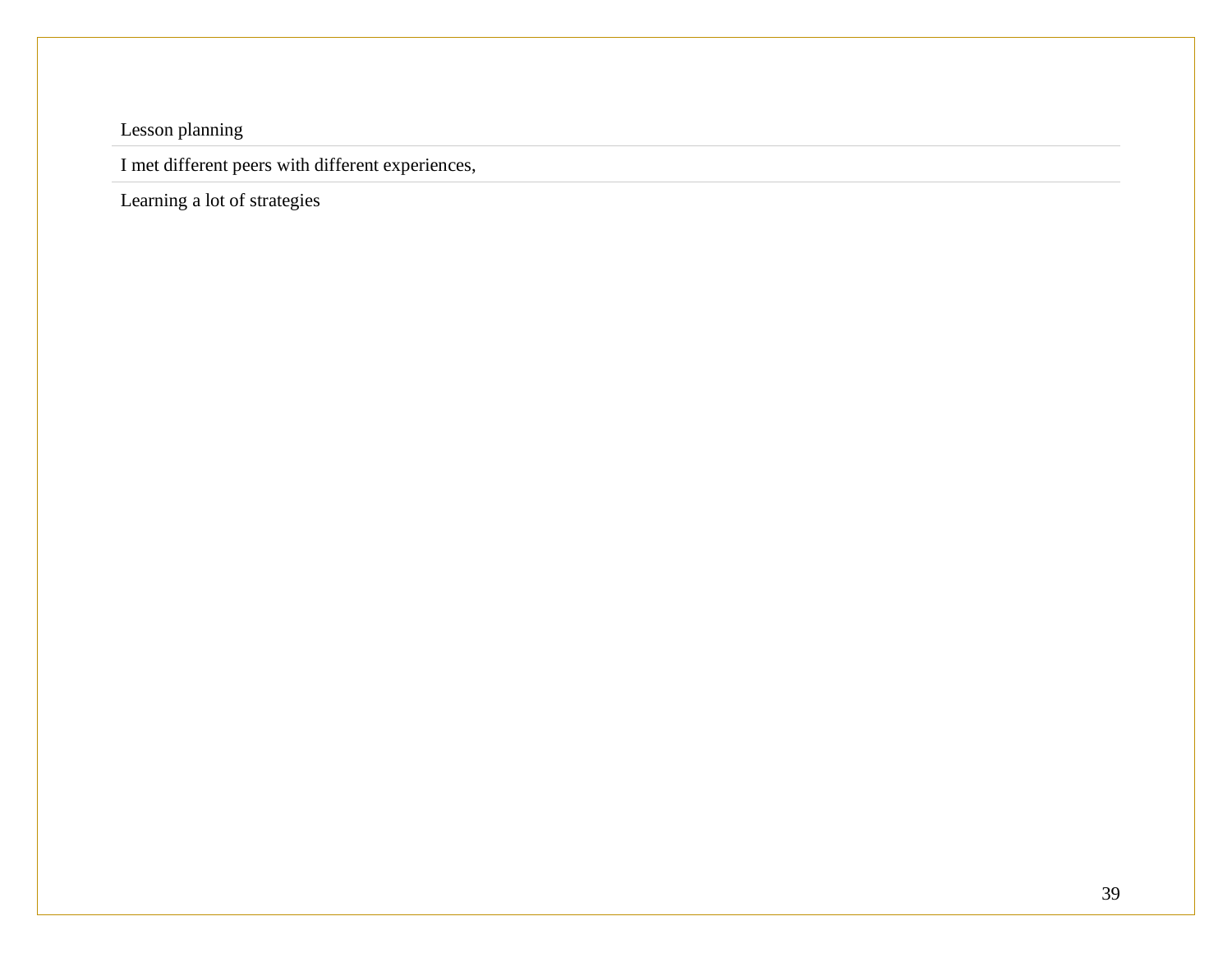## **Please list at least two suggestions that you believe could improve the program(s).**

The program has all the right courses, time and forms to complete with my busy schedule and full-time job and caring for my Dad.

The program is great as is, especially the zoom classes the flexibility and opportunity to take courses. The people wonderful the adviser and professors.

Professors responding at an appropriate time, instruction clearer

Knowledge of non-instructional staff when advising. The treatment of students when being advised.

Add some more classes as electives. More programming, and graphic arts classes would round out the program nicely. I was taking the class for certification and I felt that it did not prepare us for the NYS class. This might be a function of the test being outdated and us not having the required materials for the new test. Either way, I do not feel prepared to take it - there needs to be a stronger emphasis placed on this.

The program in my opinion was perfectly fine.

More advisement.

1. ensuring that the curriculum matches the ny state. 2. when making the syllabus for each class be realistic and flexible.

I would redesign the way canvas is. There are a lot of resources but they should be labeled in a way that is more appealing to the eye so students can find resources that best fit their need. Right now it is overwhelming. Also check the links to make sure they work and that everyone will have access to them.

more classes available during winter and summer sessions

End of COVID19 and More technological meeting platforms

#### **Great**

I believe multiple ideas should be given to students on how they could earn their hours. There needs to be a list possibly made up from previous students to give the students ideas for their hours. I found it hard in the beginning to figure out what to do for my hours. however, with help of my staff and admins i figured out and created more things for me to do. having a list for incoming students would benefit them and would make it easier for them to know how to create hours and complete them.

The program should be more focused for international bilingual students.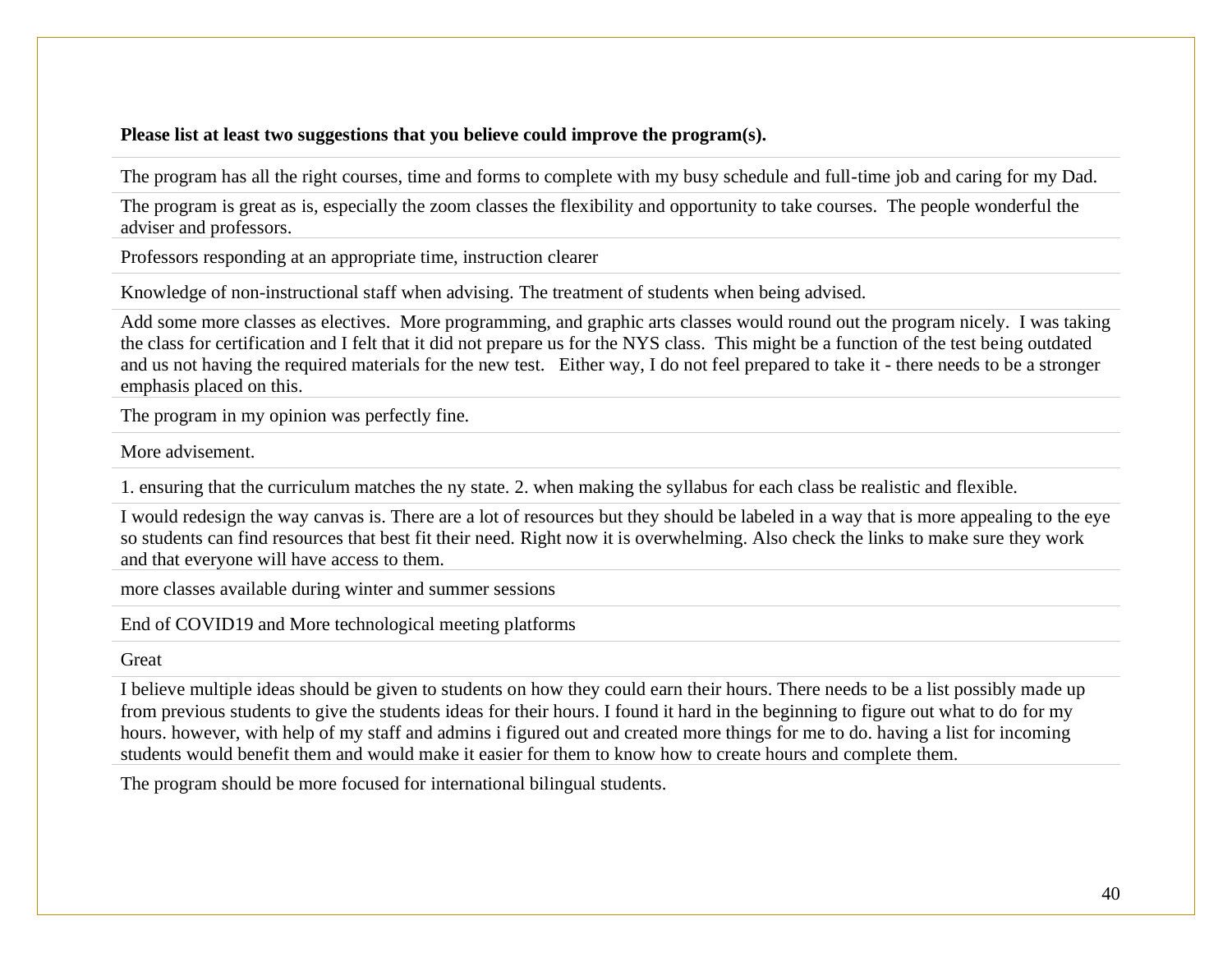The Danielson framework should be introduced to the program since the first class. I only used it at the end of the program. Also, there should be more communication from the head of the program to all the students. There should be more communication, connections and willing to help.

More consistency in class structure from class to class

Less busy work, less weekly assignments.

better communication and help from staff

Opportunities to meet with classmates in live conversation.

Including work samples for some of the major assignments will be very helpful especially when the Professor is not great in explaining what to do.

Additional technology courses and other interactive courses.

n/a

1. Giving students more examples on how to complete assignments (especially in the beginning).

I think the online only students should be reached out to more often. I often had to track my advisor for information. Also I would have loved to have access to honors society or something along those lines.

I suggest about supporting ESL students as much as possible. Some professors do not want to understand the difficulties which ESL students can face up

 $N/A$ 

 $N/A$ 

More instruction tailored to exams we take, Review of assignments some very repetitive within a course

More free workshops for the workshops that need to be completed.

Professors can be more responsible.

Workshops Tests

Allow teachers to make their own decisions on assignments. More focus on technology in the classroom.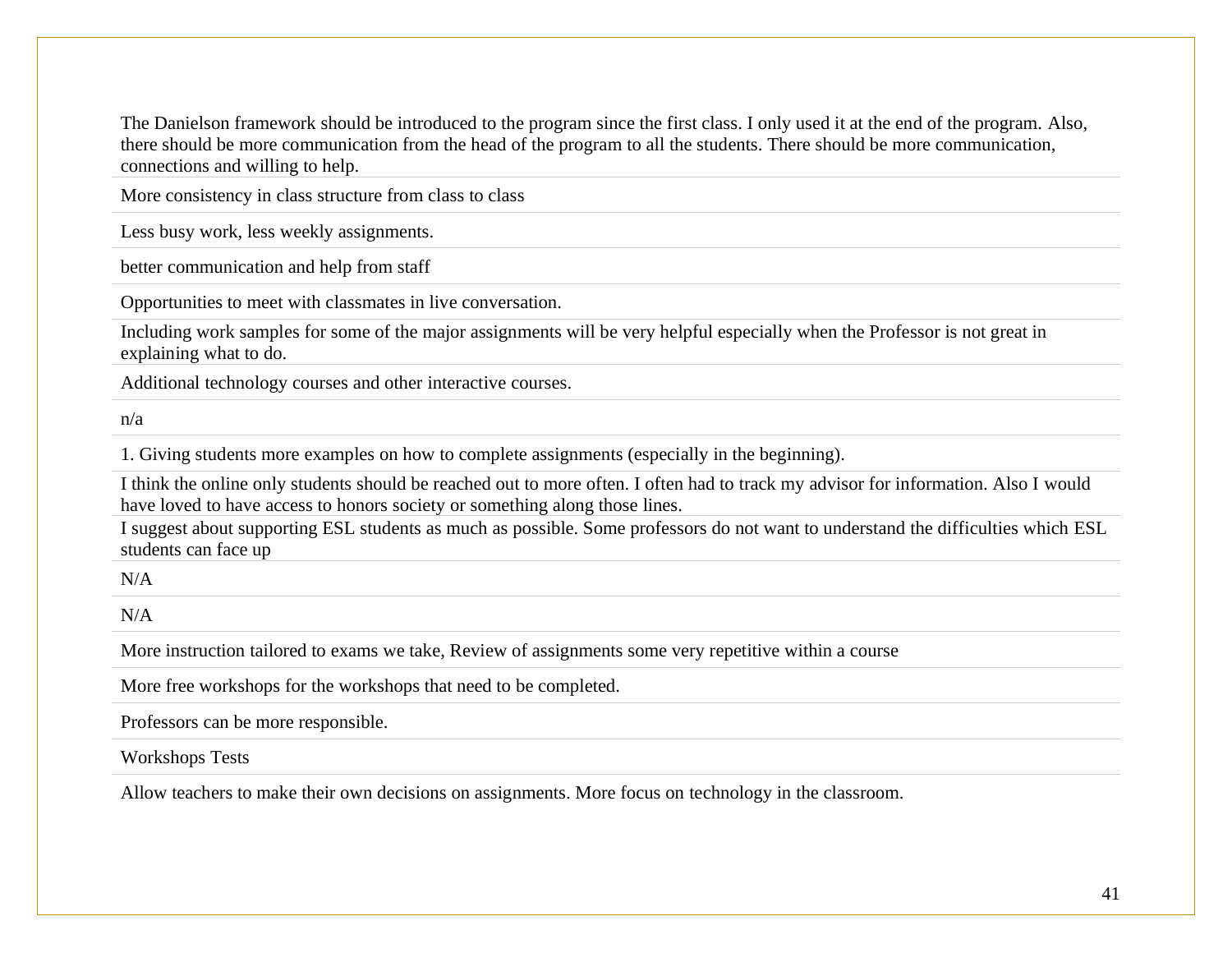1. Practicum is very overwhelming for people who are already full time teachers - although it is beneficial to see ELLs in different grade levels in the classroom, there could be another approach here rather than having to student teach AND teach at our own schools at the same time. 2. Only having to purchase textbooks that are relevant and will be used - some were, others did not even need to be opened.

I believe it was different because COVID-19. But more hands on.

i only need more in- person classes, but it is not college's problem.

updated assignments, communication

Being assigned an advisor or staff member that can help you navigate through the program.

Continue to offer remote practicums

I believe that assessment strategies can be improve and implementing new strategies to facilitate virtual teaching.

1. Improvement in Communication- since this course was entirely online, I think it would be helpful to have office hours that are optional with professors 2. Clarity and Consistency with Syllabi- there were several semesters where dates and years were inaccurately written on the syllabus which made some deadlines unclear

n/a

Too many assignments in SEDN 602 and EDSN 600

 $N/A$ 

More consistent staff, clear rules and regulations.

I believe the program is operating at its highest ability at a time like this.

1. Make sure that the student first has taken courses such as 625 and 635 and then Practicum II. I really enjoyed all unperson and online classes. For online classes, professors should make short videos explaining what we are learning in the Unit. Example of good quality professor videos 640, Dr. Tom Mawhinney and 683 Professor Rabinovitch.

More online classes

If there is a problem within a class and if someone has a problem and decides to contact the head of the department, they should be able to help instead of not doing anything about it like I encountered.

Keep frequent zoom sessions in order to clear up any misunderstanding.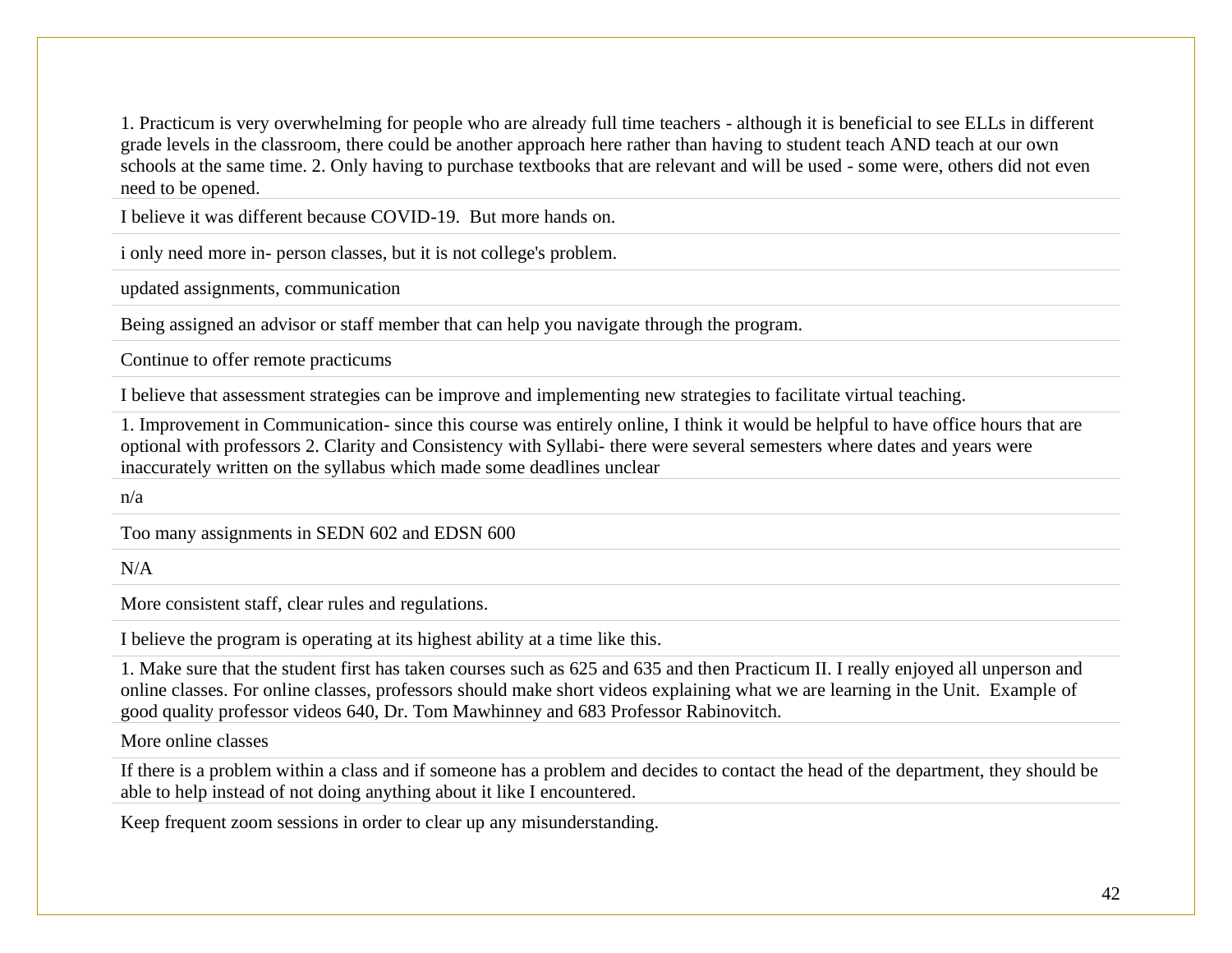Having different event that teacher can participated

nothing needed to improve on.

Better advisement staff and knowledge of what is required if

It is a dual program but most of the program is centered on school building leadership. When it came time for me to take the school district leadership exam, I felt highly unprepared.

Honors awards for students who are overachieved

more Advisors and course requirement seminars

Two suggestions for improving the program are to include more time for educational data analysis and school and district budget development.

A better understanding of the EDTPA and when accepting a transfer student from a trans b program, start at the beginning

More application of methodologies and teaching concepts IN CLASS. Less lecture and more doing. Less group work outside of class and more group work IN class.

Most of my Graduate work was done online. I think that having more video instruction for students can improve ways in which students learn online.

It is difficult to come up with 2 let alone one. I cant thank Dr. Findling and my professors enough these past semesters especially with this Covid going on. They have been so understanding and patient with me. They treat us like human beings and not like machines!

More student collaboration more preparedness for student teaching

More meaningful discussion board questions/topics for online classes. Sometimes and in some classes the discussion boards felt more like a meaningless chore. More cohesion among professors and their feedback.

1 More in person practice in different age levels. 2 more information about he disabilities

Reduce the length of papers.

the field work professors need to be more active and give guidance during the course, at times it was difficult because the professors did not help explain the materials as well as give guidance or support when needed

Professors understand that students have responsibilities outside of work and grad school and try to be more understanding and flexible. That there is more support when it comes to assignments, everyone learns differently and sometimes us as students need visuals or clear directions as to what is expected.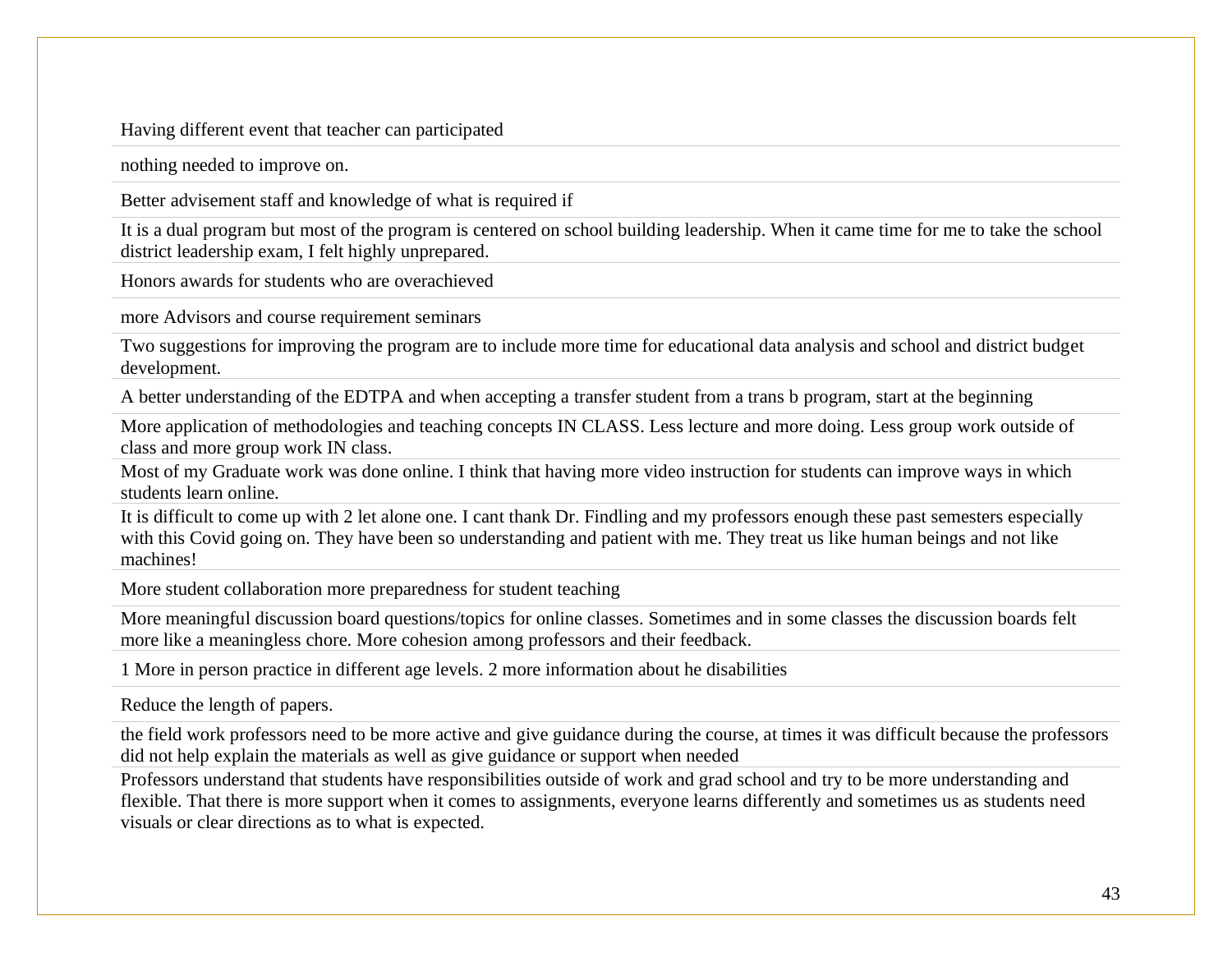More communication through advisement.

I would suggest more online classes because most students in theMasters program have full time jobs and I would incorporate more internship classes because I fee students learn more about the counseling profession through hands on experiences.

1. Students who acquire an internship certification, should be able to use their work hours for practicum. They are already being evaluated by schools' assistant principals on Danielson Framework aligned teaching strategies. The second suggestion would be for students to be trained in delivering assessments that DOE schools are currently using for special education students. An example would be assessments such as, NYSAA and SANDI FAST.

## I HAD A GREAT EXPERIANCE, I WOULD NOT CHANGE ANYTHING !!

I believe more I information on the use of technology in the classroom and the use of assessment in the classroom.

Advisement services & Focusing a little more on the gen-ed aspects of education

More guidance in terms of actual day to day occupancies in a school. Also more information shared in terms of applying and receiving the actual certification from Teach

Add more focus about lower functioning students with disabilities. I felt like most the program prepared us to work with students with disabilities who still have to take regents. That is not always the case and I wish there was more information and training to handle lower functioning students.

The amount of assignments due for Field Work and Practicum are ridiculous. Super repetitive and do not learn anything from them. For a program that teaches all about differentiating, there is ZERO done in the courses.

Assignments were only setup for the edTPA and not for teaching what is needed in the class and Materials did not help with what was need to teach.

The classes can be more focused on teaching bilingual students.

 $N/A$ 

More practice, applying all information in practice

I am a student who is a certified teacher and has already student taught. I feel the program should be split for those who have not student taught and are not certified and the other half of the program can be students who have student taught, work in a school, and are certified. It was difficult to be a full time teacher and take time out of my class to student teach and do the practicum work.

n/a

Consistency with advisors, advisors need to respond more quickly (not weeks later). Program lacks rigor academic demand to prepare students.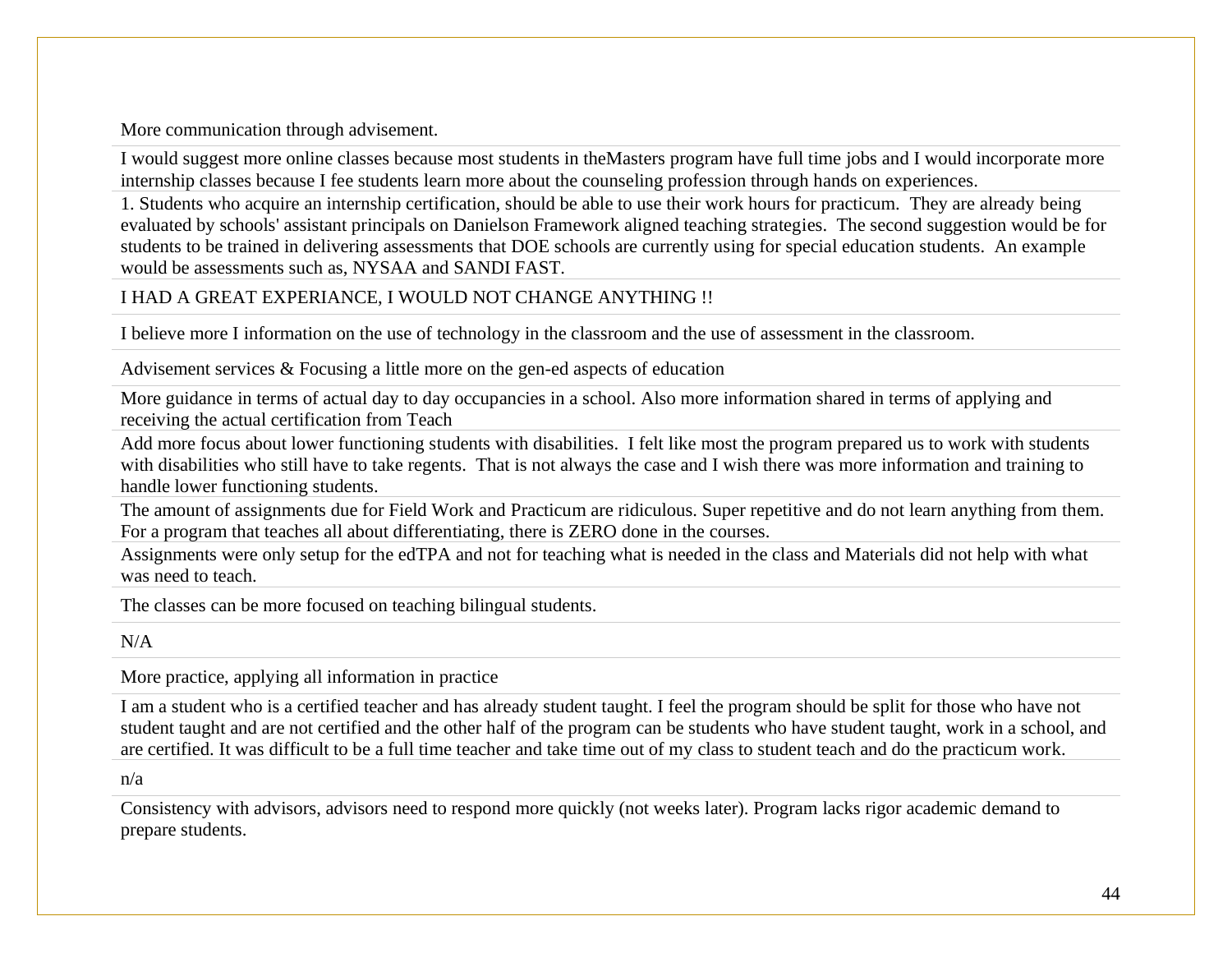Communicate with students from the very beginning with the courses that will need to take and prerequisites that are still required. Also less writing and more field work opportunities.

NA

1. Practicum was beneficial in seeing ESL programs in secondary schooling; however, it is extremely hard being a full time teacher and doing practicum. 2. Studying work samples and watching videos of teachers could be useful

I cannot think of any improvements. I've really enjoyed the program.

Some of the assignments were very redundant, I felt that some of them could be changed to be different in some of the courses. As for the last course, many of the assignments were confusing in the beginning and my professor was unable to answer some of the questions we had because she was unsure as well.

Making more classes available online and making more classes available each semester.

I would suggest using more samples when assigning projects. As a student with no prior teaching experience, it would have been beneficial to see some samples of assignments to get a better understanding of what is expected. I would also suggest changing some of the Professors to educators that are more supportive, understandable and knowledgeable.

That certain courses not only guided towards teaching but half teaching and half pps/social services/counseling because some course material was mainly guided towards bilingual teaching

This is a difficult question because even the head honcho of our school in so approachable and able to e-mail her to accommodate your needs, individually. Dr. Findling treats you like a person, a human being not just a number. I love that when you're having a breakdown because you're juggling work, kids, case studies, all in one! She is there with an ear to listen to, a phone call away or an email.

Opportunities for paid student teaching placement, courses geared towards passing certification exams.

 $N/A$ 

I think the technology course was extremely lacking, I felt that a lot of other components of teaching literacy utilizing technology could have been discussed.

I think the program is more than fine the way it is.

Catering to students matriculating from the UFT into Touro's graduate program. I felt like I had no advisor to guide me while transitioning and I had to find out a lot of information on my own.

Inform professors of what is expected from their class: professor S. Worley was very confusing and seemed like she did not understand what was expected of the class for Literacy 1. Also, maybe including how to write and read IEP's instead of always doing EdTPA every semester would strongly benefit those going into special education.